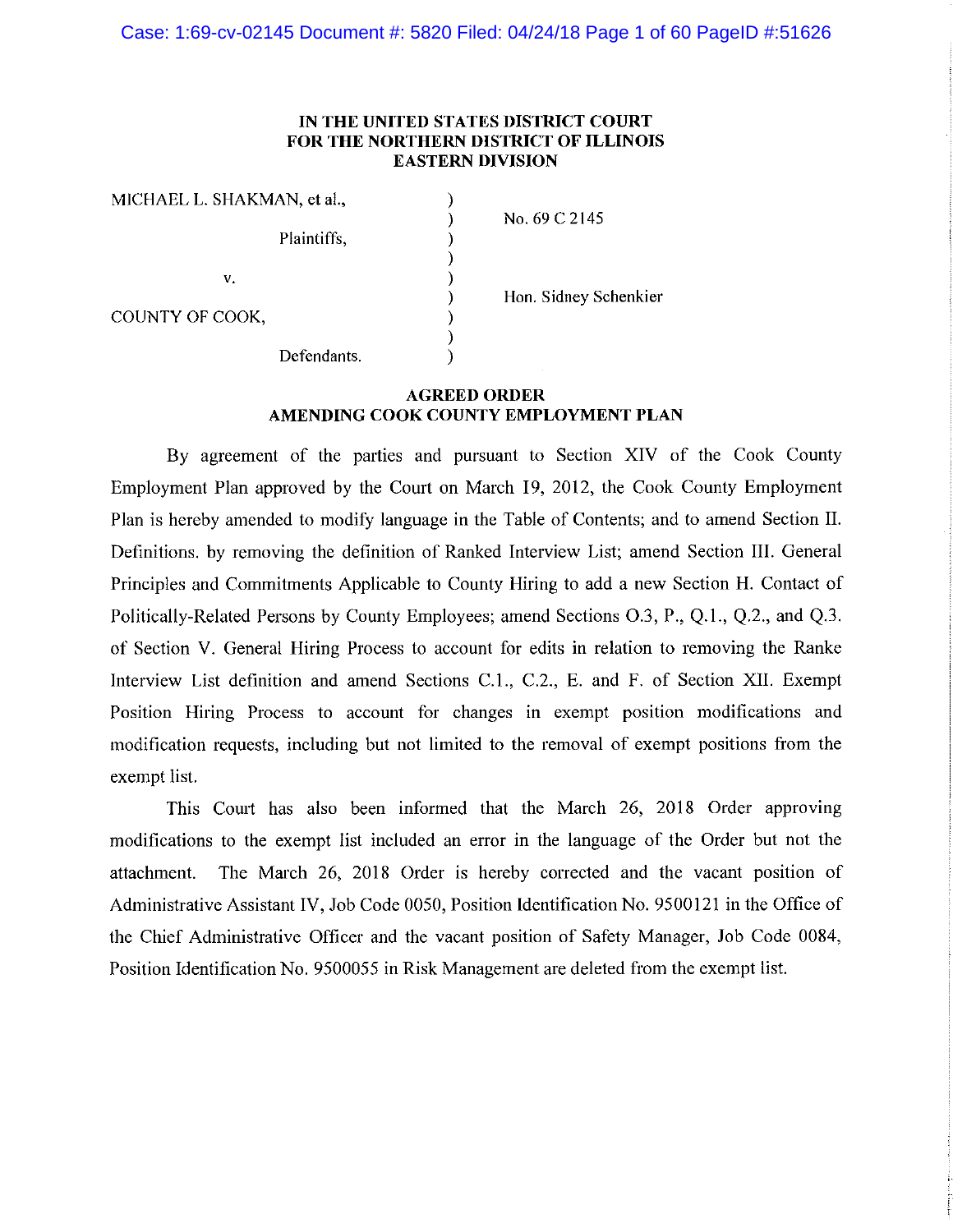Case: 1:69-cv-02145 Document #: 5820 Filed: 04/24/18 Page 2 of 60 PageID #:51627

The above noted modifications have been approved and as such, a copy of Cook County's Employment Plan amended and restated of March 9, 2018 without Exhibits is attached hereto.

It is so ordered.

Dated: April $2^{4}$ , 2018

IAl

Sidney Schenkier Presiding Magistrate Judge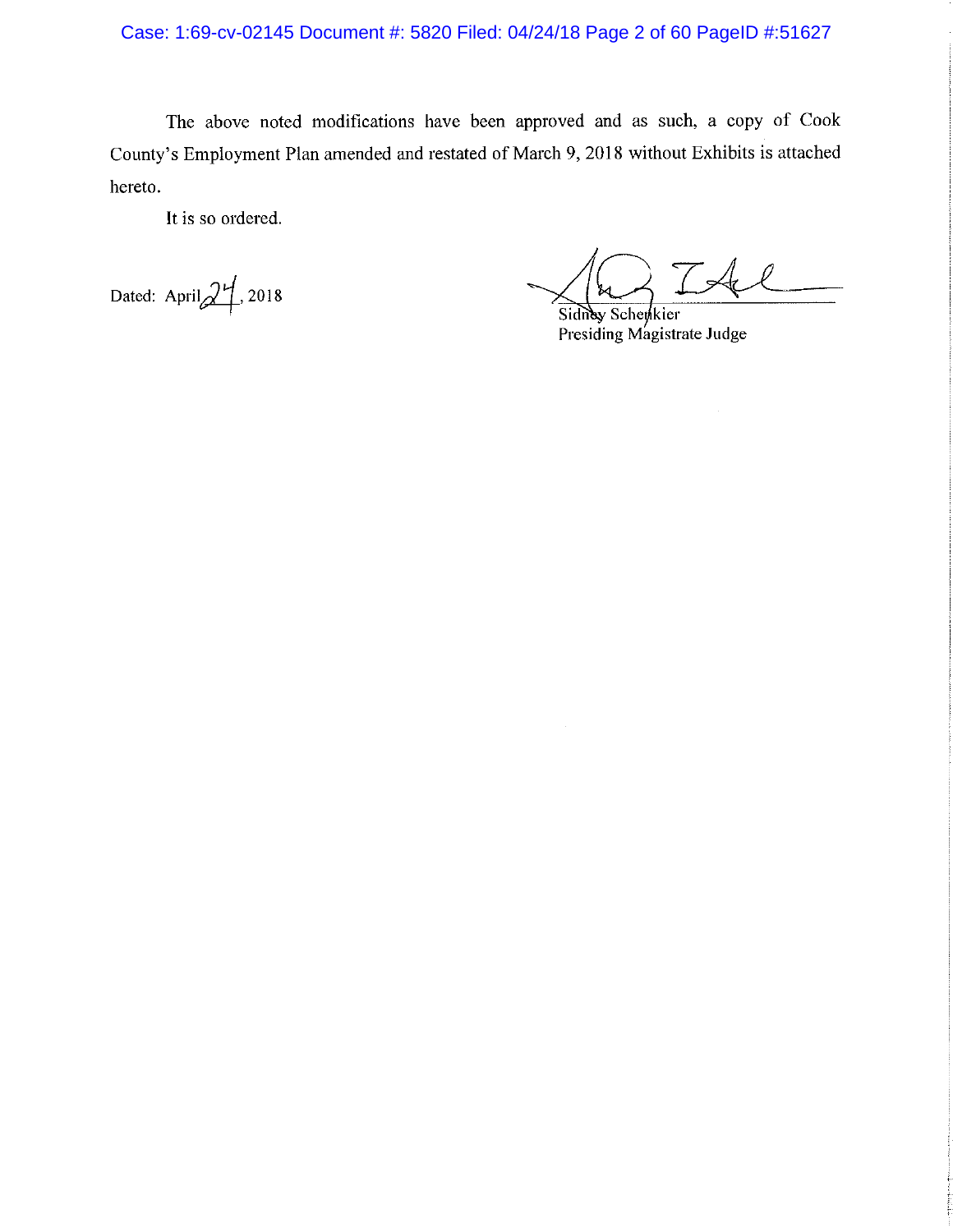Case: 1:69-cv-02145 Document #: 5820 Filed: 04/24/18 Page 3 of 60 PageID #:51628<br>Case: 1:69-cv-02145 Document #: 5816-3 Filed: 04/23/18 Page 1 of 58 PageID #:51565

# **EXHIBIT A**

 $\overline{\phantom{a}}$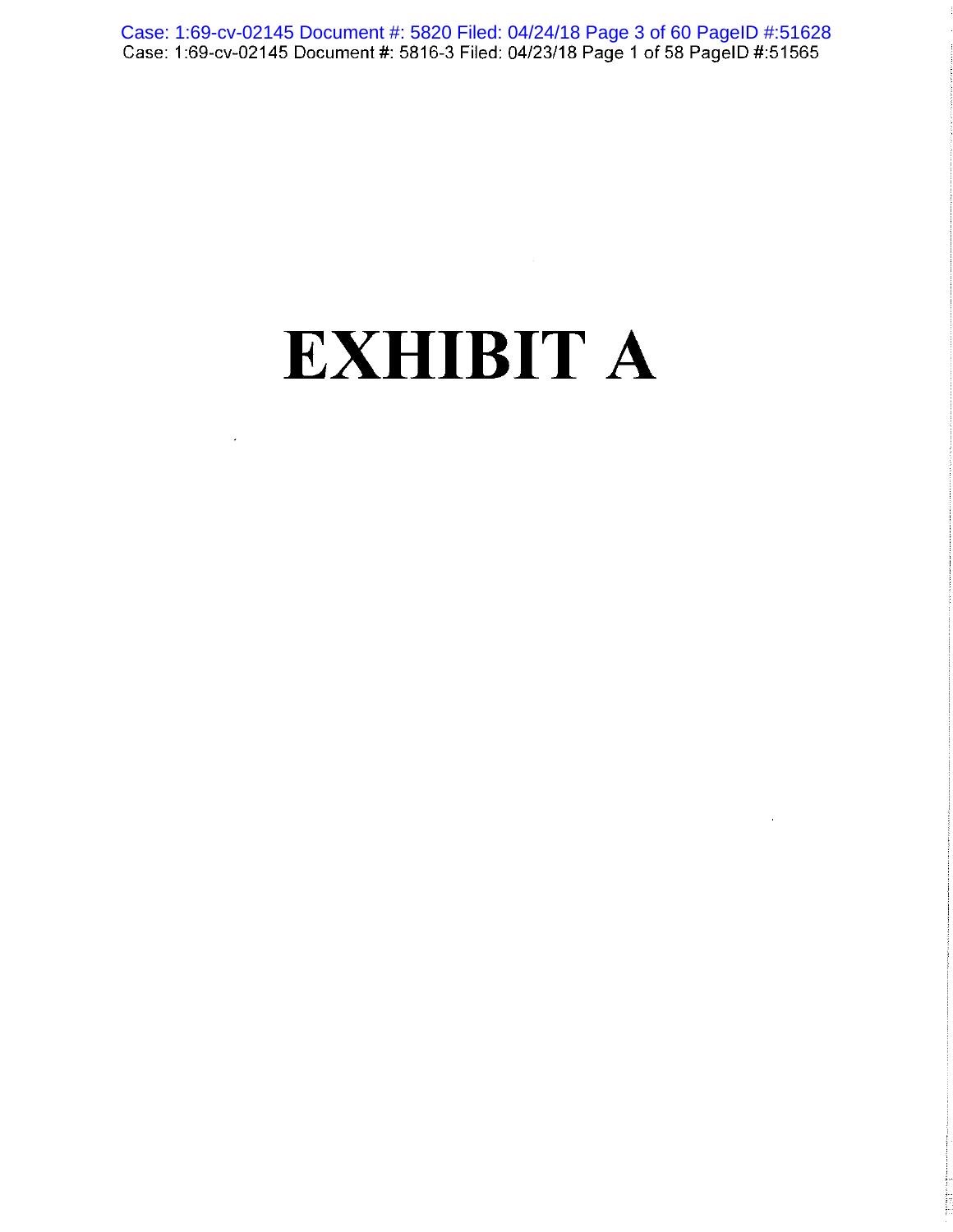Case: 1:69-cv-02145 Document #: 5820 Filed: 04/24/18 Page 4 of 60 PageID #:51629<br>Case: 1:69-cv-02145 Document #: 5816-3 Filed: 04/23/18 Page 2 of 58 PageID #:51566

Cook County Employment Plan Effective March 19, 2012; Amended and Restated 6.20.12; 7.20.12; 11.26.12; 12.3.13; 1.8.14; 11.3.14; 6.1.15; 3.9.18.

## **COOK COUNTY**

 $\mathcal{A}^{\pm}$ 

## **EMPLOYMENT PLAN**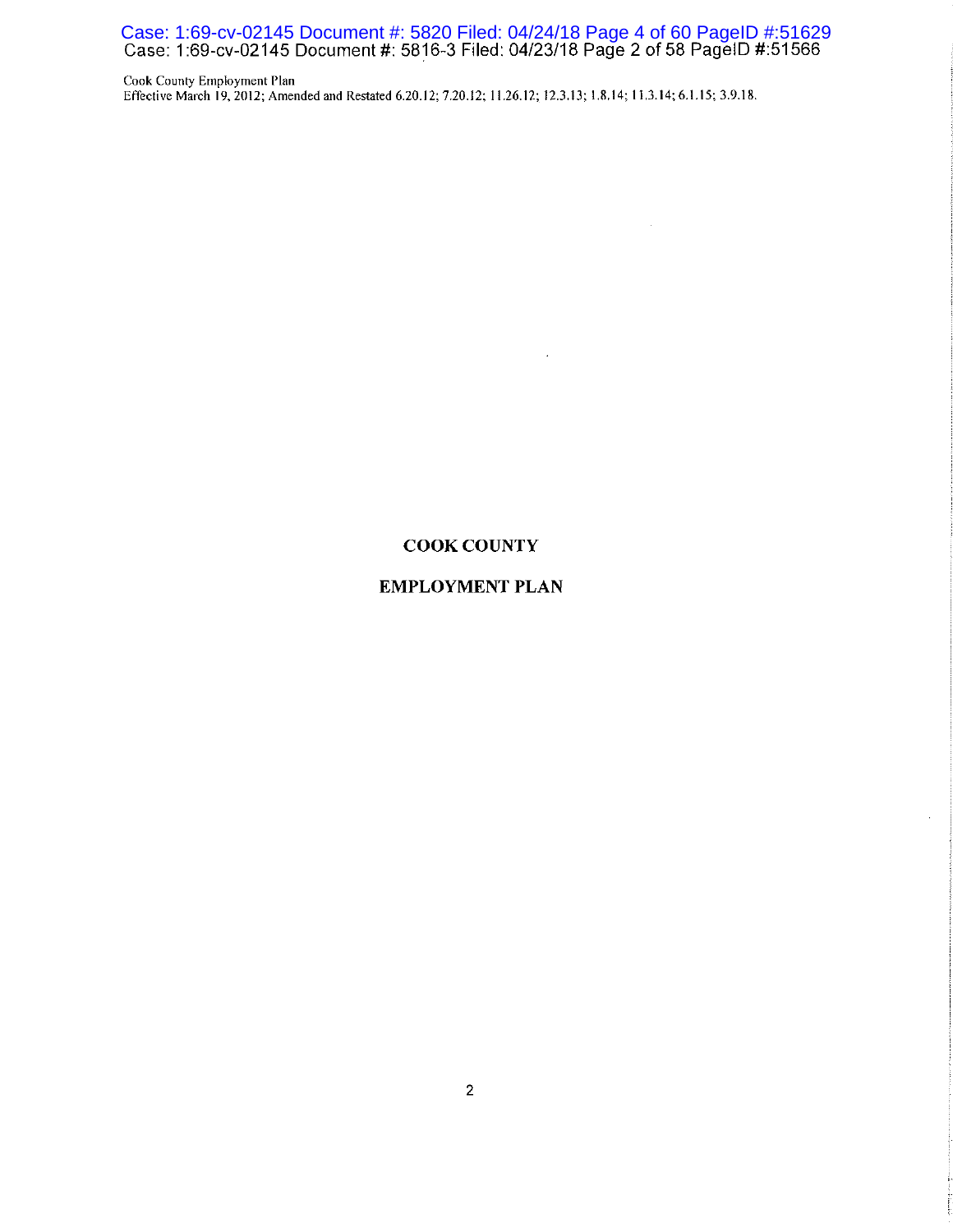Case: 1:69-cv-02145 Document #: 5820 Filed: 04/24/18 Page 5 of 60 PageID #:51630<br>Case: 1:69-cv-02145 Document #: 5816-3 Filed: 04/23/18 Page 3 of 58 PageID #:51567

Cook County Employment Plan Effective March 19, 2012; Amended and Restated 6.20.12; 7.20.12; 11.26.12; 12.3.13; 1.8.14; 11.3.14; 6.1.15; 3.9.18.

## **TABLE OF CONTENTS**

| Ī.  |           |                                                                     |  |  |
|-----|-----------|---------------------------------------------------------------------|--|--|
| Π.  |           |                                                                     |  |  |
| Ш.  |           | PRINCIPLES AND COMMITMENTS APPLICABLE TO<br>GENERAL                 |  |  |
|     | A.        |                                                                     |  |  |
|     | <b>B.</b> | No Employment Actions Influenced By Political Reasons or Factors13  |  |  |
|     | C.        |                                                                     |  |  |
|     | D.        |                                                                     |  |  |
|     | E.        |                                                                     |  |  |
|     | F.        |                                                                     |  |  |
|     | G.        | Contact by County Employees Who Are Politically-Related Persons. 14 |  |  |
|     | H.        | Contact of Politically-Related Persons by County Employees14        |  |  |
|     | I.        |                                                                     |  |  |
|     | J.        |                                                                     |  |  |
|     | K.        |                                                                     |  |  |
|     | L.        |                                                                     |  |  |
|     | M.        |                                                                     |  |  |
| IV. |           | GENERAL PRINCIPLES AND RESPONSIBILITIES RELATED TO BHR 15           |  |  |
|     | A.        |                                                                     |  |  |
|     | <b>B.</b> |                                                                     |  |  |
|     | C.        |                                                                     |  |  |
|     | D.        |                                                                     |  |  |
|     | Ε.        |                                                                     |  |  |
|     | F.        |                                                                     |  |  |
|     | G.        |                                                                     |  |  |
|     | Η.        |                                                                     |  |  |
|     | I.        |                                                                     |  |  |
|     | J.        |                                                                     |  |  |
|     | K.        |                                                                     |  |  |
|     |           | 3                                                                   |  |  |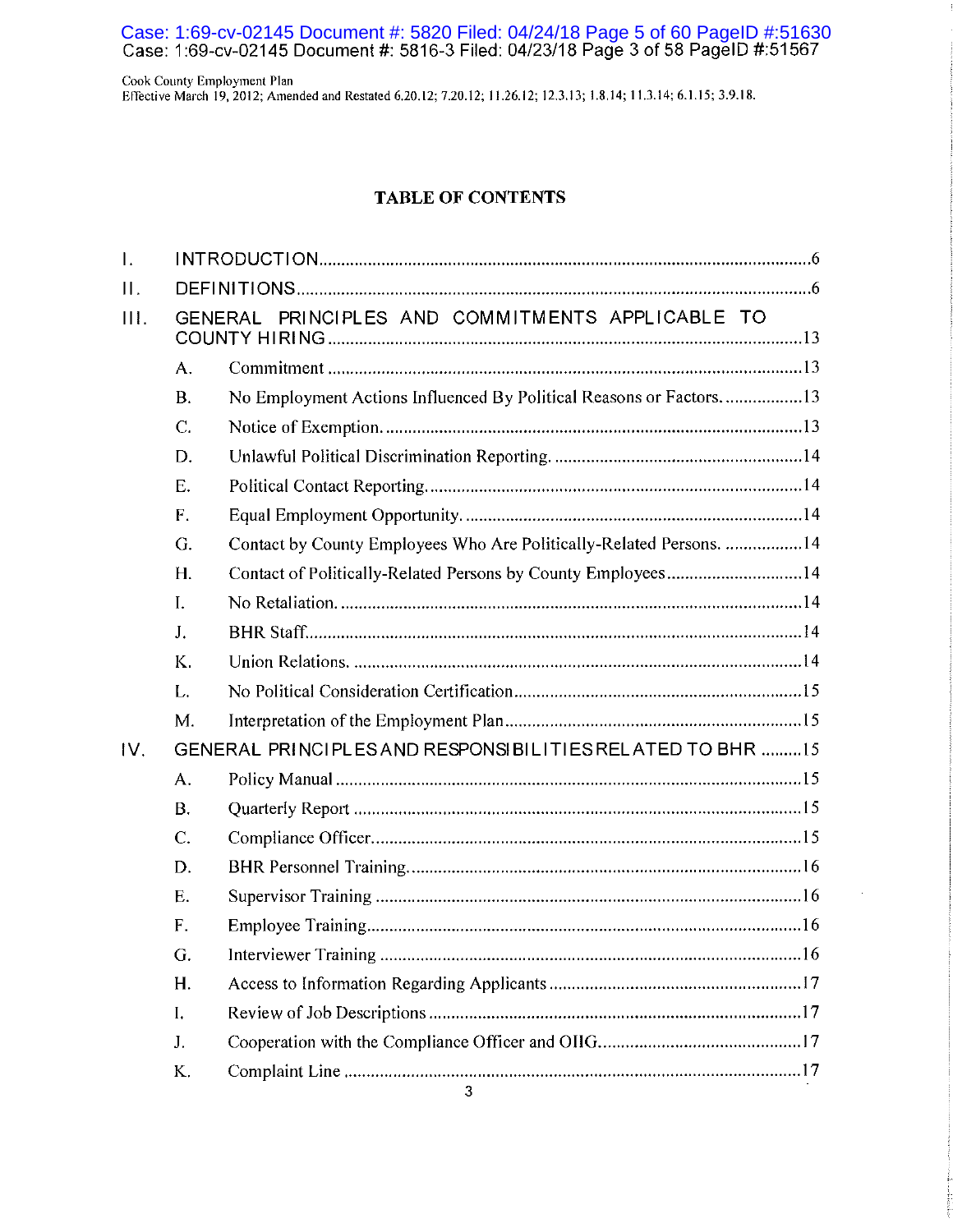Case: 1:69-cv-02145 Document #: 5820 Filed: 04/24/18 Page 6 of 60 PageID #:51631<br>Case: 1:69-cv-02145 Document #: 5816-3 Filed: 04/23/18 Page 4 of 58 PageID #:51568

Cook County Employment Plan<br>Effective March 19, 2012; Amended and Restated 6.20.12; 7.20.12; 11.26.12; 12.3.13; 1.8.14; 11.3.14; 6.1.15; 3.9.18.

|      | L.        |                                                                    |  |
|------|-----------|--------------------------------------------------------------------|--|
|      | M.        | Violations of the Employment Plan Not Involving Unlawful Political |  |
|      | N.        | Violations Involving Unlawful Political Discrimination or Unlawful |  |
|      | O.        |                                                                    |  |
|      | P.        |                                                                    |  |
|      | Q.        |                                                                    |  |
| V.   |           |                                                                    |  |
|      | A.        |                                                                    |  |
|      | <b>B.</b> |                                                                    |  |
|      | C.        |                                                                    |  |
|      | D.        |                                                                    |  |
|      | Ε.        |                                                                    |  |
|      | F.        |                                                                    |  |
|      | G.        |                                                                    |  |
|      | H.        |                                                                    |  |
|      | I.        |                                                                    |  |
|      | J.        |                                                                    |  |
|      | K.        |                                                                    |  |
|      | L.        |                                                                    |  |
|      | M.        |                                                                    |  |
|      | N.        |                                                                    |  |
|      | О.        |                                                                    |  |
|      | Р.        |                                                                    |  |
|      | Q.        |                                                                    |  |
|      | R.        |                                                                    |  |
|      | S.        |                                                                    |  |
|      | Т.        |                                                                    |  |
| VI.  |           |                                                                    |  |
| VII. |           |                                                                    |  |
|      | A.        |                                                                    |  |
|      | <b>B.</b> |                                                                    |  |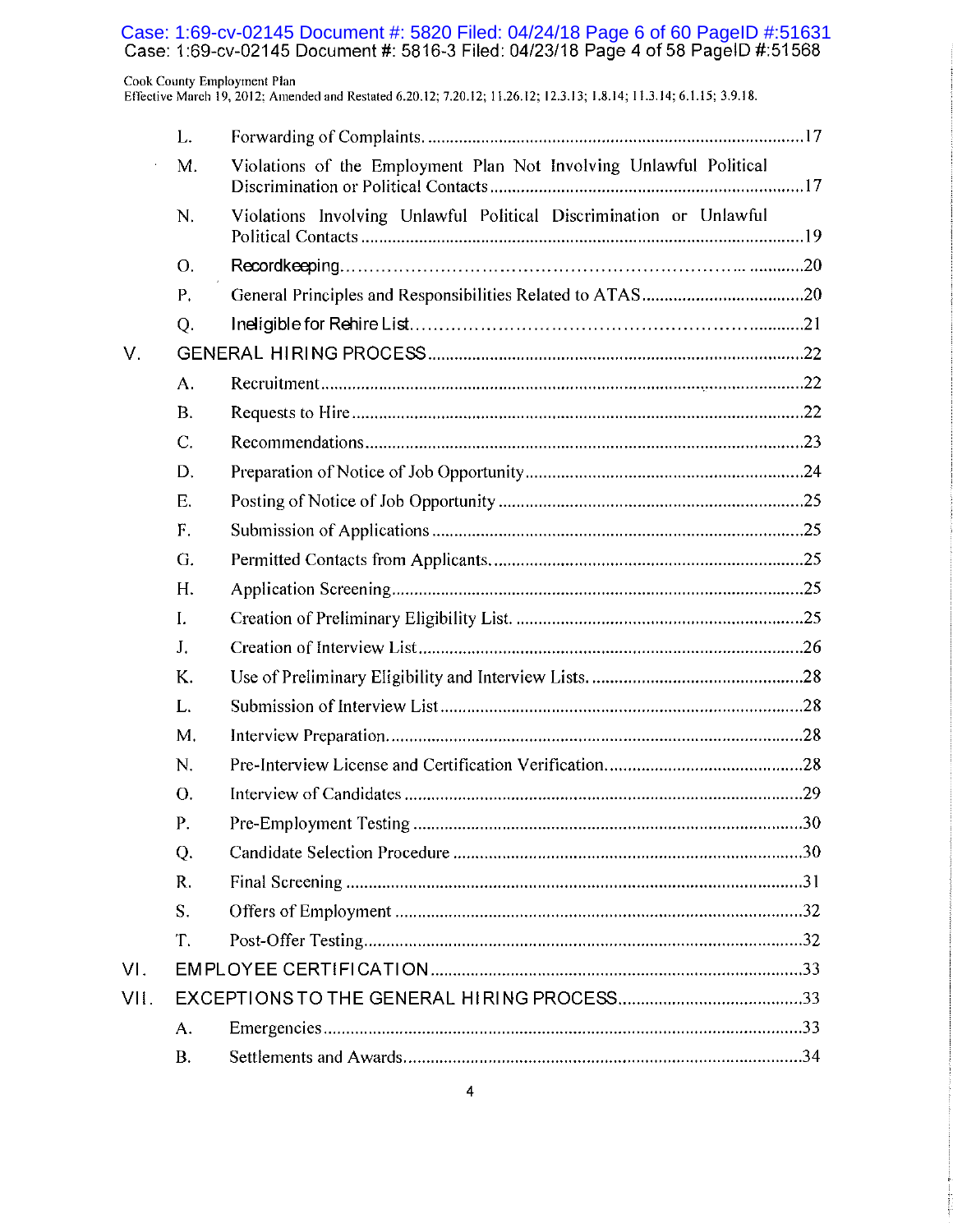Case: 1:69-cv-02145 Document #: 5820 Filed: 04/24/18 Page 7 of 60 PageID #:51632<br>Case: 1:69-cv-02145 Document #: 5816-3 Filed: 04/23/18 Page 5 of 58 PageID #:51569

### Cook County Employment Plan

Effective March 19, 2012; Amended and Restated 6.20.12; 7.20.12; 11.26.12; 12.3.13; 1.8.14; 11.3.14; 6.1.15; 3.9.18.

|       | C.             |                                                                      |
|-------|----------------|----------------------------------------------------------------------|
|       | D.             |                                                                      |
|       | Ε.             |                                                                      |
|       | F.             |                                                                      |
|       | G.             |                                                                      |
|       | H.             |                                                                      |
|       | $\mathbf{I}$ . |                                                                      |
|       | J.             |                                                                      |
|       | K.             |                                                                      |
| VIII. |                |                                                                      |
| IX.   |                |                                                                      |
| Х.    |                |                                                                      |
|       | A.             |                                                                      |
|       | <b>B.</b>      | Applicability of Specific Portions of the General Hiring Process. 50 |
|       | $C_{\cdot}$    |                                                                      |
|       | D.             |                                                                      |
|       | E.             |                                                                      |
|       | F.             |                                                                      |
| XI.   |                |                                                                      |
| XII.  |                |                                                                      |
|       | A.             |                                                                      |
|       | <b>B.</b>      |                                                                      |
|       | C.             |                                                                      |
|       | D.             |                                                                      |
|       | Ε.             |                                                                      |
|       | F.             |                                                                      |
| XIII. |                |                                                                      |
|       | A.             |                                                                      |
|       | <b>B.</b>      |                                                                      |
|       | C.             |                                                                      |
|       | D.             |                                                                      |
|       | Ε.             |                                                                      |
|       | F.             |                                                                      |

 $\hat{\mathcal{A}}$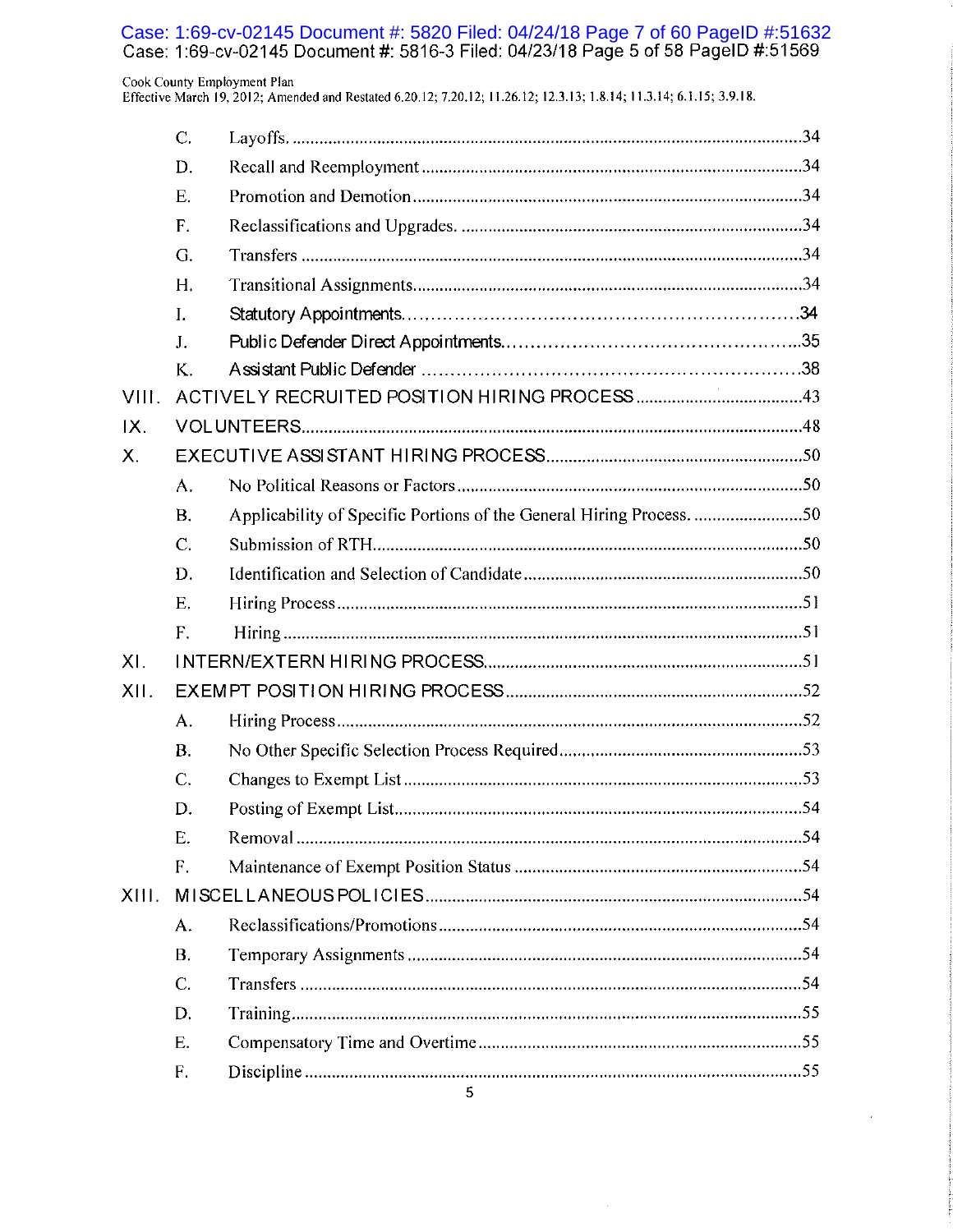Case: 1:69-cv-02145 Document #: 5820 Filed: 04/24/18 Page 8 of 60 PageID #:51633

Cook County Employment Plan Effective March 19, 2012; Amended and Restated 6.20.12; 7.20.12; 11.26.12; 12.3.13; 1.8.14; 11.3.14; 6.1.15; 3.9.18.

| $H_{\cdot}$ |  |
|-------------|--|
|             |  |
|             |  |
|             |  |
|             |  |

 $\alpha$ 

 $\mathcal{L}$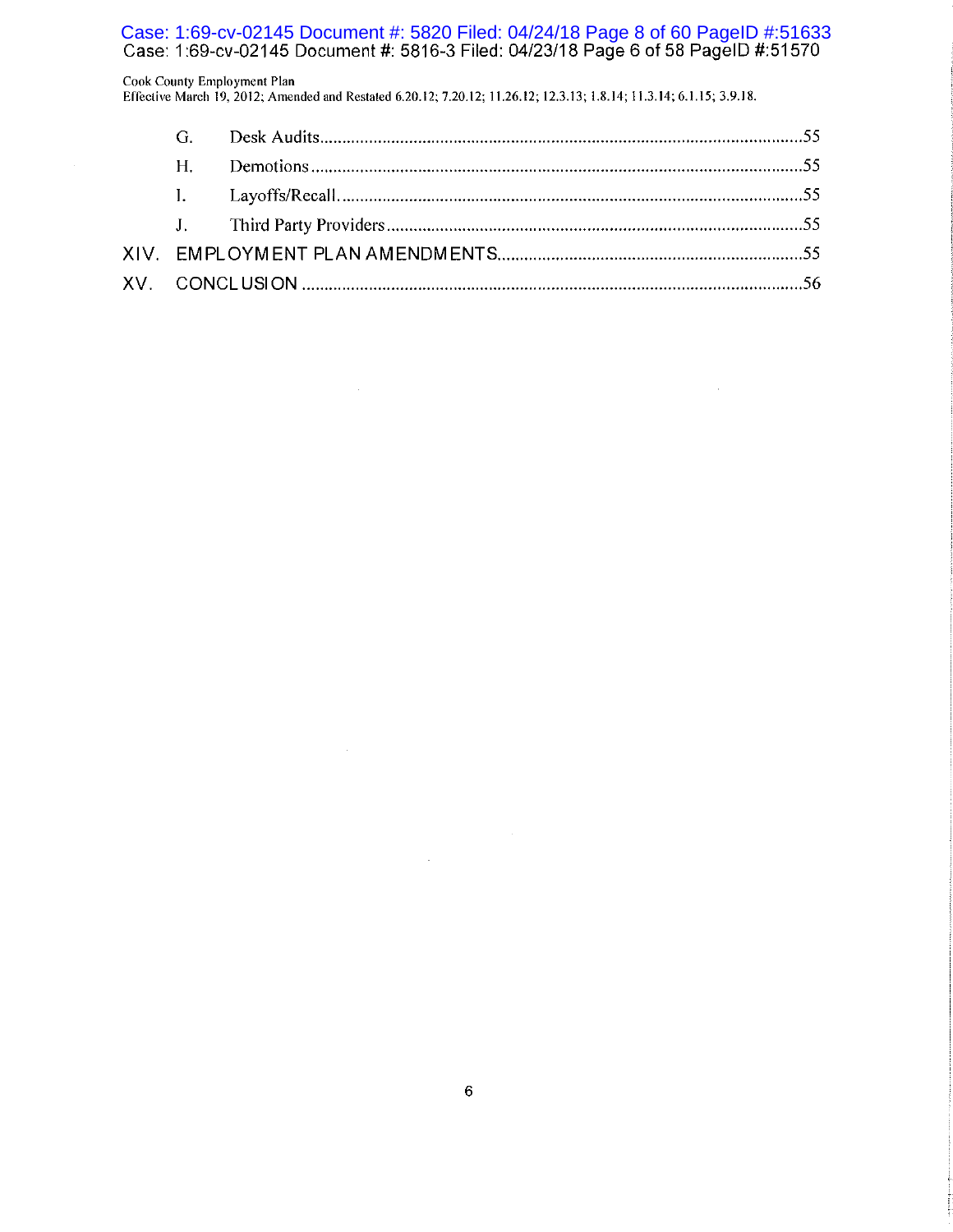Case: 1:69-cv-02145 Document #: 5820 Filed: 04/24/18 Page 9 of 60 PageID #:51634 Case: 1:69-cv-02145 Document #: 5816-3 Filed: 04/23/18 Page 7 of 58 PageID #:51571

Cook County Employment Plan Effective March 19, 2012; Amended and Restated 6.20.12; 7.20.12; 11.26.12; 12.3.13; 1.8.14; 11.3.14; 6.1.15; 3.9.18.

#### $\mathbf{L}$ *INTRODUCTION*

This is the new Employment Plan submitted by the County and prepared with the assistance of the Compliance Administrator as required by the SRO. This Employment Plan sets forth the general principles that will govern the County's hiring and employment policies and procedures. This Employment Plan applies to current employees of the County as well as all Except as specifically provided herein, this Applicants and Candidates of the County. Employment Plan does not apply to any Employment Action concerning employees holding Exempt Positions. All undefined terms in this Section I shall have the meanings given such terms in Section II below.

#### П. **DEFINITIONS**

The following definitions apply to specific words and terms used in this Employment Plan:

Recruited Positions are high ranking Actively Recruited Position: Actively  $or$ technical/professional related Positions for which, discretion and flexibility in hiring are necessary, appropriate and justifiable and the candidate's academic credentials or accumulated experience is an important determinant for the differentiation among candidates. Actively Recruited Positions are not Exempt Positions and have Minimum Qualifications requiring a Bachelor's Degree or higher. Actively Recruited Positions fall into one of two categories:

A. Positions requiring an M.D., D.O. or J.D. or

B. Positions that (1) are not covered by any CBA; (2) are exempt from career service under the Personnel Rules and are at-will (unless the employee in the Position was hired into that Position prior to November 1, 2012), and (3) are either (a) responsible for the day-to-day performance of a high-level technical/professional function, or (b) responsible for the day-to-day supervision of at least three employees.

Actively Recruited Positions Under the Jurisdiction of the Cook County Board President List: The list of all Actively Recruited Positions kept and maintained by the Compliance Officer pursuant to Section VIII. A copy of the current Actively Recruited Positions under the Jurisdiction of the Cook County Board President List, which may be amended from time to time pursuant to Section VIII.P is attached as Exhibit J.

Actively Recruited Positions Under the Jurisdiction of Cook County Public Defender List: The list of all Actively Recruited Positions kept and maintained by the Compliance Officer pursuant to Section VIII. A copy of the current Actively Recruited Positions Under the Jurisdiction of Cook County Public Defender List, which may be amended from time to time pursuant to Section VIII.P, is attached as Exhibit K.

Applicant: A person who has submitted an online application to BHR for a Position and whose name appears on the Preliminary Eligibility List.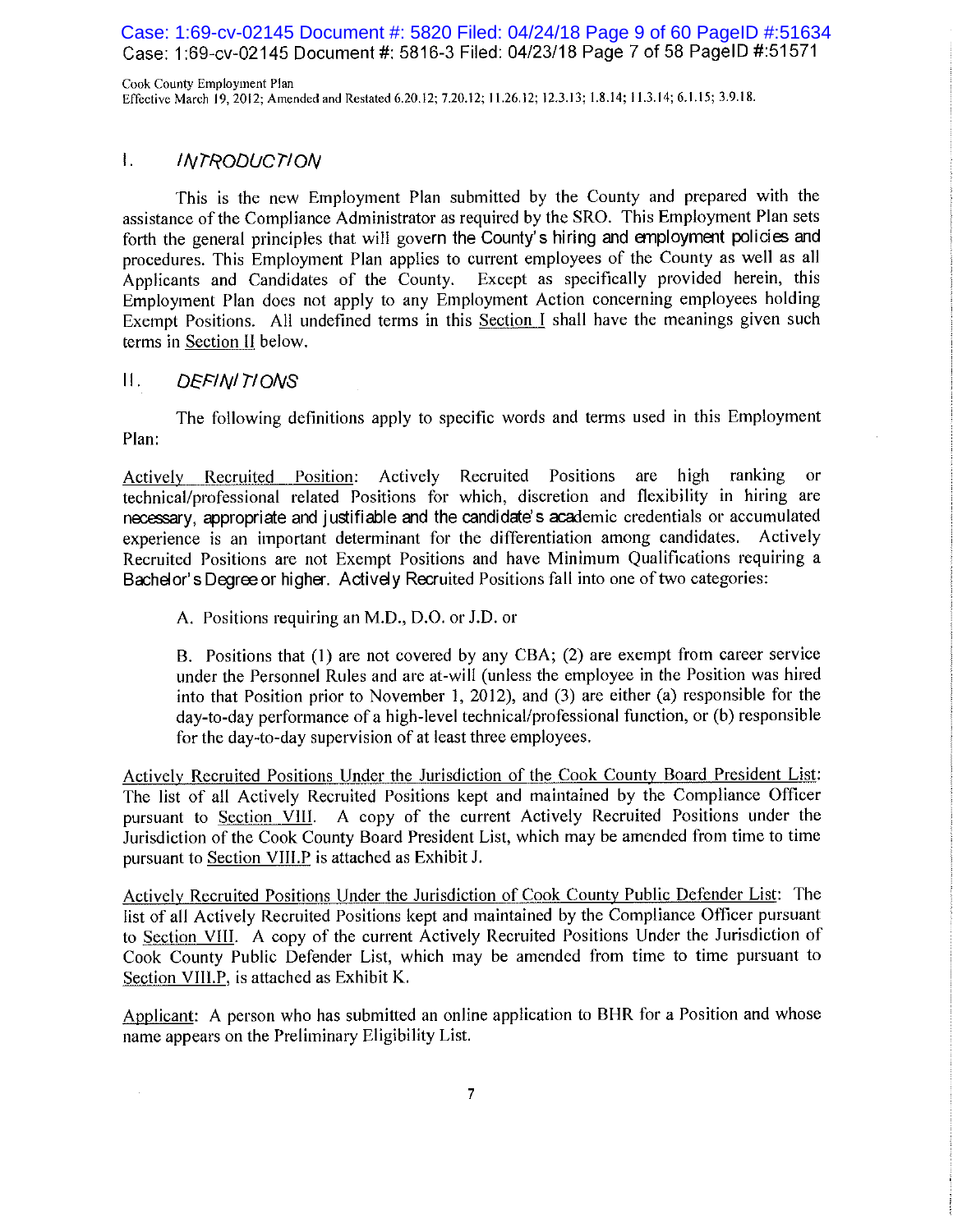Case: 1:69-cv-02145 Document #: 5820 Filed: 04/24/18 Page 10 of 60 PageID #:51635 Case: 1:69-cv-02145 Document #: 5816-3 Filed: 04/23/18 Page 8 of 58 PageID #:51572

Cook County Employment Plan Effective March 19, 2012; Amended and Restated 6.20.12; 7.20.12; 11.26.12; 12.3.13; 1.8.14; 11.3.14; 6.1.15; 3.9.18.

Applicant Tracking and Application System ("ATAS"): The electronic employment application system implemented by the County and used in the hiring of the County's employees.

ATAS: See Applicant Tracking and Application System.

BHR: See Bureau of Human Resources.

BHR Headquarters: The headquarters of BHR located at 118 N. Clark Street, 8th Floor, Chicago, IL 60602.

BHR Report: The report issued by the President or his or her designee and the Chief of BHR pursuant to Section IV.M.5.

Board: The Board of Commissioners of the County.

Bureau of Human Resources ("BHR"): The Bureau of Human Resources of the County.

CA: See Compliance Administrator.

Candidate: An Applicant whose name is included on the Interview List pursuant to Section V of this Employment Plan.

CBA: See Collective Bargaining Agreement.

Collective Bargaining Agreement ("CBA"): Any current collective bargaining agreement between the County and any legally-recognized collective bargaining representative of employees of the County.

Compensatory Time: Time off earned pursuant to law by a County employee who works beyond his or her scheduled shift.

The County's Shakman Compliance Administrator Compliance Administrator  $(\text{``CA''})$ : appointed pursuant to Section I of the SRO.

Compliance Officer: The County employee in charge of compliance who shall perform all tasks and responsibilities as described in this Employment Plan and as may be assigned from time to time.

Conflict of Interest: A situation in which impartiality and judgment may be compromised or may appear to be compromised because of an actual or potential clash between a person's selfinterest and his or her professional or public-interest.

Consent Decree: The Consent Decree between the plaintiffs and the County in the Shakman case entered into in 1994 and incorporating the 1972 Consent Decree between the parties.

Contact Log: The log maintained by the OIIG recording all Political Contacts from any Politically-Related Person or Organization or his, her or its representative regarding any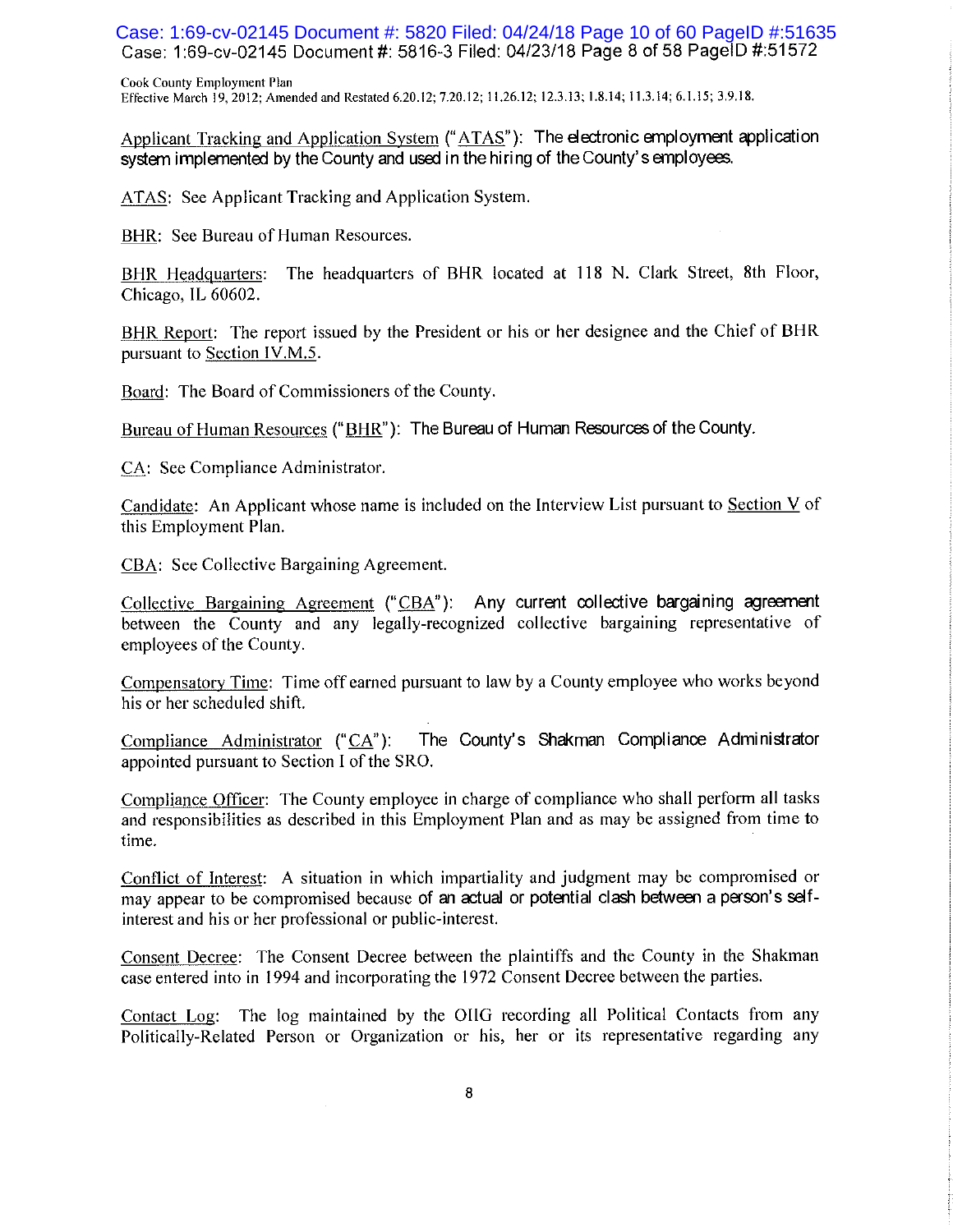Case: 1:69-cv-02145 Document #: 5820 Filed: 04/24/18 Page 11 of 60 PageID #:51636 Case: 1:69-cv-02145 Document #: 5816-3 Filed: 04/23/18 Page 9 of 58 PageID #:51573

Cook County Employment Plan Effective March 19, 2012; Amended and Restated 6.20.12; 7.20.12; 11.26.12; 12.3.13; 1.8.14; 11.3.14; 6.1.15; 3.9.18.

Applicant, Candidate or any employee. A copy of the Contact Log Reporting Form is attached as Exhibit A.

Content Librarian: The BHR employee trained to review Job Descriptions for accuracy, create screening questions, and oversee the development and posting of Notices of Job Opportunity in compliance with ATAS' protocols and guidelines.

County: The County of Cook, Illinois.

Day or day: A calendar day unless otherwise indicated.

Demotion: A downgrade from one position to another lower-level position that may or may not result in lower compensation.

Department: A unit of the County, including, but not limited to, a bureau, operating unit or department.

Department Head: The individual assigned to head or direct a Department.

Discipline: An action taken by the County in response to an employee's behavior or performance, including oral or written warnings, suspensions and Terminations, but not including counseling.

Disqualifying Ouestion: A question designed to identify whether an Applicant possesses the Minimum Qualifications contained in a Job Description.

Emergency: A situation which has been certified pursuant to Section VII.A involving a significant threat to public safety or health (e.g., a natural disaster, a weather-related event, a terrorist attack or similar event), but not including budgetary or financially-caused situations (e.g., a hiring freeze, a grant application deadline or similar event).

Employment Action: Any action (positive or negative) related to any aspect of employment, including, but not limited to, hiring, Promotion, Transfer, assignment of Overtime and other benefits of employment, Discipline, and Termination.

Employment Plan: This new Employment Plan required pursuant to Section II.B of the SRO.

**Executive Assistant Position:** A Position that reports directly to an Executive Assistant Supervisor and the primary duties of which include the performance of executive-level administrative services to the Executive Assistant Supervisor. Executive Assistant Positions are (1) not covered by any collective bargaining agreement, (2) exempt from career service under the Personnel Rules, (3) at-will, and (4) not Exempt Positions.

Executive Assistant Supervisor: A Bureau Chief, Department Head, Deputy Bureau Chief, Director, Deputy Director, Special Legal Counsel, County Works Board Liaison, or the Compliance Officer.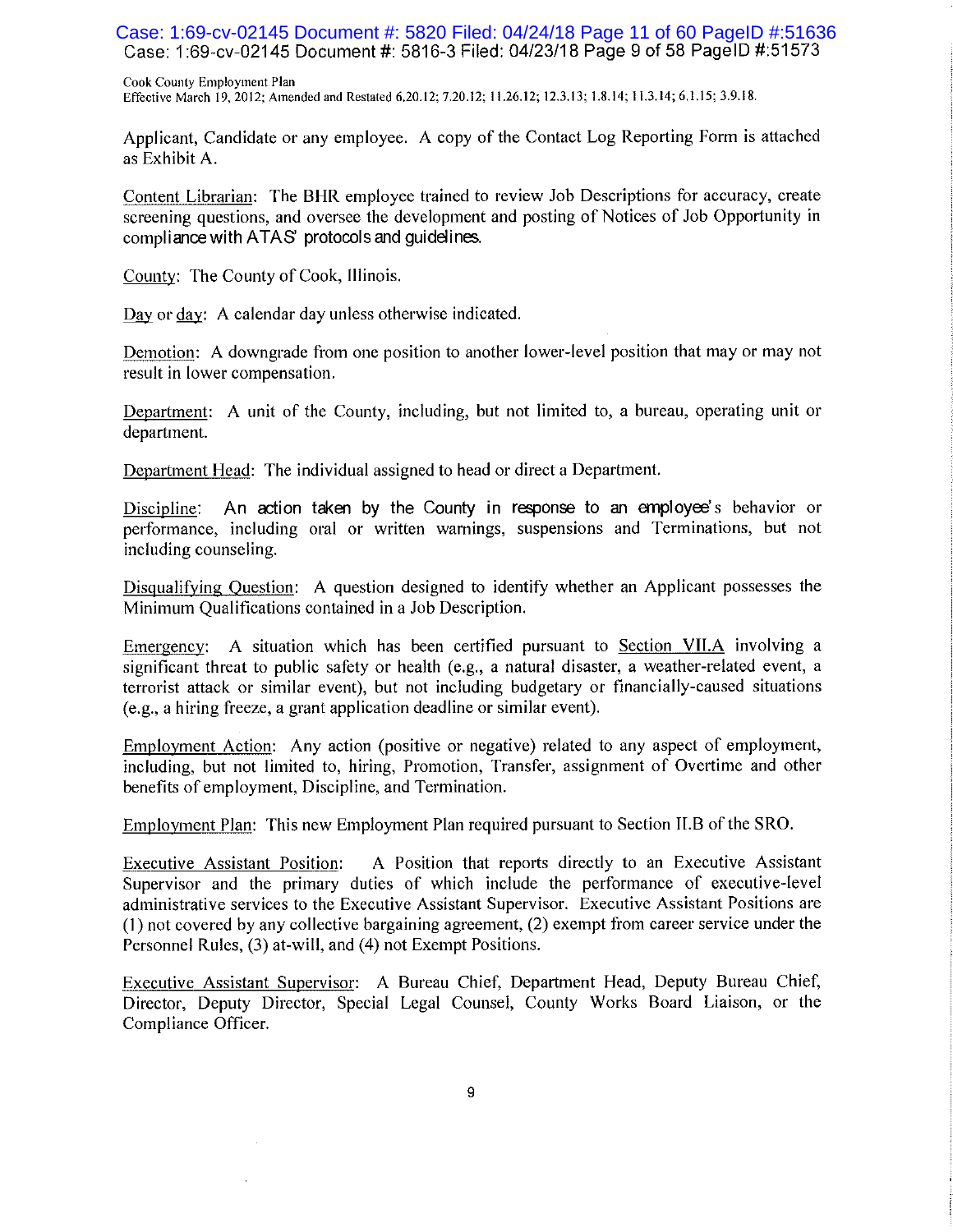Case: 1:69-cv-02145 Document #: 5820 Filed: 04/24/18 Page 12 of 60 PageID #:51637 Case: 1:69-cv-02145 Document #: 5816-3 Filed: 04/23/18 Page 10 of 58 PageID #:51574

Cook County Employment Plan Effective March 19, 2012; Amended and Restated 6.20.12; 7.20.12; 11.26.12; 12.3.13; 1.8.14; 11.3.14; 6.1.15; 3.9.18.

Exempt List: The list of all Exempt Positions, as such list may be amended from time to time as provided in Section XII.C. The current Exempt List is attached as Exhibit B.

Exempt Position: A County employment position that is included on the Exempt List and meets the criteria for exempt status as provided in the Consent Decree, *i.e.*, it is a job that involves policymaking to an extent or is confidential in such a way that political affiliation is an appropriate consideration for the effective performance of the job.

Executive Order: Executive Order 2008-01 signed by the President on September 2, 2008.

External Applicant: An Applicant who applies for a Position and is not an employee of the County at the time of application.

Final Ranked Candidate List: The list created by a Department Head using the Actively Recruited Process pursuant to Section VIII.L.3.

General Hiring Process: The hiring process described in detail in Section V.

Governmental Employment: Any employment relationship that constitutes employment at common law (whether probationary, full-time or part-time, permanent or temporary, and regardless of whether the employment is paid for by federal funds) by or for the County.

Grant of Authority: The form signed by the Chief of BHR granting authority for employment. A copy of the current Grant of Authority, which may be amended from time to time, is attached as Exhibit C.

Hiring Department: The Department in which an Applicant who is hired will be assigned to work.

Incident Report: The report prepared by the Compliance Officer upon completion of his or her investigation pursuant to Section IV.M.2.

Internal Applicant: An Applicant who applies for a Position and who is actively employed by the County at the time of application.

Internal Candidate Preference: A Position designated by a Department Head and approved by BHR where the applications of Internal Applicants for the Position will not be subject to computer-based randomization because of the advantages of employing internally experienced Applicants in carrying out the duties and responsibilities of the Position being posted.

Interview List: The Candidates who have been advanced to the Interview process pursuant to Section V.J.

Interviewer Evaluation Form: The form used by interviewers during the interview process to document interviews with and score individual Candidates for Positions and as described in Section V.Q.3. A copy of the current Interviewer Evaluation Form, which may be amended from time to time, is attached as Exhibit D.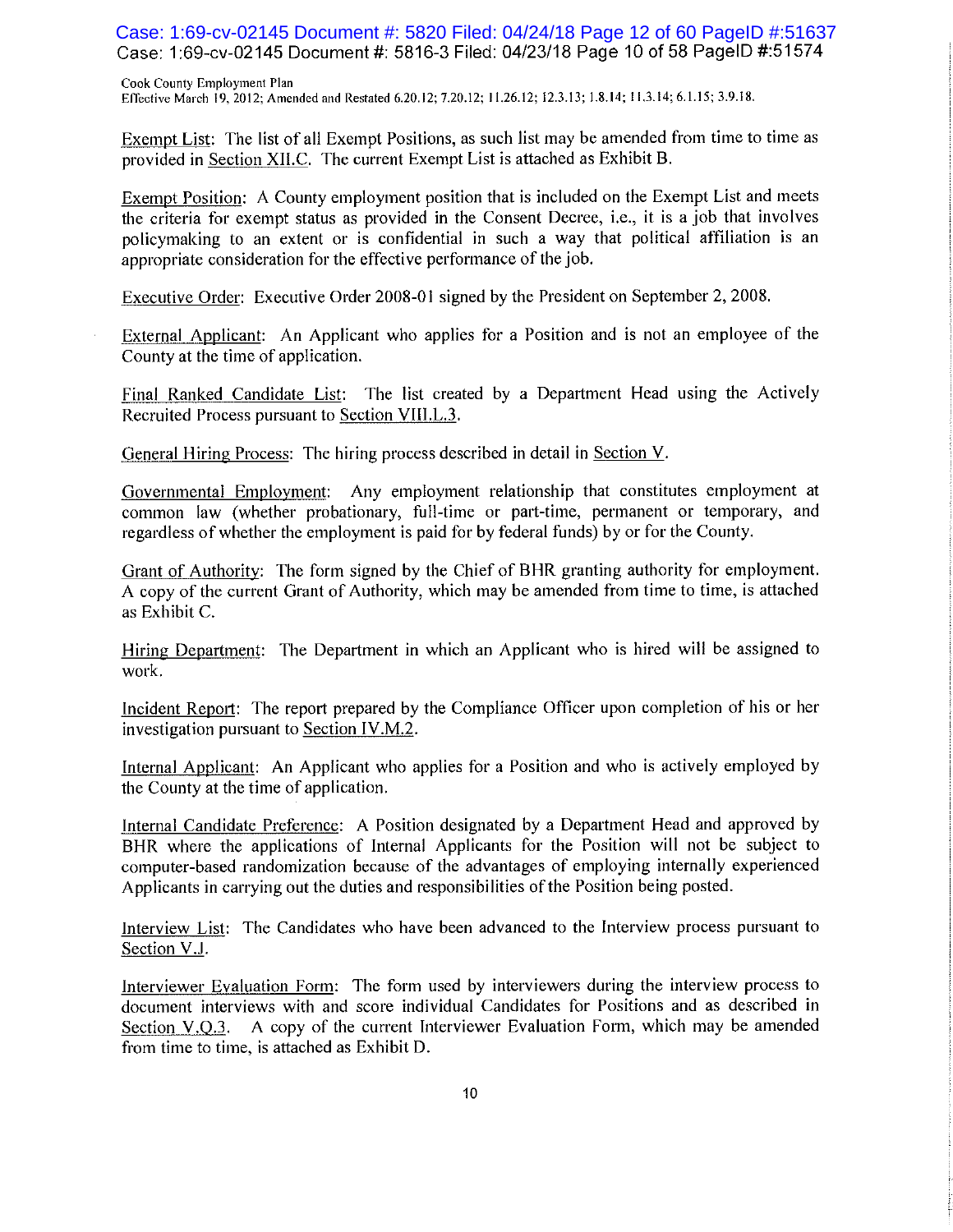Case: 1:69-cv-02145 Document #: 5820 Filed: 04/24/18 Page 13 of 60 PageID #:51638 Case: 1:69-cv-02145 Document #: 5816-3 Filed: 04/23/18 Page 11 of 58 PageID #:51575

Cook County Employment Plan Effective March 19, 2012; Amended and Restated 6.20.12; 7.20.12; 11.26.12; 12.3.13; 1.8.14; 11.3.14; 6.1.15; 3.9.18.

Interview File: A file which contains a copy of the Interview List, Interviewer Evaluation Forms, Interview Panel Ranking Form, a list of the persons on the interview panel, notes of the selection meeting, the list of interview questions and all other Compliance documents relating to the posting of a Position.

Interview Panel Ranking Form: The form used by interview panels to rank Candidates pursuant to Section V.Q.2. A copy of the current Interview Panel Ranking Form, which may be amended from time to time, is attached as Exhibit E.

Job Code: A code assigned to each job title.

Job Description: The written job description that describes the Minimum Qualifications and current responsibilities of a Position and the skills, education and abilities needed to perform those responsibilities. A copy of the current Job Description form, which may be amended from time to time, is attached as Exhibit F.

Justification to Hire: The form completed by the Department Head or his or her designee upon completion of the Candidate selection process described in Section V.Q.5 and Section VIII.M.3.

Minimum Qualifications: The specific minimum qualifications that an Applicant or Candidate must possess to be considered for employment in a Position.

No Political Consideration Certification ("NPCC"): The certification that, to the signer's knowledge and agreement, no Political Reasons or Factors have been or will be taken into consideration or have or will influence the Employment Action involved. A copy of the current No Political Consideration Certification language (which must accompany or be included on forms relating to any Employment Action) is attached as Exhibit G.

Non-Exempt Position: Any Position that is not included on the Exempt List.

Notice of Job Opportunity: The publicly-available written notice of a Position opening.

NPCC: See No Political Consideration Certification.

Office of the Independent Inspector General ("OIIG"): The office of the Cook County Independent Inspector General.

OIIG: See Office of the Independent Inspector General.

OIIG Summary Report: The report issued by OIIG pursuant to Section IV.N.1.

Ordinances: Cook County Code of Ordinances, as amended from time to time.

Overtime: Time worked by an employee beyond the regularly-scheduled workweek for which additional compensation is earned.

Performance Evaluation: A formal written review of an employee's job-related performance.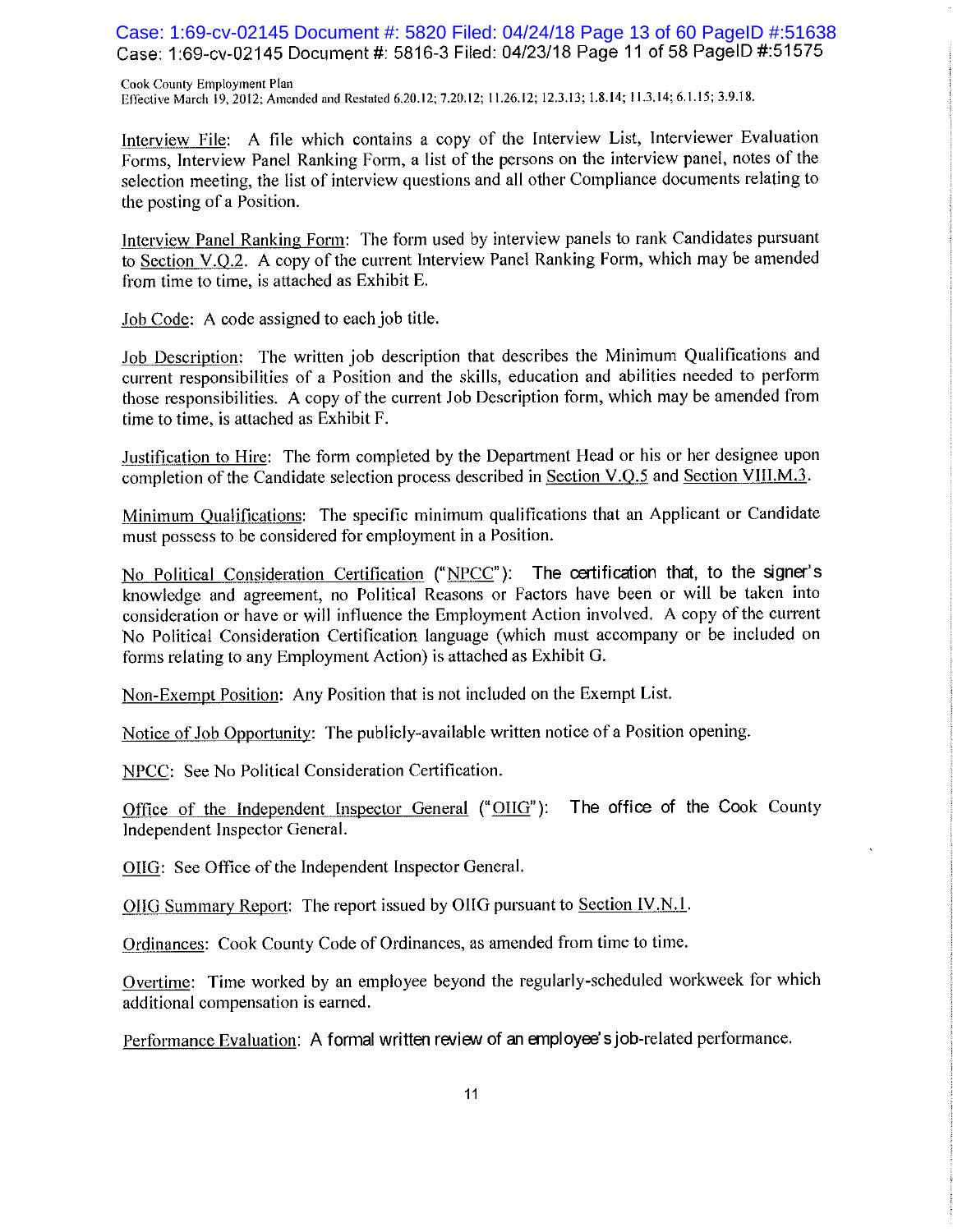Case: 1:69-cv-02145 Document #: 5820 Filed: 04/24/18 Page 14 of 60 PageID #:51639 Case: 1:69-cv-02145 Document #: 5816-3 Filed: 04/23/18 Page 12 of 58 PageID #:51576

Cook County Employment Plan Effective March 19, 2012; Amended and Restated 6.20.12; 7.20.12; 11.26.12; 12.3.13; 1.8.14; 11.3.14; 6.1.15; 3.9.18.

Personnel Rules: The County Personnel Rules.

Plaintiffs' Counsel: The legal counsel to plaintiffs in the Shakman Case.

Policy Manual: Manual of employment policies developed and maintained by BHR.

Political Contact: Any contact of any kind whatsoever (oral or written, direct or indirect) from any Politically-Related Person or Organization regarding an Employment Action relating to any Applicant, Candidate or employee of the County holding or applying for a Non-Exempt Position.

Politically-Related Person or Organization: Any elected or appointed public official or any person employed by, acting as an agent of or representing any elected or appointed public official or any political organization or politically-affiliated group.

Political Reasons and Factors: Any reasons or factors relating to political matters in connection with any Employment Action, including, but not limited to: (1) any recommendation for or against the hiring, Promotion, Transfer or the taking of any other Employment Action with respect to any Applicant, potential Applicant or County employee from any Politically-Related Person or Organization that is not based on that Politically-Related Person's or Organization's personal knowledge of the Applicant's, potential Applicant's or County employee's skills, work experience or other job-related characteristics; (2) the fact that an Applicant, potential Applicant or County employee works or worked for a Politically-Related Person or Organization, or works or worked on a political campaign, unless related to a recommendation based on an Applicant's, potential Applicant's or County employee's skills, work experience or other job-related characteristics; (3) the fact that an Applicant, potential Applicant or County employee is or was, or is not or was not, a member of any political party or a politically related organization; (4) the fact that an Applicant, potential Applicant or County employee contributed or raised money, or provided anything of monetary value, to a Politically-Related Person or Organization, or refrained from doing so; (5) the fact that an Applicant, potential Applicant or County employee is a Democrat or a Republican or a member of any other political party or group, or is not a member; or (6) the fact that an Applicant, potential Applicant or County employee may express any views or beliefs on political matters.

Position: Any County employment position.

Preferred Qualifications: The qualifications preferred (but not required) for a Position.

Preliminary Eligibility List: The list of Applicants who have submitted complete applications for a Position through ATAS and whose responses to the Disqualifying Questions indicate that they meet the Minimum Qualifications of the Position.

Prescreening Questions: Questions designed to identify whether an Applicant possesses specific Preferred Qualifications for a Position.

President: The President of the Board of Commissioners of the County.

President's Report: The report issued by the President or his or her designee pursuant to Section IV.N.2.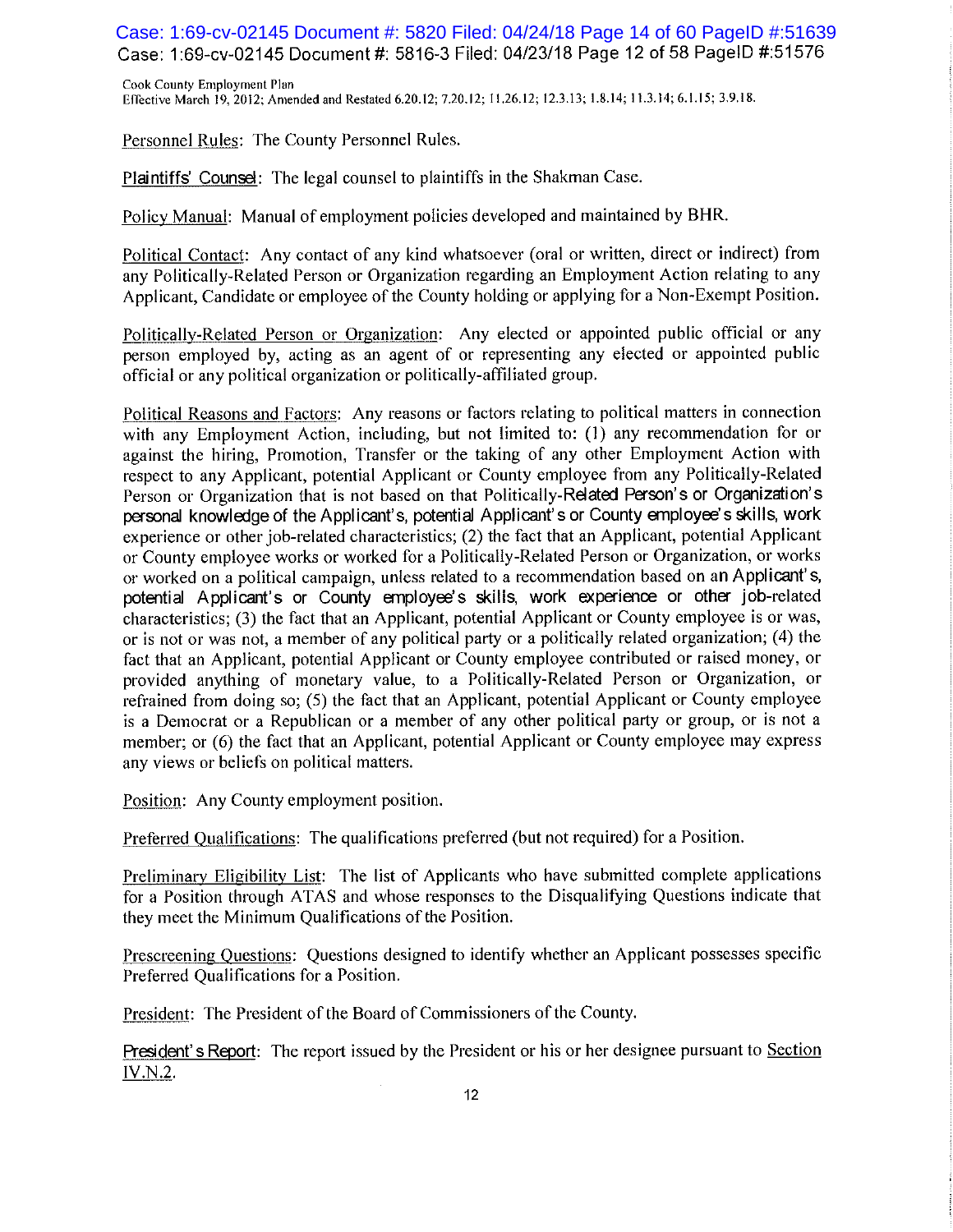Case: 1:69-cv-02145 Document #: 5820 Filed: 04/24/18 Page 15 of 60 PageID #:51640 Case: 1:69-cv-02145 Document #: 5816-3 Filed: 04/23/18 Page 13 of 58 PageID #:51577

Cook County Employment Plan Effective March 19, 2012; Amended and Restated 6.20.12; 7.20.12; 11.26.12; 12.3.13; 1.8.14; 11.3.14; 6.1.15; 3.9.18.

Promotion: The appointment of a current County employee to a higher-graded position than his or her current position.

Public Defender Direct Appointment Position: A position in the Public Defender's Office that: (1) holds the title of Deputy or higher; (2) reports directly to the Public Defender or reports to someone who reports directly to the Public Defender; and (3) is either an employee at Pay Grade 20 or higher or is an attorney at pay Grade D-11 or higher.

Recall Candidate: An individual who has been laid off from a Position and is eligible for recall in accordance with the Personnel Rules or an applicable CBA.

Reclassification: The process by which a Position is reclassified to another lower or higher classification pursuant to the Personnel Rules.

Reassignment Candidate: An individual who is subject to layoff, who may transfer under the Personnel Rules or an applicable CBA to other County employment because of such layoff and who is actively employed in a Position at the time he/she is subject to layoff.

Recruiting Consultant: An outside third-party consulting company or individual retained by the County for the purpose of recruiting Applicants.

Reinstatement Candidate: An individual who has been on an authorized leave of absence and may seek reinstatement in accordance with the Personnel Rules or an applicable CBA.

Request to Hire ("RTH"): The form completed by a Department Head and submitted to BHR in hard copy or through ATAS, which initiates recruitment and hiring activities to fill a Position. A current copy of the RTH, which may be amended from time to time, is attached as Exhibit H.

RTH: See Request to Hire.

Shakman Case: Shakman et al. v. County of Cook, et al., United States District Court for the Northern District of Illinois Eastern Division Case Number 69 C 2145.

SRO: See Supplemental Relief Order.

Supervisor: Any employee of the County who, among other managerial duties, has the authority to authorize, execute or recommend any Employment Action.

Supplemental Relief Order ("SRO"): The Supplemental Relief Order for the County agreed to by the Board on November 29, 2006, and approved on February 2, 2007, in the Shakman Case.

Termination: The involuntary separation of an employee from employment with the County for performance or disciplinary reasons.

Transfer: The transfer of a County Employee from one Department to another Department without changing the payroll designation for the Position held by the employee.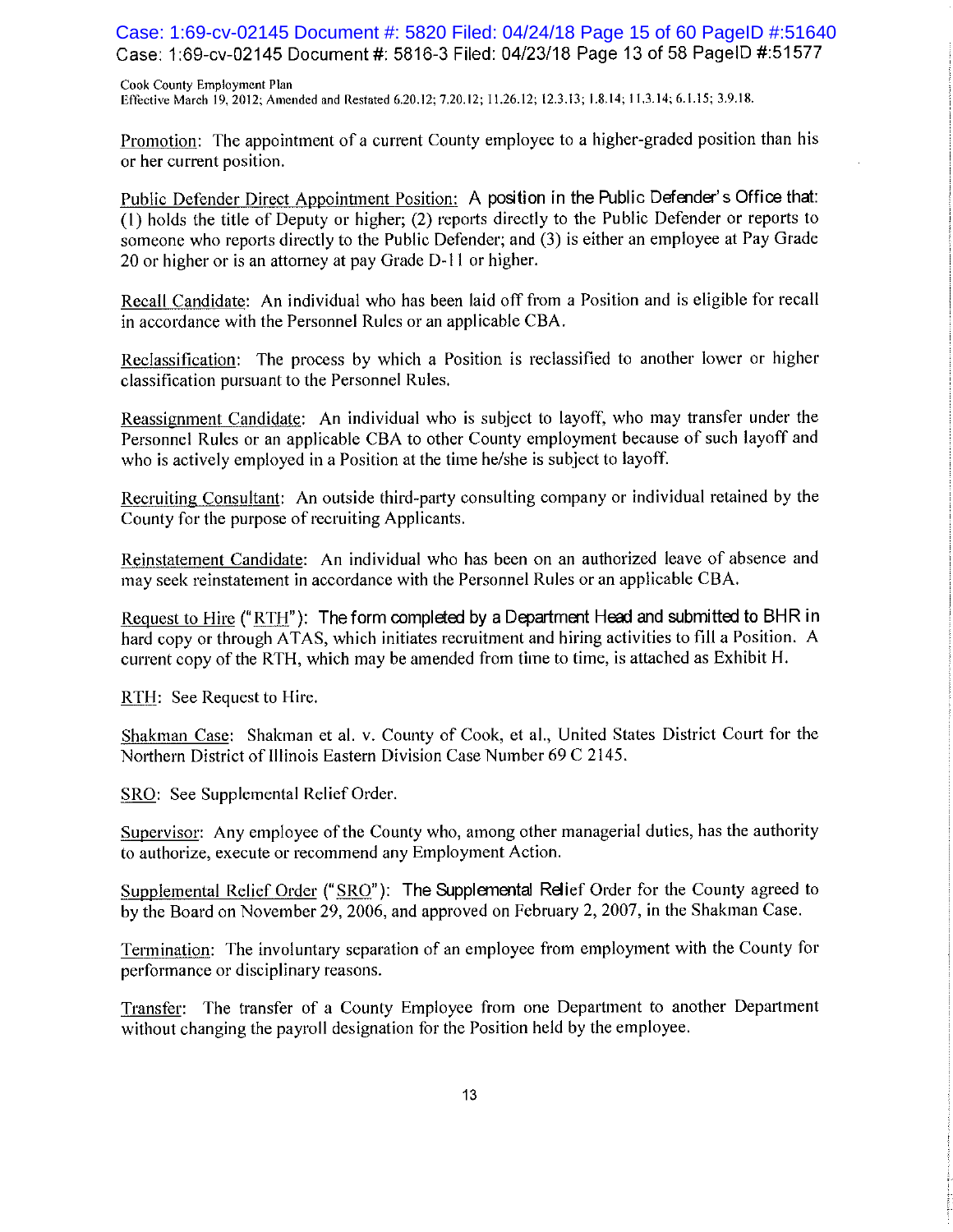Case: 1:69-cv-02145 Document #: 5820 Filed: 04/24/18 Page 16 of 60 PageID #:51641 Case: 1:69-cv-02145 Document #: 5816-3 Filed: 04/23/18 Page 14 of 58 PageID #:51578

Cook County Employment Plan Effective March 19, 2012; Amended and Restated 6.20.12; 7.20.12; 11.26.12; 12.3.13; 1.8.14; 11.3.14; 6.1.15; 3.9.18.

Transitional Assignment: The assignment given to a current Employee who is scheduled to terminate his or her employment on a specified date for a period of no more than 30 days during which he or she will train the Employee who is hired to fill his or her former Position.

Unlawful Political Contact: Any contact of any kind whatsoever (oral or written, direct or indirect) from any Politically-Related Person or Organization that is intended to affect or influence, based on Political Reasons or Factors, any Employment Action involving an Applicant, Candidate or County employee applying for, being considered for, or holding a Non-Exempt Position.

Unlawful Political Discrimination: Any positive or negative Employment Action involving an Applicant, Candidate or County employee who is applying for, being considered for or holding a Position that is based on any Political Reasons or Factors.

Upgrade: The process by which an employee's position is upgraded from one pay grade to a higher pay grade pursuant to the Personnel Rules.

Veteran: A person who has served in the United States Armed Forces on active duty for a period of not less than six months of continuous service and who was not dishonorably discharged.

Veterans' Preference: The County's preference to interview eligible Veteran Applicants and exclude Veterans who are Applicants for Positions designated as Career Service under the Personnel Rules from any computerized randomization process under this Employment Plan.

Written or in writing: Written or in writing in hard copy or electronically, unless otherwise indicated.

#### GENERAL PRINCIPLES AND COMMITMENTS APPLICABLE TO COUNTY  $III.$ **HIRING**

The County will adhere to the following general employment-related policies, practices and procedures with respect to Governmental Employment:

Commitment. The County will implement proactive and transparent employment-related  $A_{\cdot}$ policies, practices and procedures that will prevent and remedy the negative effects of Unlawful Political Contacts and Unlawful Political Discrimination as required by the SRO (while in effect), Executive Order, Consent Decree and Ordinances. No CBA or other agreement between the County and any other individual or entity shall provide otherwise.

No Employment Actions Influenced By Political Reasons or Factors. No Employment **B.** Action affecting Non-Exempt Positions shall be influenced by any Political Reasons or Factors.

 $C_{\cdot}$ Notice of Exemption. An employee holding a Non-Exempt Position that is to become an Exempt Position will be given a minimum of 30 days' advance notice of such change and will be given the opportunity to transfer to any then-available funded Position for which he or she may be qualified in lieu of remaining in his or her position and holding an Exempt Position.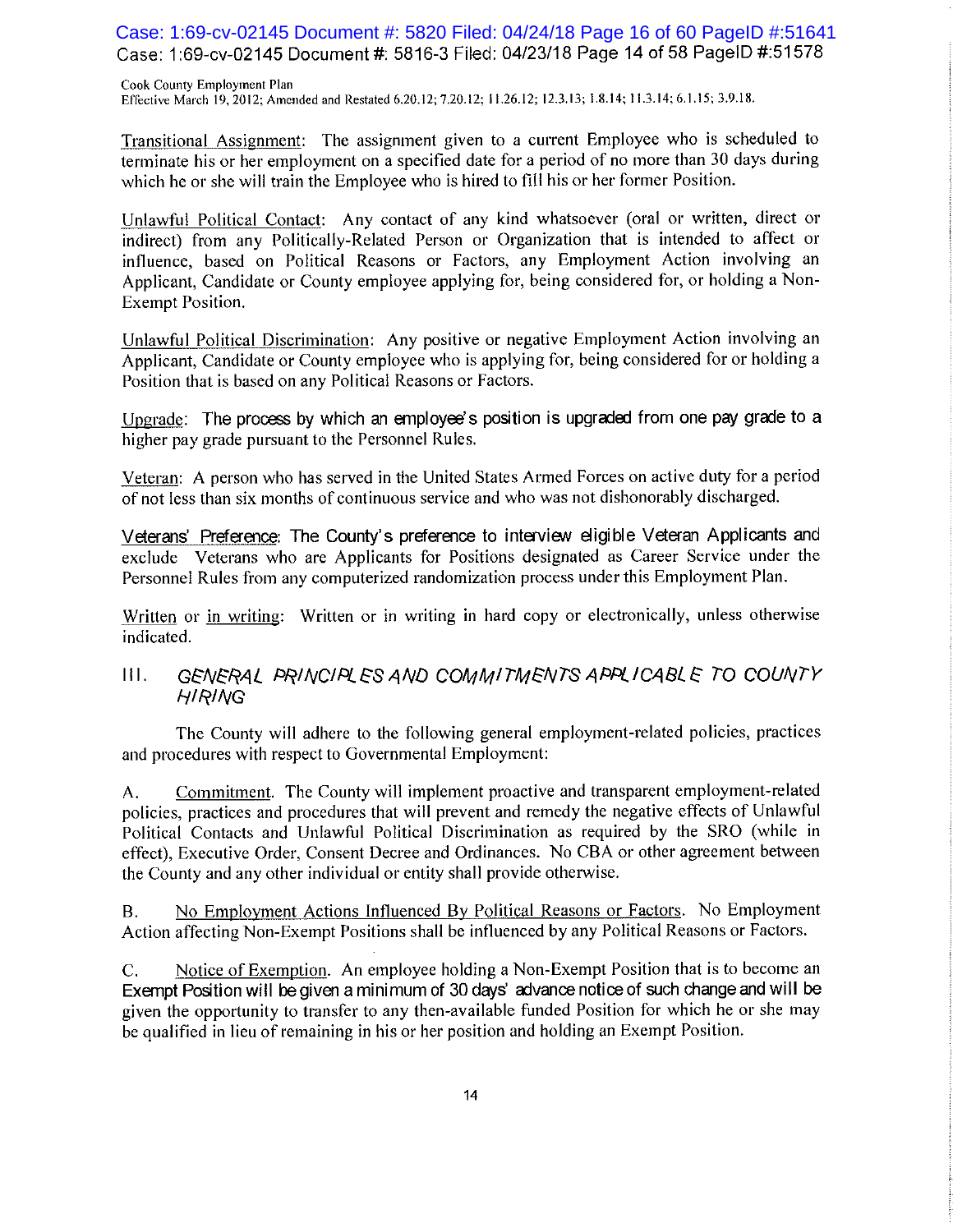Case: 1:69-cv-02145 Document #: 5820 Filed: 04/24/18 Page 17 of 60 PageID #:51642 Case: 1:69-cv-02145 Document #: 5816-3 Filed: 04/23/18 Page 15 of 58 PageID #:51579

Cook County Employment Plan Effective March 19, 2012; Amended and Restated 6.20.12; 7.20.12; 11.26.12; 12.3.13; 1.8.14; 11.3.14; 6.1.15; 3.9.18.

Unlawful Political Discrimination Reporting. Any employee of the County who learns of D. or has a reasonable belief that Unlawful Political Discrimination has occurred or is occurring, is required to report such matter to OHG directly and without delay, on an anonymous or credited basis, in person, by phone or in writing. All employees of the County are required to cooperate fully in any investigation of such matter conducted by OIIG. Any employee who fails to report and/or cooperate as required will be subject to disciplinary action, up to and including Termination, provided that such reporting and cooperation are not required if either would violate the Employee's constitutional rights.

Political Contact Reporting. Any employee who receives or has reason to believe a Е. Political Contact has occurred or is occurring is required to complete a Contact Log Reporting Form and submit it to the OHG immediately. All employees are required to cooperate fully in any investigation of such contact conducted by the OIIG. Any employee who fails to submit a Contact Log Reporting Form and cooperate as required will be subject to disciplinary action, up to and including Termination, provided that such submission and cooperation are not required if either would violate the Employee's constitutional rights.

Equal Employment Opportunity. The County is committed to diversity and to providing F. equal employment opportunity regardless of race, sex, age, religion, national origin, disability or any other legally protected status.

Contact by County Employees Who Are Politically-Related Persons. The President and G. other County employees who hold political positions or office are authorized to engage in departmental or employee reviews and inquiries as such reviews and/or inquiries may be required in conjunction with their respective general management duties. County employees are not required to report as Political Contacts, communications with the President and other County employees who hold political positions or office that are within their respective management duties and concern the normal day-to-day operations of the County; provided that nothing in this Section III.G will affect any County employee's obligation to report Unlawful Political Discrimination.

H. Contact of Politically-Related Persons by County Employees. Where the President or other County employee who holds a political position or office, including an Exempt position, is contacted by a County employee seeking a Shakman covered employment action or influence in an employment action that is Shakman covered and the employment action is outside the respective management duties of the President or other politically-related employee, the President or politically-related employee shall immediately forward the contact, including all related communications and materials, to the Compliance Officer who shall then act within his or her authority. Upon receipt of the contact, the Compliance Officer shall immediately forward the contact and related materials to the OIIG who shall then act within his or her authority. The Compliance Officer shall notify the County employee that communications concerning employment actions should be directed to BHR.

No Retaliation. The County shall continue to prohibit retaliation, punishment or penalty I. for reporting a Political Contact, initiating a complaint related to any alleged Unlawful Political Contact or Unlawful Political Discrimination, or cooperating with or assisting the Compliance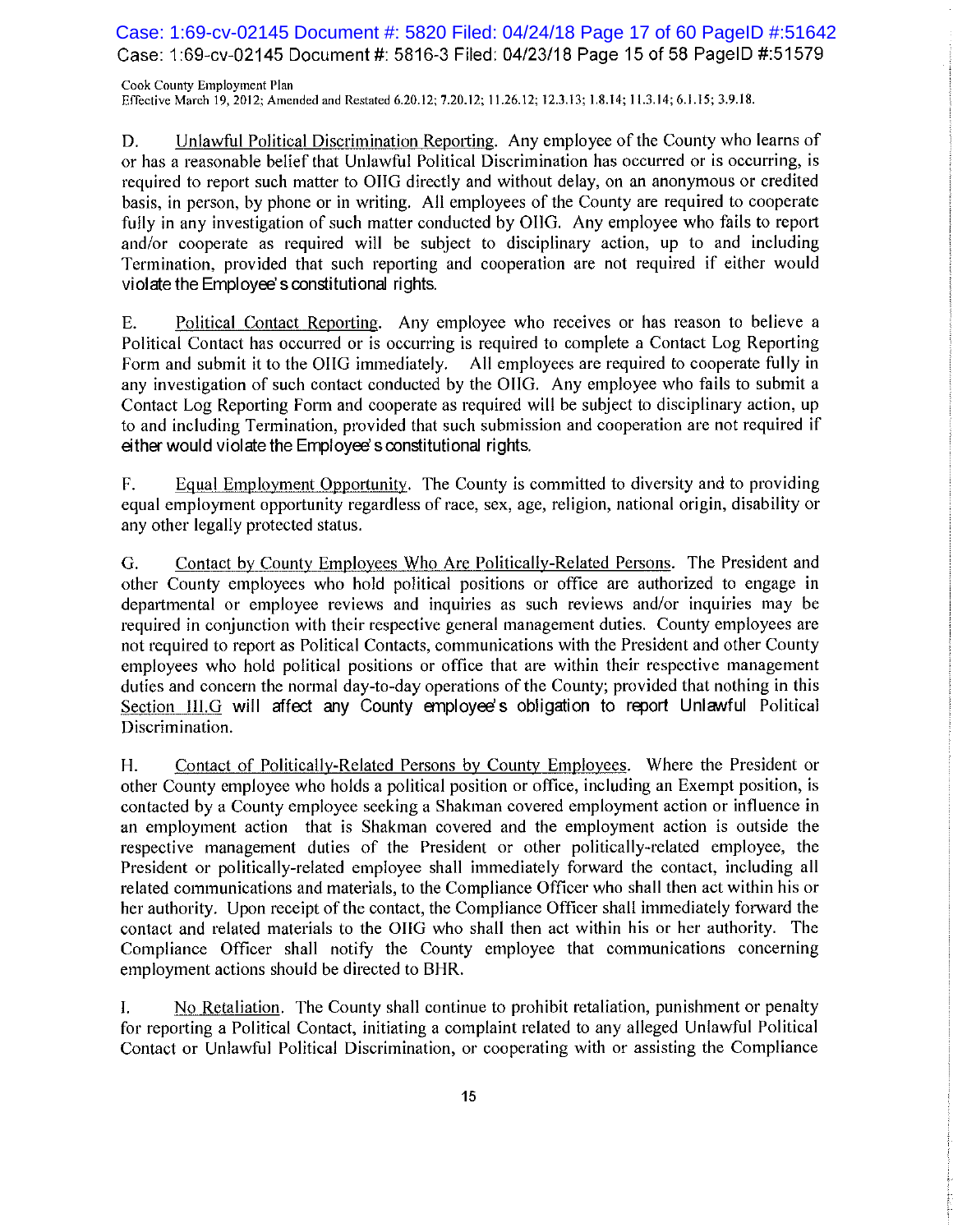Case: 1:69-cv-02145 Document #: 5820 Filed: 04/24/18 Page 18 of 60 PageID #:51643 Case: 1:69-cv-02145 Document #: 5816-3 Filed: 04/23/18 Page 16 of 58 PageID #:51580

Cook County Employment Plan Effective March 19, 2012; Amended and Restated 6.20.12; 7.20.12; 11.26.12; 12.3.13; 1.8.14; 11.3.14; 6.1.15; 3.9.18.

Administrator, while acting, the Compliance Officer, BHR, OIIG or any other person or authority in connection with any such report or complaint.

 $J_{\star}$ BHR Staff. The County will maintain a BHR staff of experienced and knowledgeable professionals who meet the Minimum Qualifications contained in the Job Descriptions and who are able to fulfill the County's obligations under this Employment Plan.

Union Relations. The County respects its relationships with its employees' legally-K. recognized collective bargaining representatives and the provisions of the CBAs it has negotiated with such representatives. Those relationships are governed by the Illinois Public Labor Relations Act, 5 ILCS 315, et seq., as amended, and the Employment Plan and the Personnel Rules will be construed and administered consistent with that Act to the extent that the construction or administration does not conflict with the United States Constitution or federal civil rights laws. If a CBA is in conflict with the language in this Employment Plan or the Personnel Rules, the language in the CBA will govern provided it does not permit or involve the use of any Unlawful Political Contact or Unlawful Political Discrimination. If any provision in a CBA allows for management discretion involving any Employment Action, such management discretion must be exercised subject to the Executive Order, Ordinances, the SRO (while in effect), and the procedures contained in the Employment Plan and Personnel Rules. If the CBA does not contain a specific procedure or is otherwise silent, the relevant procedure in this Employment Plan or the Personnel Rules must be followed.

No Political Consideration Certification. All County employees will be required to sign, L. in hard copy or electronically, as applicable, an NPCC whenever they initiate or are involved in any Employment Action. Such NPCC shall be incorporated into all applicable forms and ATAS as described in this Employment Plan.

Interpretation of the Employment Plan. All portions and provisions of this Employment  $M_{\cdot}$ Plan will be interpreted as being in furtherance of the above principles and commitments, as well as the Consent Decrees, SRO (while in effect), Ordinances and Executive Order.

#### IV. GENERAL PRINCIPLESAND RESPONSIBILITIES RELATED TO BHR

BHR is responsible for initiating, directing, coordinating and overseeing the human resources processes, policies and procedures of the County relating to all Employment Actions. The following will apply to activities of BHR:

Policy Manual. BHR will draft and maintain a Policy Manual that is consistent and in A. compliance with and effectuates all provisions of this Employment Plan. BHR may revise and update the Policy Manual as required, provided BHR shall not revise or update any policy or procedure without first sending a copy of the proposed revision or update to the Compliance Administrator, while acting, and OHG for comment and approval. BHR will post and update as necessary the Employment Plan and the Policy Manual on the County's website.

Quarterly Report. BHR will post on the County's website quarterly reports of the total **B.** number of hires, Promotions, Transfers and Terminations by Department during the preceding three-month period, including: (1) the number and type of each such Employment Action; (2) the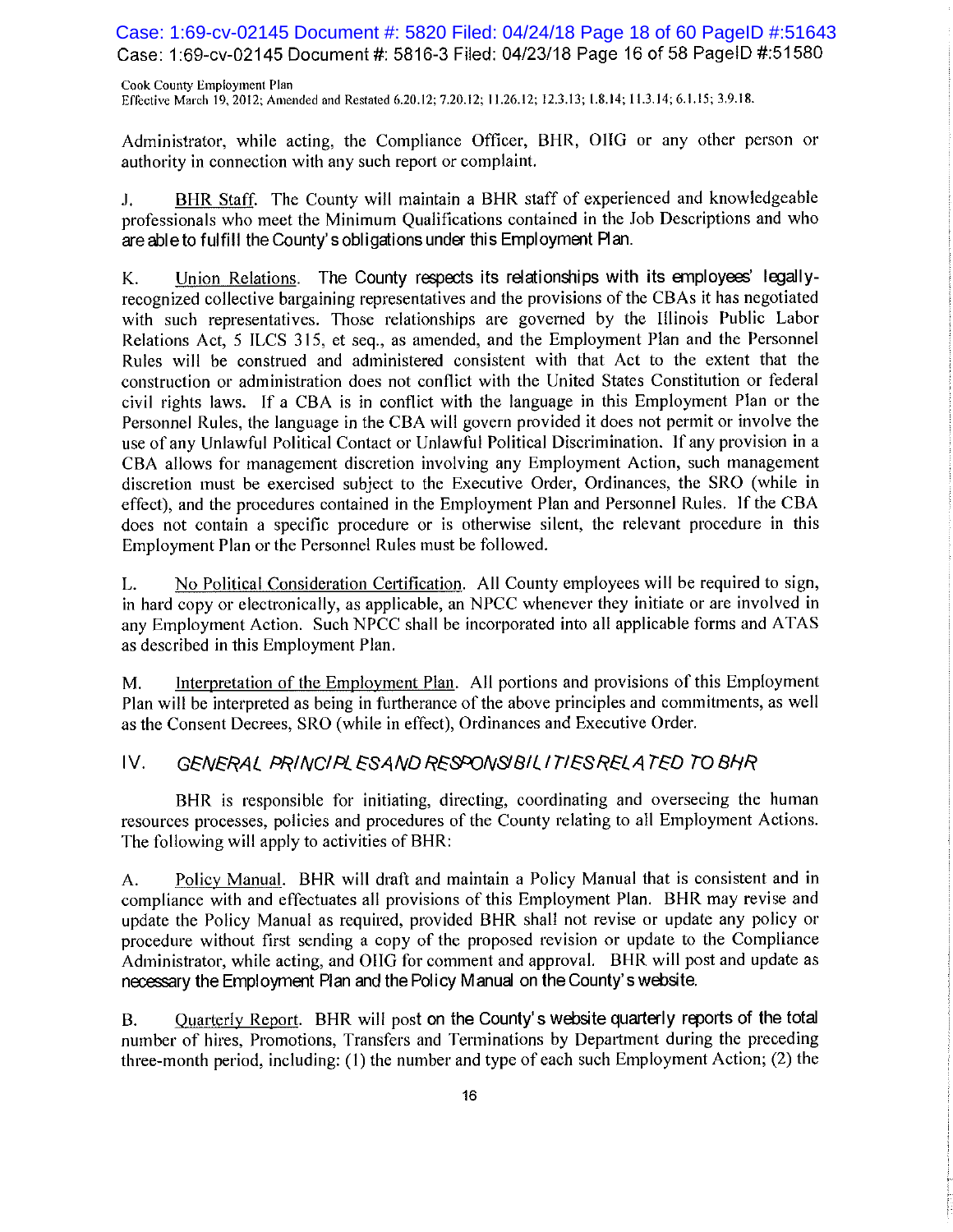## Case: 1:69-cv-02145 Document #: 5820 Filed: 04/24/18 Page 19 of 60 PageID #:51644<br>Case: 1:69-cv-02145 Document #: 5816-3 Filed: 04/23/18 Page 17 of 58 PageID #:51581

Cook County Employment Plan Effective March 19, 2012; Amended and Restated 6.20.12; 7.20.12; 11.26.12; 12.3.13; 1.8.14; 11.3.14; 6.1.15; 3.9.18.

dates of each Employment Action; (3) the title of the Position; and (4) whether such Employment Action was pursuant to a posted or emergency hire.

#### $C_{\cdot}$ Compliance Officer.

BHR will recruit and the President's Office will hire a 1. Responsibilities. Compliance Officer whose primary responsibilities will include, but not be limited to: (a) overseeing compliance with this Employment Plan; (b) maintaining and reviewing the Exempt List to ensure continued compliance; (c) accepting complaints related to Employment Actions and this Employment Plan; (d) taking appropriate steps to evaluate, eliminate, remedy and report instances of Political Contacts and Unlawful Political Discrimination; (e) implementation of training programs and preparing training materials; and (f) reviewing the Policy Manual. The Compliance Officer will also issue semi-annual reports every March 15 and September 15 to the President, OHG and CA, while acting, describing his or her activities during the prior six months, including, but not limited to: (i) auditing activities as required by this Employment Plan; (ii) any violations of the Employment Plan discovered; (iii) any remedial actions recommended; and (iv) any corrective action taken by the County to address the violations. The Compliance Officer's semi-annual reports shall be posted on the County's website.

Reporting. The Compliance Officer will be a Non-Exempt Position reporting to 2. the President and will operate with the requisite independence and specific responsibilities set forth in the Job Description and in accordance with this Employment Plan.

3. Termination. The Compliance Officer will be an employee of the County and will not be subject to career service. The Compliance Officer shall serve at the pleasure of the President, subject to 90 days' prior written notice of termination or 90 days' salary continuation in the event of involuntary Termination for other than cause and subject further to the President sending written advance notice to the OIIG describing the reasons for Termination. The OIIG shall review the Termination to determine if it is based on Political Reasons and Factors.

D. BHR Personnel Training. BHR, in conjunction with the Compliance Officer, will provide comprehensive mandatory training programs for all personnel within BHR to ensure that they are aware of and knowledgeable about this Employment Plan and the Policy Manual and will be able to administer relevant portions of this Employment Plan and the Policy Manual\_and answer questions they may receive. Such training will be conducted no less frequently than once a year and no later than 90 days after any individual becomes an employee in BHR.

Ε. Supervisor Training. BHR, in conjunction with the Compliance Officer, will provide comprehensive mandatory training for all Supervisors to ensure they are aware of and knowledgeable about this Employment Plan and the Policy Manual. All Supervisors will receive such training no later than 90 days following their appointment as a Supervisor and no less frequently than annually thereafter.

F. Employee Training. BHR, in conjunction with the Compliance Officer, will conduct comprehensive mandatory training of all County employees to ensure they are aware of and knowledgeable about this Employment Plan, the Policy Manual and Unlawful Political Discrimination. All employees will receive such training no later than 90 days following the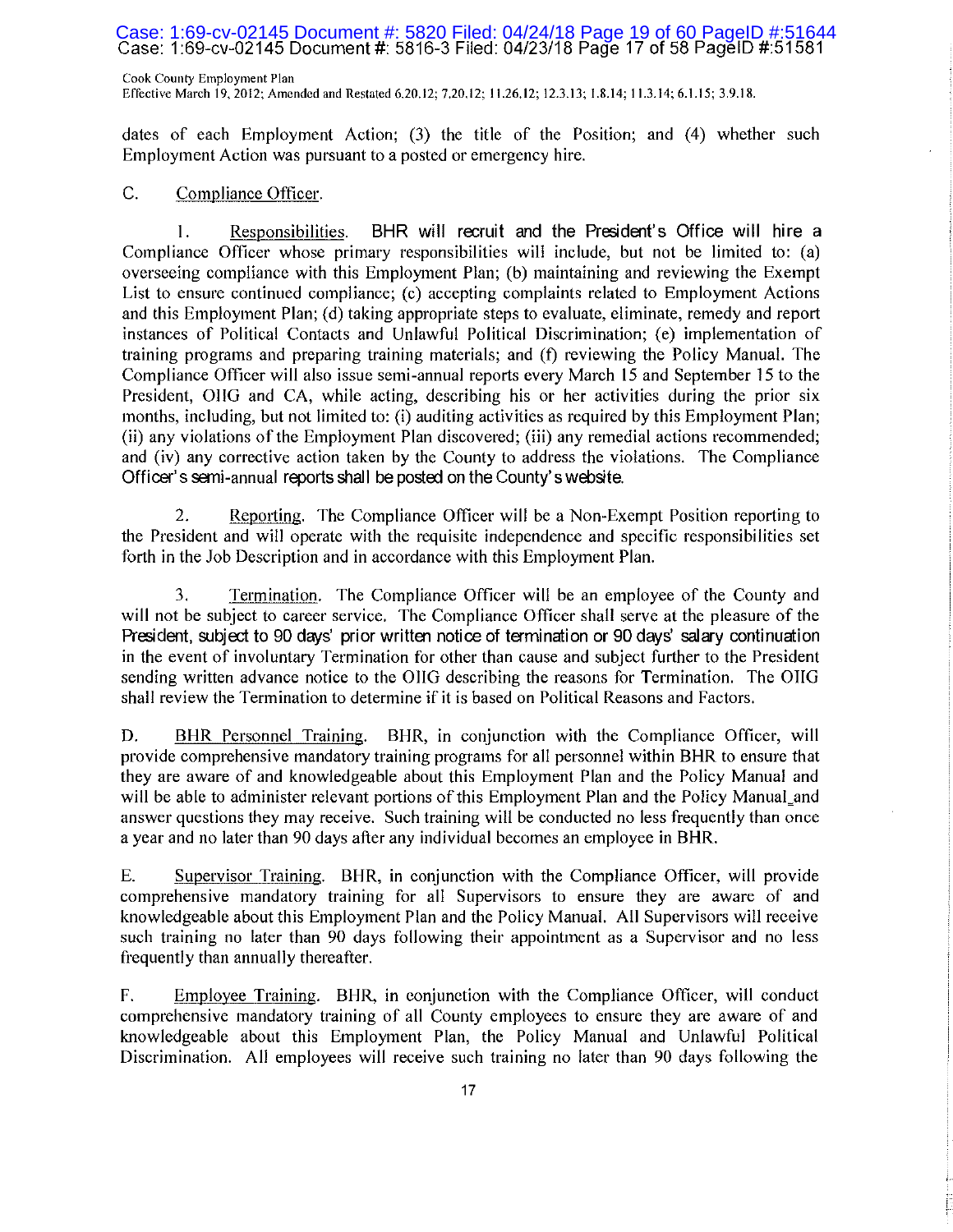Case: 1:69-cv-02145 Document #: 5820 Filed: 04/24/18 Page 20 of 60 PageID #:51645 Case: 1:69-cv-02145 Document #: 5816-3 Filed: 04/23/18 Page 18 of 58 PageID #:51582

Cook County Employment Plan Effective March 19, 2012; Amended and Restated 6.20.12; 7.20.12; 11.26.12; 12.3.13; 1.8.14; 11.3.14; 6.1.15; 3.9.18.

beginning of employment and no less frequently than annually thereafter. BHR will continue to provide training regarding changes to the Employment Plan and Policy Manual as necessary.

Interviewer Training. BHR, in conjunction with the Compliance Officer, will conduct G. mandatory comprehensive training of all County employees who are eligible to interview Candidates for any Position regarding proper interviewing conduct, techniques and requirements, as well as the prohibition of Unlawful Political Contacts and Unlawful Political Discrimination. Receipt of such training must be certified in writing and the certification placed in such employees' personnel files. The Chief of BHR will maintain a list of all employees who have been certified as completing such training and make the list available to a Department Head when he or she is assembling an interview panel. Only employees who have been certified will be eligible to participate in any interview panel.

Access to Information Regarding Applicants. The Chief of BHR will take steps to ensure Н. that no information about any Applicant or Candidate is available to or shared with any party unless he or she is specifically authorized to receive such information. The Chief of BHR, with written notice to the Compliance Officer, will designate specific employees of BHR who will be authorized to access and input information concerning Applicants and Candidates from or on ATAS. Such authority will be given only after such employees have received training in the appropriate use of ATAS and the provisions of this Employment Plan.

Review of Job Descriptions. All Job Descriptions must include a list of all Minimum I. Qualifications and testing protocols, if applicable, and they must be accurate and readily available to the public. Accordingly, the Chief of BHR, in conjunction with the Compliance Officer and outside consultants as needed, shall: (1) consult with the Department Head of the Hiring Department and appropriate staff, if necessary, and review the Job Description for each Position for which the County receives a RTH to ensure that it is accurate and reflects the current duties and Minimum Qualifications necessary to perform the job; (2) conduct an evaluation of Job Descriptions as vacancies are posted to ensure they accurately describe all Minimum Qualifications and testing protocols and reflect the actual duties of the Positions; (3) update and revise any such Job Description that is not accurate; and (4) post the accompanying Job Descriptions for Positions on ATAS as a Position is posted. Nothing in this section will prevent BHR from reviewing and updating Job Descriptions independent of whether there is an anticipated posting.

Cooperation with the Compliance Officer and OIIG. All staff of BHR will cooperate J. fully and at all times with the Compliance Officer and OIIG by immediately reporting any allegations of Unlawful Political Discrimination or Political Contacts, providing documents and information regarding any allegation or investigation and assisting in any investigation, unless specifically prohibited by applicable law.

Complaint Line. BHR will post the hotline telephone number of OIIG at all places where K. individuals apply for employment with the County, on its bulletin boards, and on the County's website. BHR will include a link to the OIIG's hotline on its website. The hotline will allow individuals to call the OIIG on an anonymous or credited basis.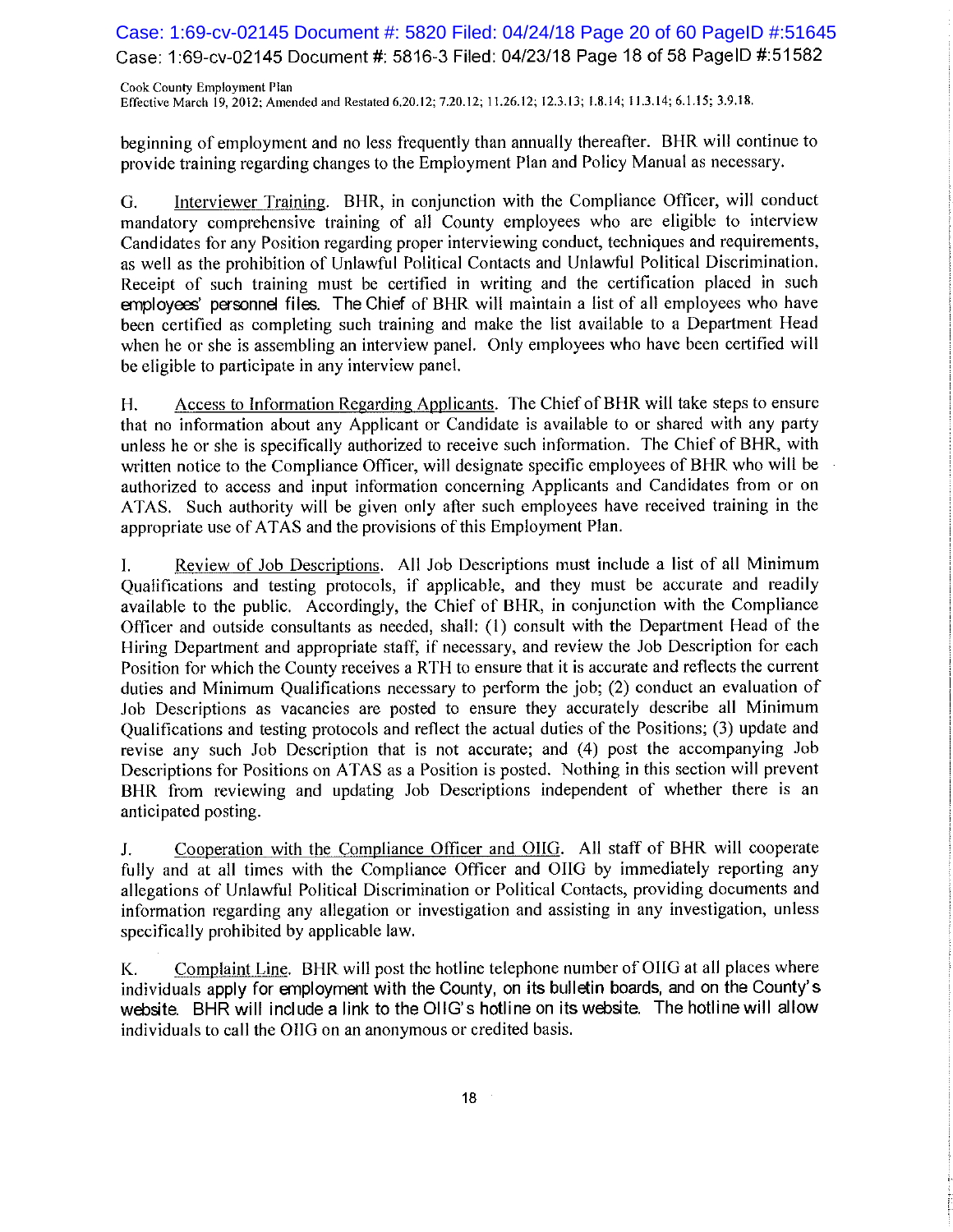## Case: 1:69-cv-02145 Document #: 5820 Filed: 04/24/18 Page 21 of 60 PageID #:51646<br>Case: 1:69-cv-02145 Document #: 5816-3 Filed: 04/23/18 Page 19 of 58 PageID #:51583

Cook County Employment Plan Effective March 19, 2012; Amended and Restated 6.20.12; 7.20.12; 11.26.12; 12.3.13; 1.8.14; 11.3.14; 6.1.15; 3.9.18.

Forwarding of Complaints. BHR shall forward all calls and information alleging that an L. Employment Action involves Unlawful Political Discrimination or reporting a Political Contact (or a written transcript of the message) to OIIG for investigation pursuant to Section IV.N below. If the allegation involves a violation of this Employment Plan or the Personnel Rules in connection with an Employment Action other than Unlawful Political Contacts or Unlawful Political Discrimination, BHR shall forward the calls and information to the Compliance Officer who shall handle it in accordance with Section IV.M below.

Violations of the Employment Plan Not Involving Unlawful Political Discrimination or М. Political Contacts. If any employee becomes aware of or receives a complaint that involves an allegation of a violation of this Employment Plan or the Personnel Rules in connection with an Employment Action which does not include an alleged Political Contact or Unlawful Political Discrimination, the employee shall refer the complaint to the Compliance Officer. The Compliance Officer shall do the following:

Compliance Officer Investigation. The Compliance Officer shall investigate the 1. matter. Such investigation shall include, but not be limited to, a review of all relevant documents and interviews with witnesses. If at any time during an investigation, the Compliance Officer determines that there is reason to believe a Political Contact or Unlawful Political Discrimination is involved or the matter is otherwise within the jurisdiction of the OIIG, he or she shall immediately log the Political Contact or refer the matter in writing to the OIIG for investigation. The Compliance Officer may coordinate with the OHG on further investigation of any aspect of the violation that does not involve a Political Contact or Unlawful Political Discrimination. The Compliance Officer may consult with the Chief of BHR or his or her designee during the investigation as necessary.

Preparation of Incident Report. Upon conclusion of his or her investigation, the  $\overline{2}$ . Compliance Officer shall prepare an Incident Report, which shall include the following:

A description of the complaint and any other information pertinent to the a. investigation;

A description of any violation of or non-compliance with this Employment Plan b. or the Personnel Rules discovered or a confirmation that no violation or non-compliance was discovered;

A recommendation either that no action be taken or that a specific corrective c. action be taken, and a full explanation of the basis for such recommendation; and

Such other information as the Compliance Officer may deem relevant to the d. investigation or resulting recommendations.

Submission of Incident Report to OHG. The Compliance Officer shall submit a 3. copy of the Incident Report to OIIG for review. The Compliance Officer shall maintain a copy of the Incident Report in his or her files.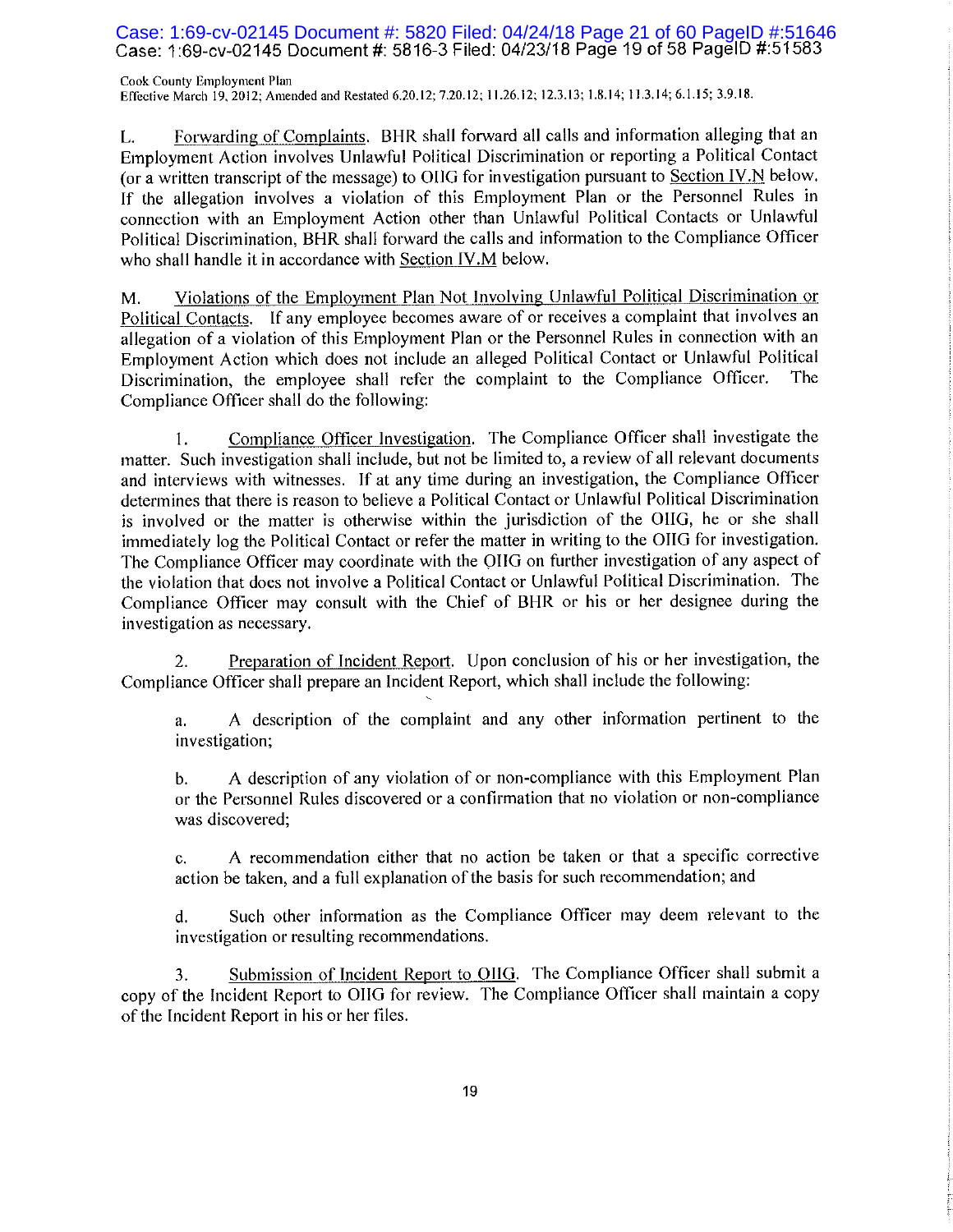## Case: 1:69-cv-02145 Document #: 5820 Filed: 04/24/18 Page 22 of 60 PageID #:51647<br>Case: 1:69-cv-02145 Document #: 5816-3 Filed: 04/23/18 Page 20 of 58 PageID #:51584

Cook County Employment Plan Effective March 19, 2012; Amended and Restated 6.20.12; 7.20.12; 11.26.12; 12.3.13; 1.8.14; 11.3.14; 6.1.15; 3.9.18.

Preparation of Redacted Incident Report and Submission to BHR and the 4. President. The Compliance Officer shall submit a copy of the Incident Report to the Chief of BHR and the President. Before doing so, the Compliance Officer shall redact from the Incident Report the names of any informants, complainants, witnesses and persons investigated, except to the extent necessary to implement the proposed recommendations. The Compliance Officer may also redact from the Incident Report all information that is protected by statute or other applicable law or privilege (e.g., Health Insurance Portability and Accountability Act of 1996, law enforcement privilege, etc.).

Review of Incident Report and Preparation of BHR Report. If the Incident Report 5. finds that no violation occurred, BHR shall file the Incident Report and no BHR Report will be required. If the Incident Report contains a finding of violation of or non-compliance with this Employment Plan or includes a recommendation of corrective action, within 30 days of receipt of the Incident Report, the President or his or her designee and the Chief of BHR shall review the Incident Report with the Department Head of the Department involved in the complaint and prepare a BHR Report (a) confirming implementation of the Compliance Officer's recommended action, or (b) explaining why the recommended action was not implemented and describing the alternative action the President has elected to take and the specific reasons for such alternative action. Alternatively, within 30 days of receiving the Incident Report, the President or his or her designee may issue a written request to the Compliance Officer for an extension of up to 30 days to issue the BHR Report. The Compliance Officer may approve such a request for an extension. The Chief of BHR may suspend or terminate the hiring process (if applicable) and impose other remedial actions pending receipt of the Incident Report and the BHR Report.

Availability of Reports. The redacted Incident Report and the BHR Report shall 6. be made available to the public upon request to the Compliance Officer made in person, via email, or by mail. The Compliance Officer will provide the requested Incident Report and/or the BHR Report in the same manner as requested within 10 days of the request. The County will place notice of such availability and procedure for requesting reports on its website. Redacted Incident Reports and BHR Reports that are available to the public shall not include any names or other personally-identifiable information. The Compliance Officer shall redact from the BHR Report the names of any informants, complainants, witnesses and persons investigated prior to releasing the BHR Report to the public.

Violations Involving Unlawful Political Discrimination or Unlawful Political Contacts. N. If BHR or the Compliance Officer becomes aware of or receives a complaint that involves an allegation of Political Contact or Unlawful Political Discrimination, he or she shall do the following:

1. Referral to the OIIG. The Compliance Officer or BHR shall refer allegations of Political Contacts and Unlawful Political Discrimination to the OIIG. The OIIG shall receive the referral in accordance with the OHG Ordinance and act in accordance with his or her authority. Should the referral warrant an investigation, at the conclusion of any such investigation, the OIIG will submit an OIIG Summary Report containing his or her findings, if any, as to the merit of the allegations and recommended actions to the President, with a copy to the Chief of BHR and the Compliance Officer.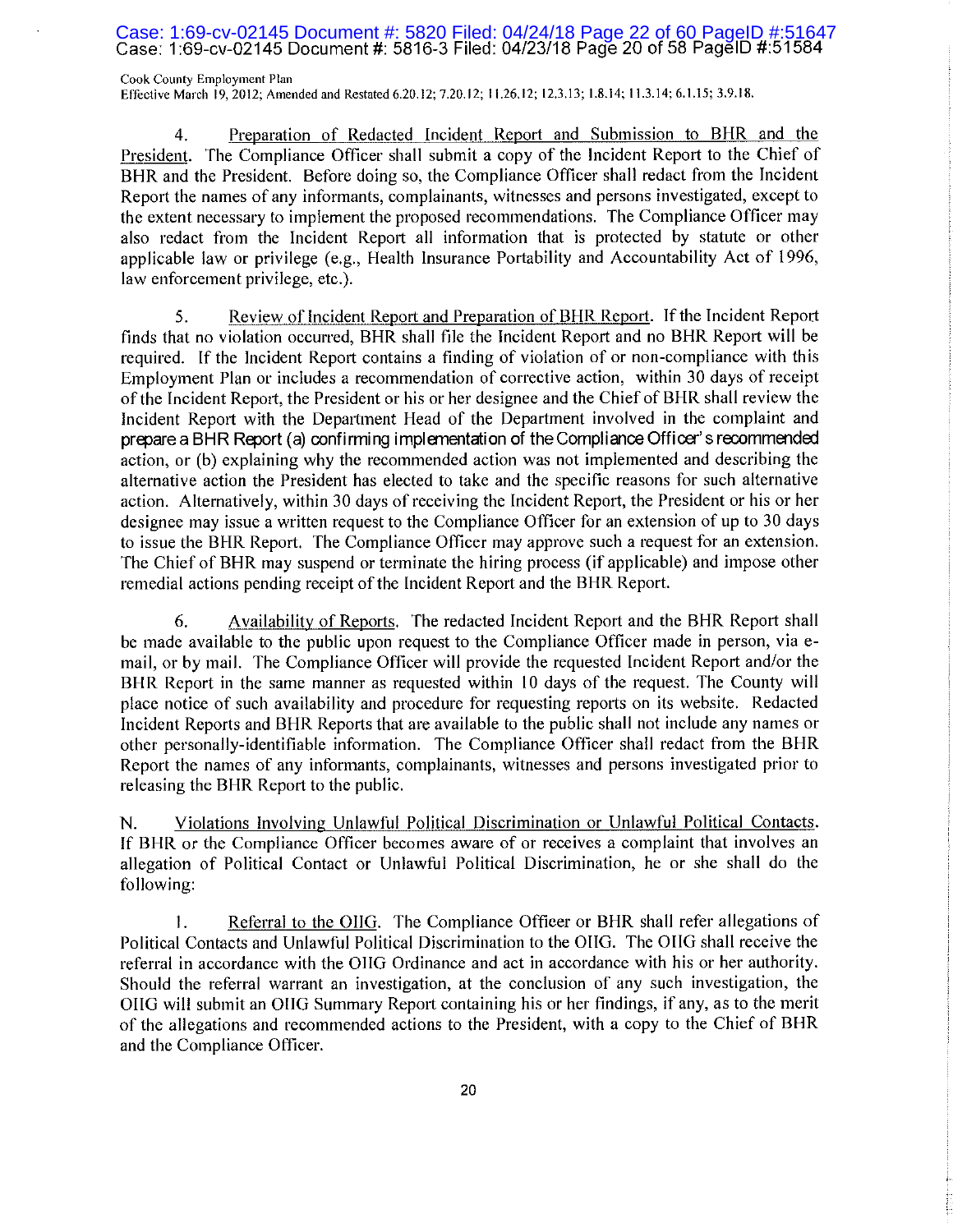Case: 1:69-cv-02145 Document #: 5820 Filed: 04/24/18 Page 23 of 60 PageID #:51648 Case: 1:69-cv-02145 Document #: 5816-3 Filed: 04/23/18 Page 21 of 58 PageID #:51585

Cook County Employment Plan Effective March 19, 2012; Amended and Restated 6.20.12; 7.20.12; 11.26.12; 12.3.13; 1.8.14; 11.3.14; 6.1.15; 3.9.18.

Review and President's Report. The President or his or her designee and the  $2.$ Chief of BHR shall review the OIIG Summary Report with the Department Head of the Department involved in the complaint. If the OHG Summary Report contains a finding that an Unlawful Political Contact or Unlawful Political Discrimination has occurred or includes a recommendation of corrective action, within 30 days of receipt of the OHG Summary Report, the President or his or her designee shall prepare a President's Report, which shall include the following:

A description of the complaint and any other information received pertinent to the  $a<sub>1</sub>$ investigation;

A description of the findings discovered in the course of the investigation;  $\mathbf{b}$ .

Recommendations of OIIG for correction of the Unlawful Political Contact or  $\mathbf{c}$ . Unlawful Political Discrimination, if applicable;

Such other information as the President may deem relevant to the investigation or d. resulting recommendations; and

A statement (i) confirming implementation of the OIIG's recommended action or e. (ii) an explanation of why the recommended action was not implemented and a description of any alternative action the President has elected to take and the specific reasons for such alternative action.

Alternatively, within 30 days of receiving the OIIG Summary Report, the President or his or her designee may issue a written request to the OIIG for an extension of up to 30 days to issue the President's Report. The IG may approve such a request for an extension.

The BHR and President's Reports shall be made Availability of Reports. 3. available to the public upon request to the Compliance Officer. Such requests shall be made in person, via e-mail, or by mail. The Compliance Officer will provide the requested President's Report in the same manner as requested within 10 days of the request. The County will place notice of such availability and procedure for requesting reports on its website. Redacted Incident Reports and President's Reports that are available to the public shall not include any names or other personally-identifiable information. The Compliance Officer shall redact from the President's Report the names of any informants, complainants, witnesses and persons investigated prior to releasing the President's Report to the public.

Recordkeeping. BHR will keep Interview Files for a minimum of three (3) years O. following the date of a Notice of Job Opportunity posting, unless longer retention is required by law. BHR will also keep personnel files for County employees for a minimum of three (3) years after the date the applicable employee is no longer employed by the County, or longer, if required by law or under any applicable CBA.

General Principles and Responsibilities Related to ATAS. The implementation and use Ρ. of ATAS shall be in compliance with the County's commitments and obligations under this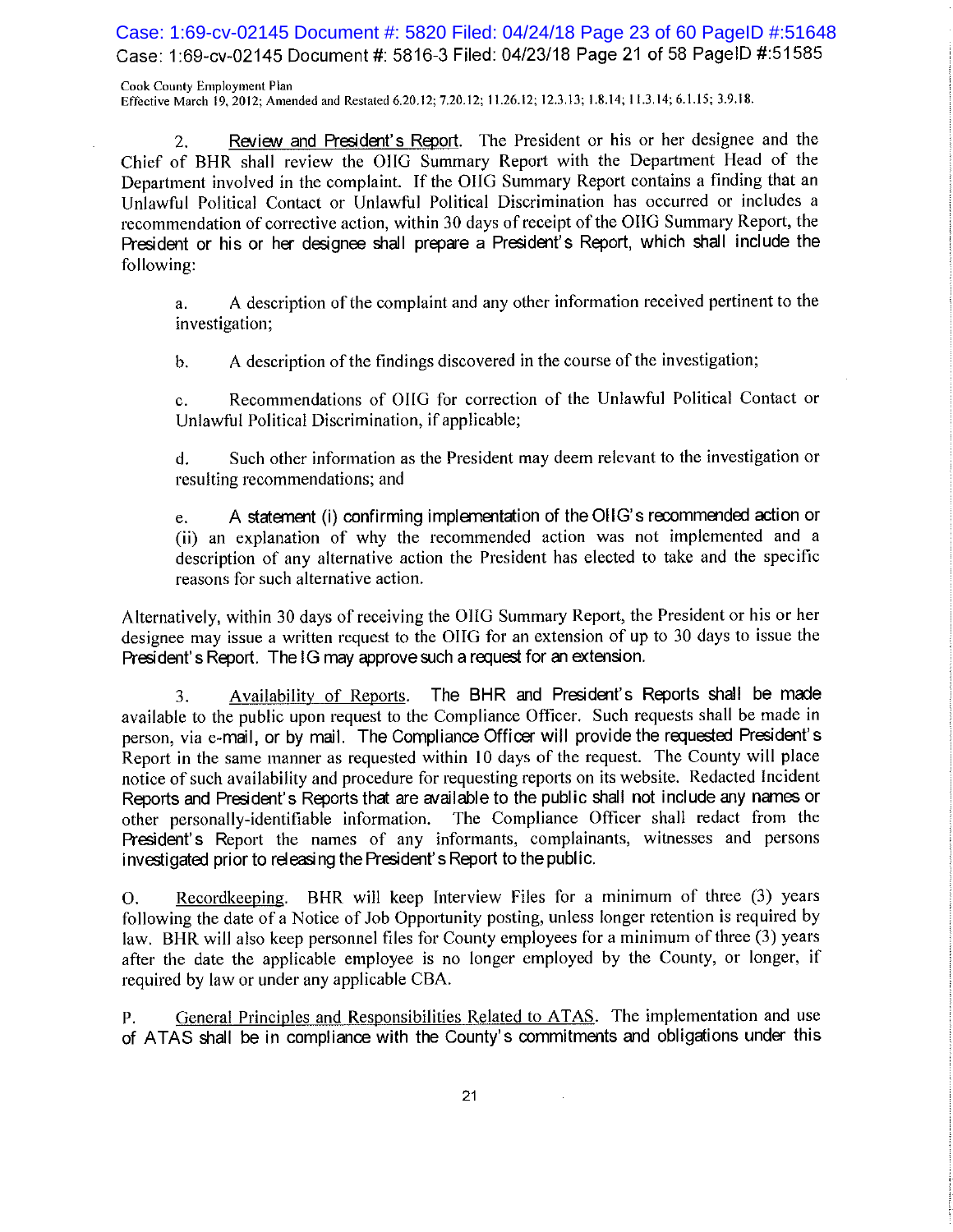Case: 1:69-cv-02145 Document #: 5820 Filed: 04/24/18 Page 24 of 60 PageID #:51649 Case: 1:69-cv-02145 Document #: 5816-3 Filed: 04/23/18 Page 22 of 58 PageID #:51586

Cook County Employment Plan Effective March 19, 2012; Amended and Restated 6.20.12; 7.20.12; 11.26.12; 12.3.13; 1.8.14; 11.3.14; 6.1.15; 3.9.18.

Employment Plan, as well as the Executive Order, Ordinances, the Consent Decrees and the SRO, while in effect, and as follows:

BHR, in consultation with outside consultants, if necessary, will 1. Training. develop a written training program and provide on-site training for Supervisors and all other County employees who will have access to and use ATAS, and will provide expertise to respond to questions as needed.

NPCC. All employees of the County who have access to and/or use ATAS will 2. be required to execute an electronic No Political Consideration Certification when taking any Employment Action using ATAS.

Monitoring of ATAS Activities. The Compliance Officer and OIIG will have full 3. and continual access to review all hiring activities of County employees using ATAS in order to assure policies and procedures are being followed and to assist in any investigation of violations.

Ineligible for Rehire List. The Chief of BHR or his or her designee shall create and Q. maintain a list of the names of individuals who were previously employed with the County and who would be considered disqualified or ineligible for employment with the County based on any of the reasons listed in Personnel Rules  $3.03(b)(1)$ ,  $(5)$ ,  $(6)$ ,  $(7)$ ,  $(8)$ ,  $(9)$ , and  $(10)$  ("Ineligible for Rehire List"), which would include individuals who have been terminated, discharged or resigned in lieu of discharge or termination as a result of a finding related to Unlawful Political Discrimination or engagement of prohibited political activity. Individuals whose names the Chief of BHR or his or her designee determines will be added to the Ineligible for Rehire List will be given notice by the Chief of BHR or his or her designee at the time his or her name is added to the Ineligible for Rehire List and an opportunity to respond to the charges. The notice shall include a copy of the applicable Personnel Rules. Such individuals' names shall remain on the Ineligible for Rehire List for at least two years, provided that the names of individuals who are found to be in violation of Section 44-54 or Section 44-56 of the County's Code of Ordinances, are recommended for termination for said violations, and are terminated or who resign in lieu of discharge shall be placed and remain on the Ineligible for Rehire List for at least five years.

The Ineligible for Rehire List shall include the following: (1) name of the former employee; (2) title of last position; (3) reason for ineligible determination, i.e., "Termination Disciplinary" for career service Employees or Employees covered under a Collective Bargaining Agreement, "Resignation in lieu of Discharge or Termination" for Employees who resign after having been served with charges or after having been otherwise informed by the County that the Employee has committed a "major cause infraction" under the Personnel Rules, "Discharge" for at-will or Exempt Employees or upon the "Recommendation of the Independent Inspector General" if supported by the Chief of BHR for sustained findings of an applicable violation of the County's Personnel Rules or Section 44-54 or Section 44-56 of the County's Code of Ordinances; and (4) date for removal from the list.

BHR shall provide copies of the Ineligible for Rehire List and any revisions to the Compliance Officer and the Independent Inspector General. BHR shall use the Ineligible for Rehire List when validating all Applicants for County employment. Any Applicant who is a former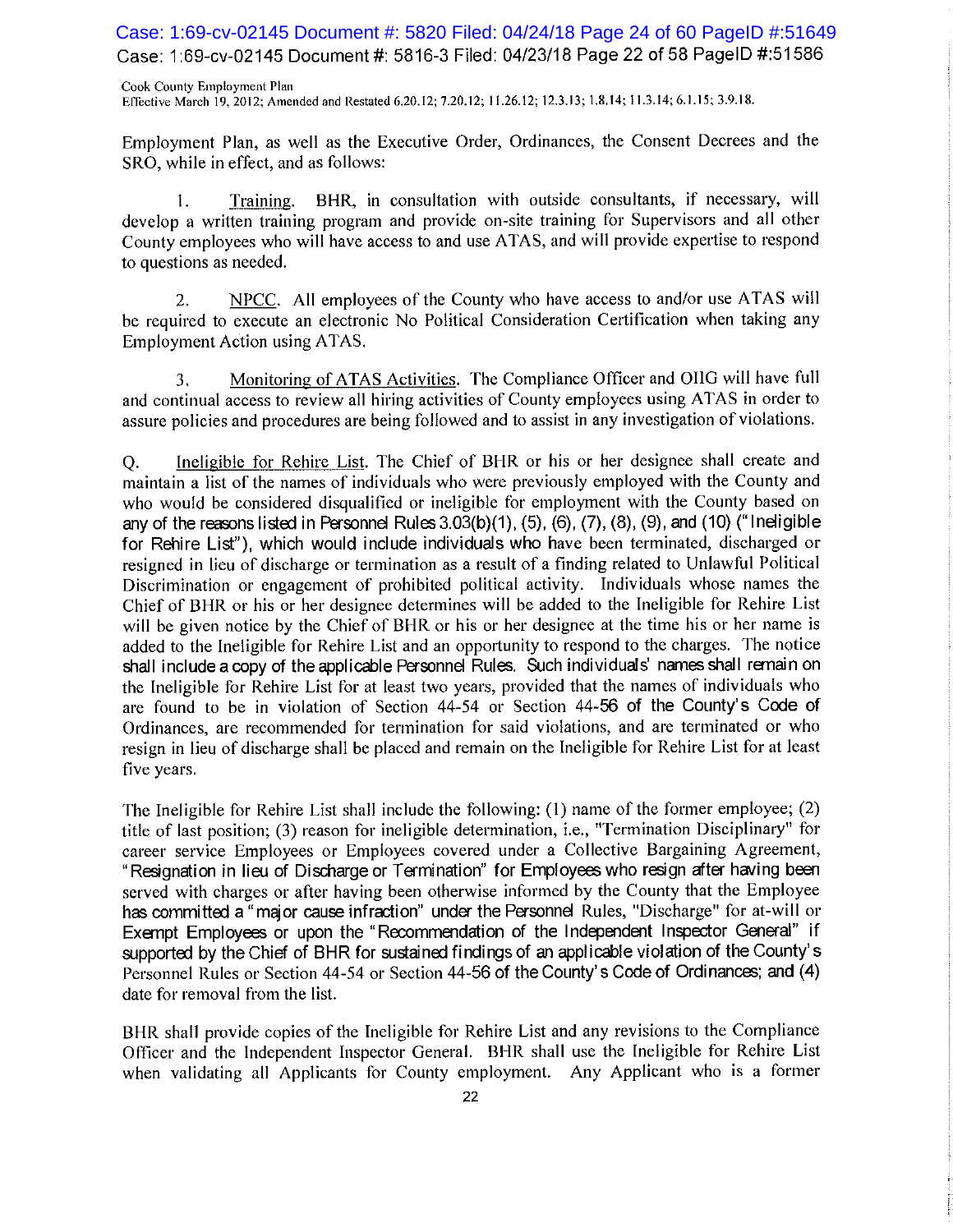Case: 1:69-cv-02145 Document #: 5820 Filed: 04/24/18 Page 25 of 60 PageID #:51650<br>Case: 1:69-cv-02145 Document #: 5816-3 Filed: 04/23/18 Page 23 of 58 PageID #:51587

Cook County Employment Plan Effective March 19, 2012; Amended and Restated 6.20.12; 7.20.12; 11.26.12; 12.3.13; 1.8.14; 11.3.14; 6.1.15; 3.9.18.

employee and whose name is on the Ineligible for Rehire List shall have such ineligibility confirmed by the Chief of BHR and the Compliance Officer before being excluded from consideration for employment. The basis for such ineligibility shall be documented on ATAS if able or in writing by the Chief of BHR or his or her designee or the Compliance Officer. A final check of the Ineligible for Rehire List shall be made prior to the official offer of employment being made. Failure of the Chief of BHR or the Compliance Officer to confirm or document ineligibility shall not bar later action to remove an ineligible individual if hired in violation of this section.

The Compliance Officer and the Independent Inspector General shall be notified in writing at least five (5) business days in advance of an individual's name being removed from or added to the Ineligible for Rehire List in order to permit the Independent Inspector General and the Compliance Officer the opportunity to consult with the Chief of BHR to determine whether the appropriate time period for ineligibility has been instituted and/or expired.

The Compliance Officer shall be provided with a current copy of the Ineligible for Rehire List and said Ineligible for Rehire List shall be made available to the public upon request to the Compliance Officer.

#### V. **GENERAL HIRING PROCESS**

The specific elements of the General Hiring Process, which applies equally to External Applicants and Internal Applicants, are described in detail below. Except as specifically provided in Sections VII-XII below, all Applicants will be required to go through the General Hiring Process.

Recruitment. BHR will take steps to assure that all recruitment efforts are conducted in a A. manner that maximizes the pool of applicants and avoids any Unlawful Political Contacts or Unlawful Political Discrimination, including, but not limited to, the following:

Job Postings. All Positions which the County is seeking to fill will be posted in 1. highly visible areas at BHR Headquarters, on the County's website, and on ATAS. Positions may also be posted at locations required by any CBA, schools, professional organizations, labor organizations, professional publications, online job posting sites, and other appropriate locations in order to generate a large pool of qualified Applicants.

Recruiter Training. During the training required in Sections IV.D - IV.G, the 2. County will include training in proper recruitment practices that comply with this Employment Plan. All training materials used must be approved in writing by the Compliance Officer prior to use.

Recruitment Event Participation. County employees involved in recruiting may 3. participate in a variety of recruiting events, including, but not limited to, job fairs, schoolsponsored campus recruitment events and community-based employment programs. The County shall provide prominent written notice at such events to attendees that the County does not hire or accept recommendations for Non-Exempt Positions based on Political Reasons or Factors.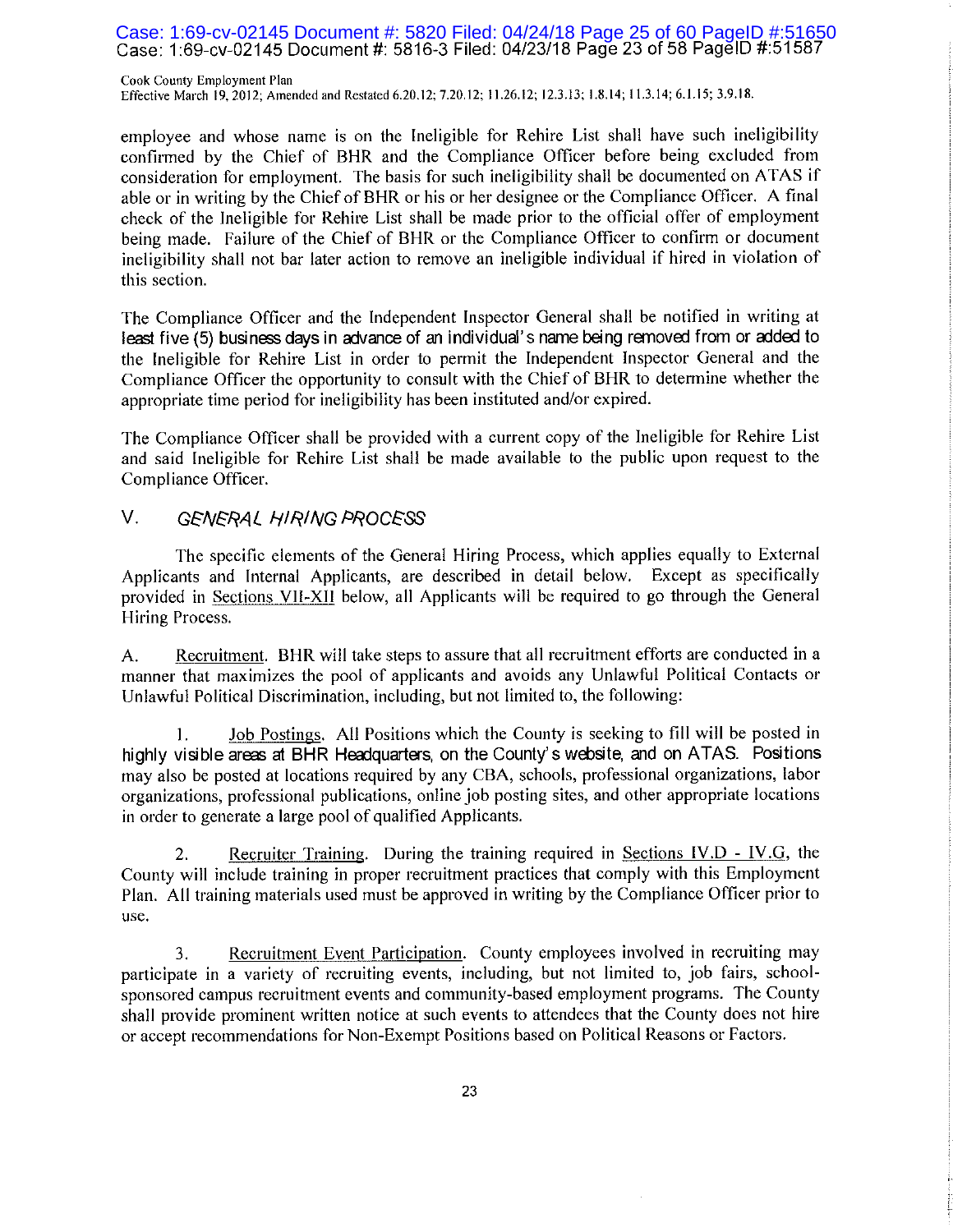### Case: 1:69-cv-02145 Document #: 5820 Filed: 04/24/18 Page 26 of 60 PageID #:51651 Case: 1:69-cv-02145 Document #: 5816-3 Filed: 04/23/18 Page 24 of 58 PageID #:51588

Cook County Employment Plan Effective March 19, 2012; Amended and Restated 6.20.12; 7.20.12; 11.26.12; 12.3.13; 1.8.14; 11.3.14; 6.1.15; 3.9.18.

Requests to Hire. All hiring for Positions will be initiated by submission of a RTH in **B.** accordance with the following:

Submission of RTH. The RTH, including written justifications for filling or 1. creating the Position, must be submitted to BHR and signed by the Department Head of the Department to which the person selected for the Position will be assigned and in which he or she will work. The Department Head must receive written approval to fill the Position from the County's Director of the Budget and Chief of BHR or his or her designees.

Current Job Description. The RTH must be accompanied by a copy of the current  $\overline{2}$ . Job Description containing a list of all Minimum Qualifications and, if applicable, Preferred Qualifications, as well as a description of the knowledge, skills, and abilities relating to the Position, provided BHR will confirm that any such Minimum Qualification, Preferred Qualification and knowledge, skills and abilities are, in fact, related to the Position's requirements. If no Job Description exists, the Department Head is requesting a material alteration of the previous Job Description, or the Department Head claims the current Job Description is not accurate, the Hiring Department and the Chief of BHR or his or her designee, with notice to the Compliance Officer and the Compliance Administrator, while acting, will draft a new or updated Job Description that accurately reflects the requirements of the Position. Copies of the final new or updated Job Descriptions will promptly be given to the Compliance Officer and the Compliance Administrator, while acting. The Chief of BHR or his or her designee will conduct a review of the Job Description, if applicable, in compliance with Section IV.I.

Internal Candidate Preference. A Department Head may request on a RTH that a 3. Position be designated as eligible for an Internal Candidate Preference and that Internal Applicants holding Positions within that Department or related Bureau seeking to fill the Position be excluded from the randomization procedures described in Sections V.I and V.K. Such request shall include a description of the specific basis or bases for such requested designation on the RTH and be submitted in accordance with Section V.B.2. The Chief of BHR or his or her designee shall review all requests that a Position be designated as eligible for an Internal Candidate Preference and will determine whether the request is appropriate based on the Department Head's justification, the nature and level of the Position, and the likelihood that the experience of the current employees in the Department or related Bureau seeking to fill the Position will be beneficial in carrying out the duties and responsibilities of the Position being posted. The Chief of BHR or his or her designee may request in writing that the Department Head provide additional information. If the Chief of BHR or his or her designee determines the Position is not appropriate for eligibility for an Internal Candidate Preference, the Department Head's request shall be denied. The Chief of BHR or his or her designee shall notify the Department Head of his or her decision and send a copy to the Compliance Officer.

Distribution of Completed RTH Forms. The Chief of BHR or his or her designee 4. will provide written copies of all completed RTH forms to the Compliance Officer and the Compliance Administrator, while acting, within five (5) days of receipt.

Recommendations. The following will apply to the submission and consideration of C. certain recommendations of individuals being considered or applying for any Position: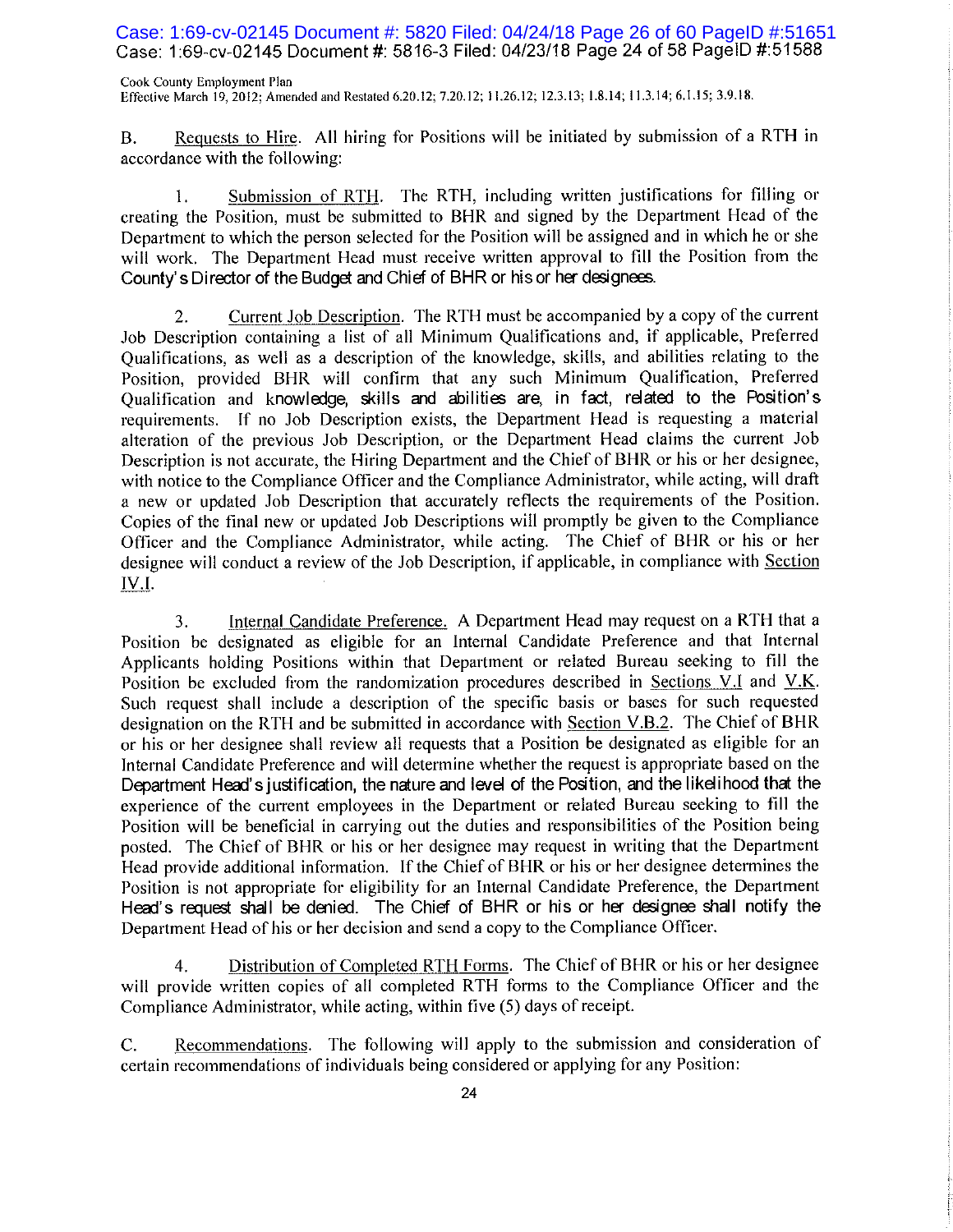Case: 1:69-cv-02145 Document #: 5820 Filed: 04/24/18 Page 27 of 60 PageID #:51652 Case: 1:69-cv-02145 Document #: 5816-3 Filed: 04/23/18 Page 25 of 58 PageID #:51589

Cook County Employment Plan Effective March 19, 2012; Amended and Restated 6.20.12; 7.20.12; 11.26.12; 12.3.13; 1.8.14; 11.3.14; 6.1.15; 3.9.18.

Prohibited Contacts. Except as provided in Section V.C.2 below, no County 1. employee may contact any other County employee involved in any Employment Action to influence any Employment Action unless he or she is an authorized participant in the Employment Action.

Permitted Recommendations. The prohibitions of Section V.C.1 do not limit the 2. right of any citizen, including any Politically-Related Person or Organization or any County employee, to submit a written recommendation not based on Political Reasons or Factors on behalf of any individual applying for any Position where such recommendation is based on such person's personal knowledge of the individual's work, skill, experience or other job-related qualifications.

All written recommendations for any Applicant, Candidate or employee shall be a. reviewed by the BHR Chief or Designee and the Compliance Officer for compliance with this Section V.C.2 and shall be included in the individual's employment file in the event the individual is selected for employment.

The Compliance Officer shall immediately forward copies of all written  $\mathbf{b}$ . recommendations made by any Politically-Related Person or Organization to the OIIG, and the Compliance Administrator, while acting. The Compliance Officer shall utilize a Contact Log Reporting Form to satisfy this duty. Pursuant to Section IV.N, OIIG shall receive the Political Contacts referred by the Compliance Officer and act in accordance with his or her authority.

The Compliance Officer will review the recommendation from the Politically- $\mathbf{c}$ . Related Person or Organization and conduct any additional investigation he or she deems necessary to ensure that the recommendation complies with this Section V.C. The Compliance Officer will document the reasons for his or her determination of whether the Political Contact complies with this Section V.C. A copy of the Compliance Officer's determination will be provided to OIIG.

Only recommendations that are determined by the Compliance Officer to not be d. based on Political Reasons or Factors shall be included in the individual's application materials.

Preparation of Notice of Job Opportunity. The Content Librarian and the Chief of BHR D. or his or her designee will prepare the Notice of Job Opportunity in accordance with the following:

Mandatory Training. The Content Librarian shall receive advanced training on  $\mathbf{1}$ . the proper use and operation of ATAS. The Content Librarian may be an employee within BHR and may perform other job functions in addition to being a Content Librarian.

Confirmation of Accuracy. The Content Librarian will complete a Notice of Job  $2.$ Opportunity based on information contained in the RTH and the current Job Description. The Content Librarian shall consult with the Chief of BHR or his or her designee to ensure that the Job Description and the Notice of Job Opportunity are accurate. The Content Librarian and the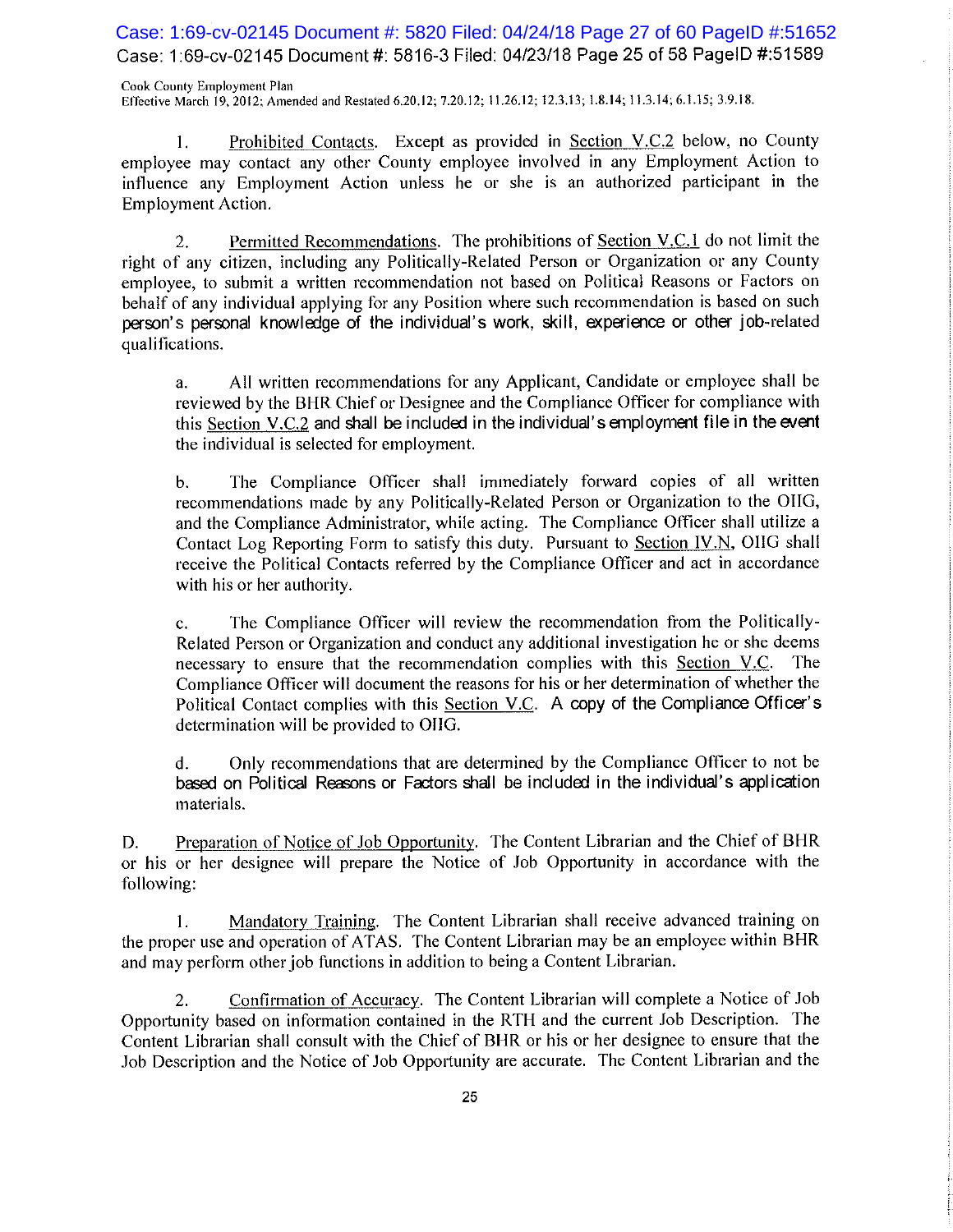Case: 1:69-cv-02145 Document #: 5820 Filed: 04/24/18 Page 28 of 60 PageID #:51653 Case: 1:69-cv-02145 Document #: 5816-3 Filed: 04/23/18 Page 26 of 58 PageID #:51590

Cook County Employment Plan Effective March 19, 2012; Amended and Restated 6.20.12; 7.20.12; 11.26.12; 12.3.13; 1.8.14; 11.3.14; 6.1.15; 3.9.18.

Chief of BHR or his or her designee shall take steps to ensure that all information, including, but not limited to, all Disqualifying Questions and Prescreening Questions, if applicable, are accurate and relate to the duties of the Position described in the Job Description.

3. Contents of Notice. The Notice of Job Opportunity shall include, but not be limited to: (a) the job title and Job Code; (b) the deadline for applying; (c) the Job Description; (d) the amount or range of compensation; (e) Disqualifying Questions and Prescreening Ouestions; (f) directions on how and where to apply; (g) whether the posted Position is open to Internal Applicants only; (h) the union name (if applicable); (i) the time period during which applications will be accepted; (i) a non-discrimination clause;  $(k)$  a list of all certifications, licenses and documents that the individual must produce at the time of the interview in order to be considered eligible for the position; (1) a description of any tests that will be administered and the scores that must be achieved on those tests for an applicant to be considered eligible for the position; and (m) a statement to the effect that the County does not hire for Non-Exempt Positions based on Political Reasons or Factors.

Posting of Notice of Job Opportunity. All Notices of Job Opportunity will be posted in Ε. compliance with the following:

Posting Locations. All Notices of Job Opportunity will be posted as described in 1. Section V.A.1.

Union Postings. The Notice of Job Opportunity for a Position covered by a CBA  $\overline{2}$ . will be posted pursuant to any applicable provisions of the CBA.

3. Posting Period. All Notices of Job Opportunity will be posted for a minimum of 14 calendar days. If BHR decides to extend the final date for posting, a notice of such extension and a revised posting closing date shall be added to the Notice of Job Opportunity posted on ATAS. Notice of the extension will immediately be given to the Compliance Officer.

F. Submission of Applications. All applications must be submitted to BHR through ATAS. Any individual who does not complete the online application for the Position through ATAS will not be considered eligible for the Position, and his or her name will not be included on the Preliminary Eligibility List.

Permitted Contacts from Applicants. Applicants may contact BHR with any questions G. they may have with respect to the application process. Applicants with disabilities may contact BHR to request an accommodation during the application process.

Each Applicant will be required to answer Disqualifying H. Application Screening. Questions and any applicable Prescreening Questions on ATAS. Applicants whose answers indicate they do not have all of the Minimum Qualifications will not be considered eligible for the Position. The same Disqualifying Questions and Prescreening Questions will be asked of all Applicants applying for the same Position.

I. Creation of Preliminary Eligibility List. After the final posting closing date, BHR will prepare a Preliminary Eligibility List using the procedures in Sections V.I.1-3.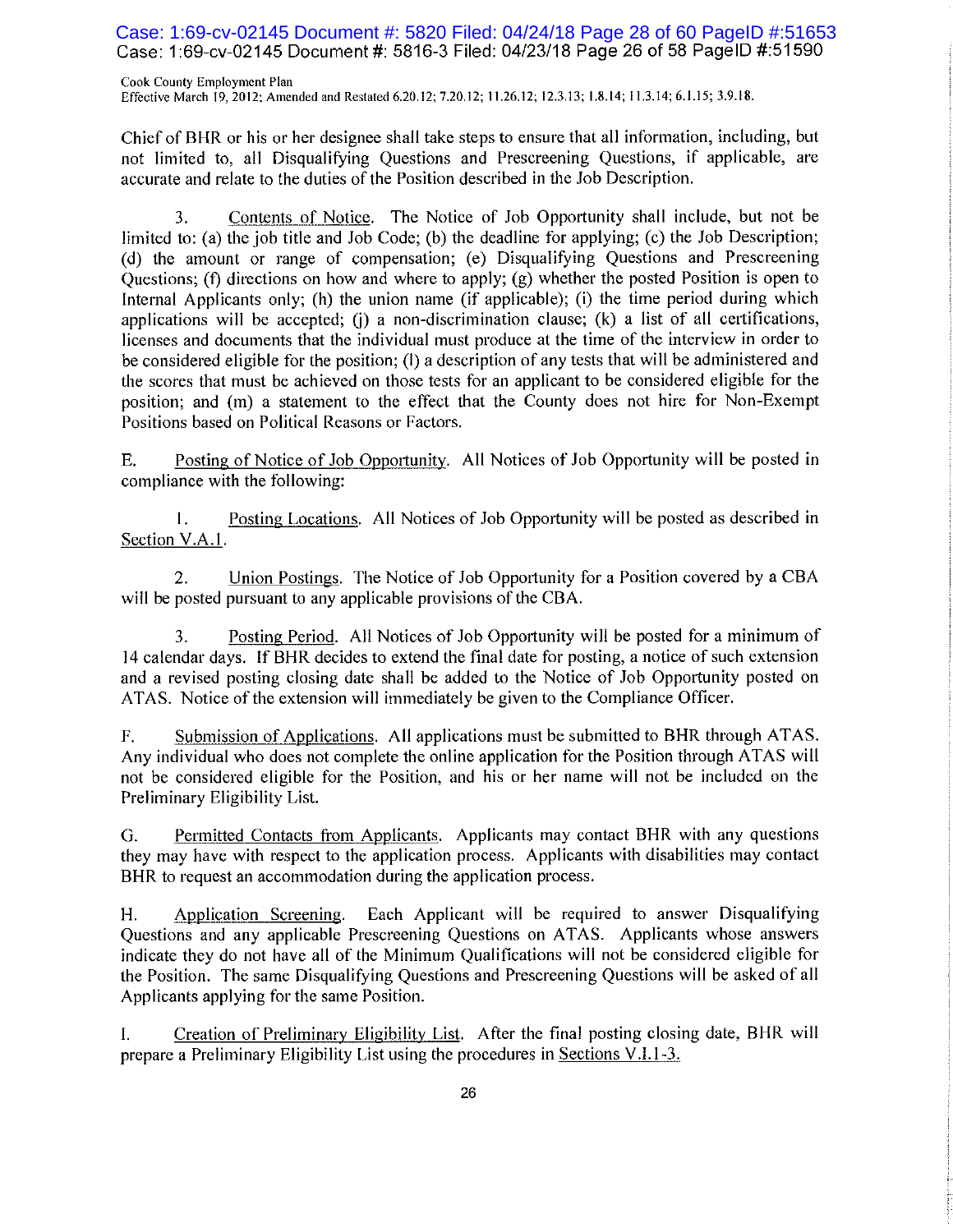Case: 1:69-cv-02145 Document #: 5820 Filed: 04/24/18 Page 29 of 60 PageID #:51654 Case: 1:69-cv-02145 Document #: 5816-3 Filed: 04/23/18 Page 27 of 58 PageID #:51591

Cook County Employment Plan Effective March 19, 2012; Amended and Restated 6.20.12; 7.20.12; 11.26.12; 12.3.13; 1.8.14; 11.3.14; 6.1.15; 3.9.18.

Review of ATAS Submissions. The Preliminary Eligibility List will contain the  $\mathbf{1}$ . names of all Applicants in alphabetical order who complete the application process on ATAS and whose application information on ATAS indicates they possess all of the Minimum Qualifications for the Position. If no Applicant is eligible for inclusion on the Preliminary Eligibility List, the Position shall be reposted if requested by the Department.

Internal Candidate Preference. This Section V.I.2 applies only to Positions that 2. are approved as eligible for an Internal Candidate Preference pursuant to Section V.B.3. The Preliminary Eligibility List for all other Positions will be created using Section V.I.1 and 3. The applications for all Internal Applicants, including any Internal Applicant who is eligible for a Veteran's Preference. (i) who appears on the Preliminary Eligibility List; (ii) who works in the Hiring Department or related Bureau seeking to fill the Position, and (iii) whose application indicates the Applicant possesses all of the Minimum Qualifications, will be validated and added to the Interview List pursuant to Sections V.I.2 and V.J without any computer-based randomization. If after validating applications from Internal Applicants, there are 10 or more Candidates for a single Vacancy or five (5) or more Candidates per Vacancy for multiple Vacancies on the Interview List, BHR will not validate the applications of any other Applicants on the Preliminary Eligibility List for such Vacancy. If after this validation there are less than 10 Candidates on the Interview List for a single Vacancy or less than five (5) Candidates per Vacancy for multiple Vacancies, BHR will proceed to validate additional applications following the procedures in Section V.I.3 and 4.

Veterans Preference. For all Positions that have not been designated by BHR as 3. eligible for an Internal Candidate Preference, BHR will first validate all Applicants eligible for the Veterans' Preference. To be considered for the Veterans' Preference, Applicants must (i) be a Veteran, (ii) submit a copy of the DD Form 214 on ATAS at the time of application and (iii) meet the Minimum Qualifications of the Position. BHR will review all DD Forms 214 submitted on ATAS. If the DD Form 214 confirms the Applicant is a Veteran as defined in this Plan and also meets (i) and (ii) above, the Applicant will be eligible for the Veterans' Preference. Eligible Veteran Applicants will be validated and added to the Interview List pursuant to Section V.J without any computer-based randomization. If after validating applications from Applicants eligible for the Veterans' Preference, there are 10 or more Candidates for a single Vacancy or five (5) or more Candidates per Vacancy for multiple Vacancies on the Interview List, BHR will not validate the applications of any other Applicants on the Preliminary Eligibility List. If after validating all Applicants eligible for the Veterans' Preference there are less than 10 Candidates on the Interview List for a single Vacancy or less than five (5) Candidates per Vacancy for multiple Vacancies, BHR will proceed to validate additional applications following the procedures in Section V.I.4.

External Non-Veteran Applicants. If the Interview List prepared pursuant to 4. Sections V.I.2 and/or 3 contains the names of less than 10 Candidates for a single Vacancy or five (5) Candidates per Vacancy for multiple Vacancies, the applications of any Applicants left on the Preliminary Eligibility List will be placed in random order through the use of computerbased randomization function (which is part of ATAS or another computer program). BHR will proceed to validate additional applications in the order they appear on the randomized Preliminary Eligibility List until there are 10 Candidates for a single Vacancy or five (5) Candidates per Vacancy for multiple Vacancies on the Interview List or until all applications of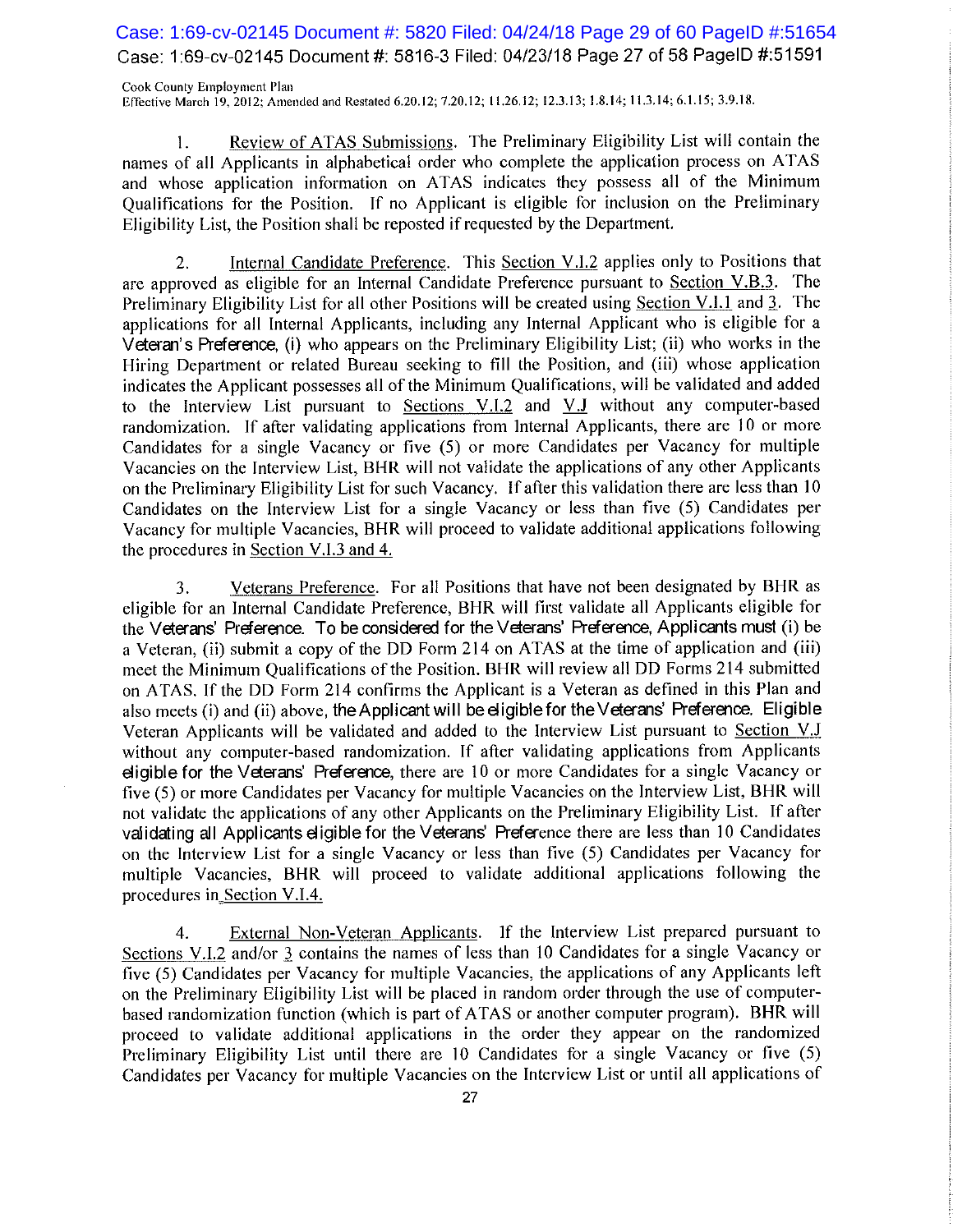Case: 1:69-cv-02145 Document #: 5820 Filed: 04/24/18 Page 30 of 60 PageID #:51655 Case: 1:69-cv-02145 Document #: 5816-3 Filed: 04/23/18 Page 28 of 58 PageID #:51592

Cook County Employment Plan Effective March 19, 2012; Amended and Restated 6.20.12; 7.20.12; 11.26.12; 12.3.13; 1.8.14; 11.3.14; 6.1.15; 3.9.18.

Applicants on the randomized Preliminary Eligibility List have been validated, whichever comes first.

Validation Procedures. BHR will validate applications by reviewing the information J. contained on the online applications and resumes of Applicants listed on the Preliminary Eligibility List using the following process. All Applicants validated and deemed eligible pursuant to this Section V.J shall be placed on the Interview List.

Validation of Experience/Education. As part of the validation process, BHR will 1. review the background information concerning the Applicant's work experience, education and skills contained on the online application and, if applicable, resume, and compare it with the Applicant's responses to the Disqualifying Questions. In the event there is a material conflict or inconsistency between the information provided by the Applicant and the Applicant's response to any Disqualifying Question, or if the information does not support the Applicant's claim to possess the Minimum Qualifications of the Position, the Applicant will be considered ineligible for the Position and his or her name will be removed from the Preliminary Eligibility List and will not be included on the Interview List.

2. Validation of Disciplinary History for Internal Candidates or Former County Employees. Following the validation procedure described in Section V.J, BHR will conduct the following review for Applicants whose names were not removed from the Preliminary Eligibility List unless a smaller pool was formed pursuant to Section V.I. in which case the review will be confined to such smaller pool. For (a) Internal Applicants or (b) External Applicants who indicated on their application that they were employed by Cook County's Offices Under the President at any time in the 12 months preceding the Applicant's application for hire, BHR will review those Applicants' personnel files.

Internal Applicants' Disciplinary History Validation. Any Internal Applicant who a. was subject to a suspension while working for the Cook County Offices Under the President during the 12-month period prior to his or her application for a Position will not be considered eligible for the Position, and his or her name will be removed from the Preliminary Eligibility List and will not be included on the Interview List, subject to the terms of any applicable CBA.

Former Cook County Employees' Disciplinary History Validation. BHR will  $\mathbf{b}$ . review the disciplinary record of any External Applicant who was employed by Cook County Offices Under the President within the 12 months preceding his or her application for the final 12 months of the External Applicant's employment. Any External Applicant employed by Cook County's Offices under the President within the 12 months preceding his or her application who was subject to a suspension while working for the Cook County Offices Under the President during the last 12 months of the External Applicant's most recent employment with Cook County Offices Under the President will not be considered eligible for the Position, and his or her name will be removed from the Preliminary Eligibility List and will not be included on the Interview List. Prior to making an offer of employment pursuant to Section V.T to an External Applicant who was employed by Cook County Offices Under the President within the 12 months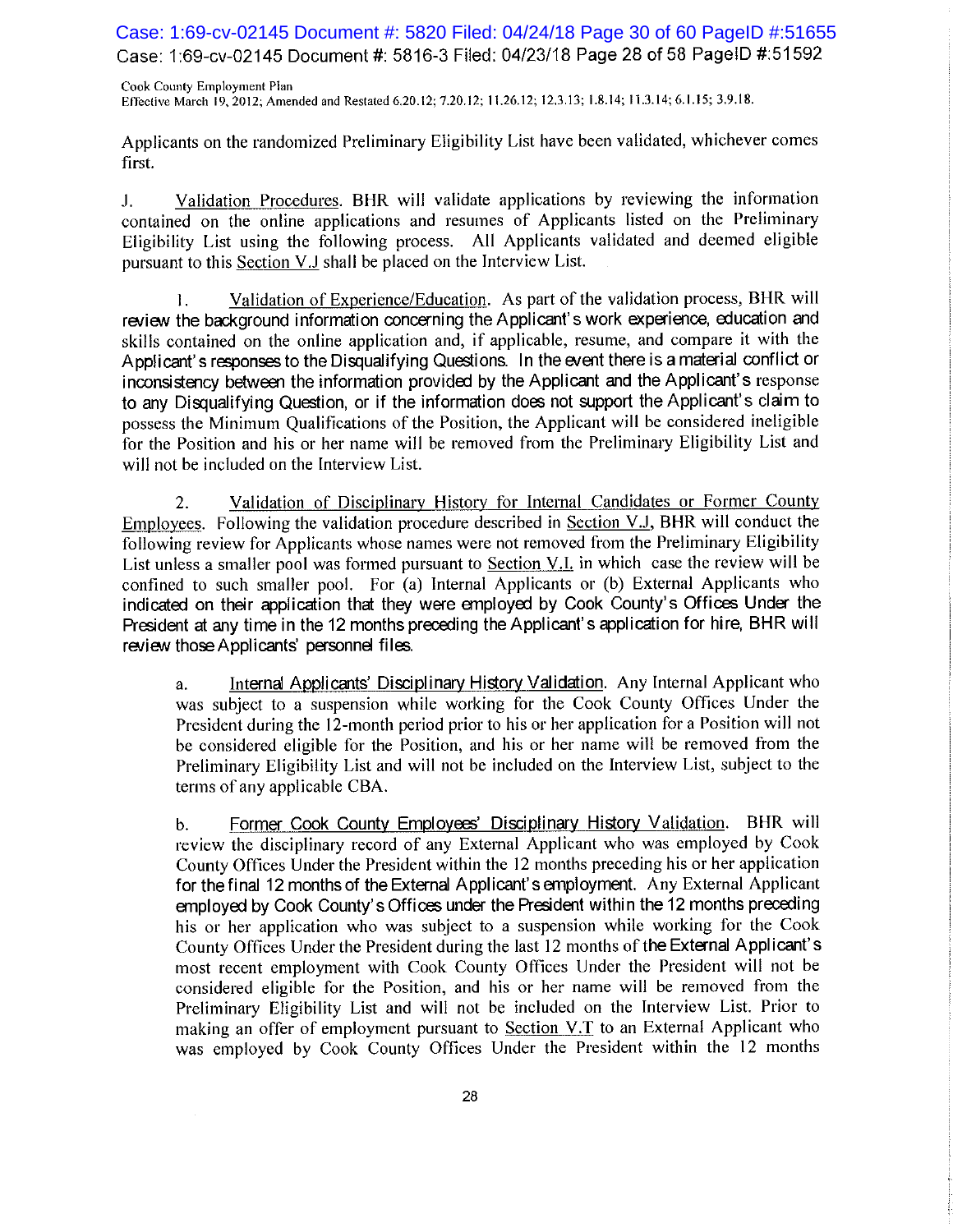Case: 1:69-cv-02145 Document #: 5820 Filed: 04/24/18 Page 31 of 60 PageID #:51656<br>Case: 1:69-cv-02145 Document #: 5816-3 Filed: 04/23/18 Page 29 of 58 PageID #:51593

Cook County Employment Plan Effective March 19, 2012; Amended and Restated 6.20.12; 7.20.12; 11.26.12; 12.3.13; 1.8.14; 11.3.14; 6.1.15; 3.9.18.

preceding his or her application, BHR will provide the Compliance Officer with a copy of the successful External Applicant's disciplinary record.

Record of Determinations. BHR will record the specific reason for a decision to 3. exclude any Applicant's name from the Interview List made pursuant to this Section V.J and will notify the Compliance Officer when the validation process has been completed for each posting within 48 hours of completion.

Review by Compliance Officer. The Compliance Officer along with the Chief of  $\overline{4}$ . BHR or his or her designee will have access to the validation process for each posting and may review them on an ongoing basis. If the Compliance Officer concludes during the validation process that a validation decision was erroneous, the Compliance Officer shall make a written request to the Chief of BHR or his or her Designee to revise the Interview List including the reason(s) why such a revision is necessary. The Chief of BHR or his or her Designee shall revise the Interview List in accordance with the Compliance Officer's request.

Use of Preliminary Eligibility and Interview Lists. The Preliminary Eligibility and Κ. Interview Lists, minus any names removed for any reasons other than randomization, shall be valid and may be used for purposes of filling vacancies for the posted Position for a period of 12 months from the date created.

L. Submission of Interview List. The Chief of BHR of his or her designee will then submit the Interview List along with the Interview File to the Department Head.

M. Interview Preparation.

Interview Scheduling. Upon receipt of the Interview List from BHR, the 1. Department Head or his or her designee will schedule interviews and provide the schedule to the Chief of BHR or his or her designee and the Compliance Officer at least 48 hours prior to the date of the first interview and the Compliance Officer while acting. If any Candidate declines an interview, cannot be reached, or otherwise drops out at any time, the Department Head or his or her designee will document why the Candidate was not interviewed.

 $2.$ Interview Panel Selection. The Department Head will select the interview panel consisting of (i) two or three management level employees in the Hiring Department who have been certified as trained pursuant to Section IV.G and (ii) at least one member of the interview panel who has first-hand knowledge of the job duties and Minimum Qualifications of the Position. The Department Head will send a list of the names of the two or three employees who will make up the interview panel to the Chief of BHR or his or her designee for approval prior to the interviews. No County employee may be assigned to an interview panel without first receiving interview training described in Section IV.G above.

3. Interview Questions. The Department Head will prepare a list of a minimum of 10 interview questions relating to each Position. The Department Head will send the list of interview questions to the Chief of BHR or his or her designee, who will review and amend or approve the questions and select five (5) or more questions to be used for interviews for that posting. All questions shall be considered and treated as confidential, and they may not be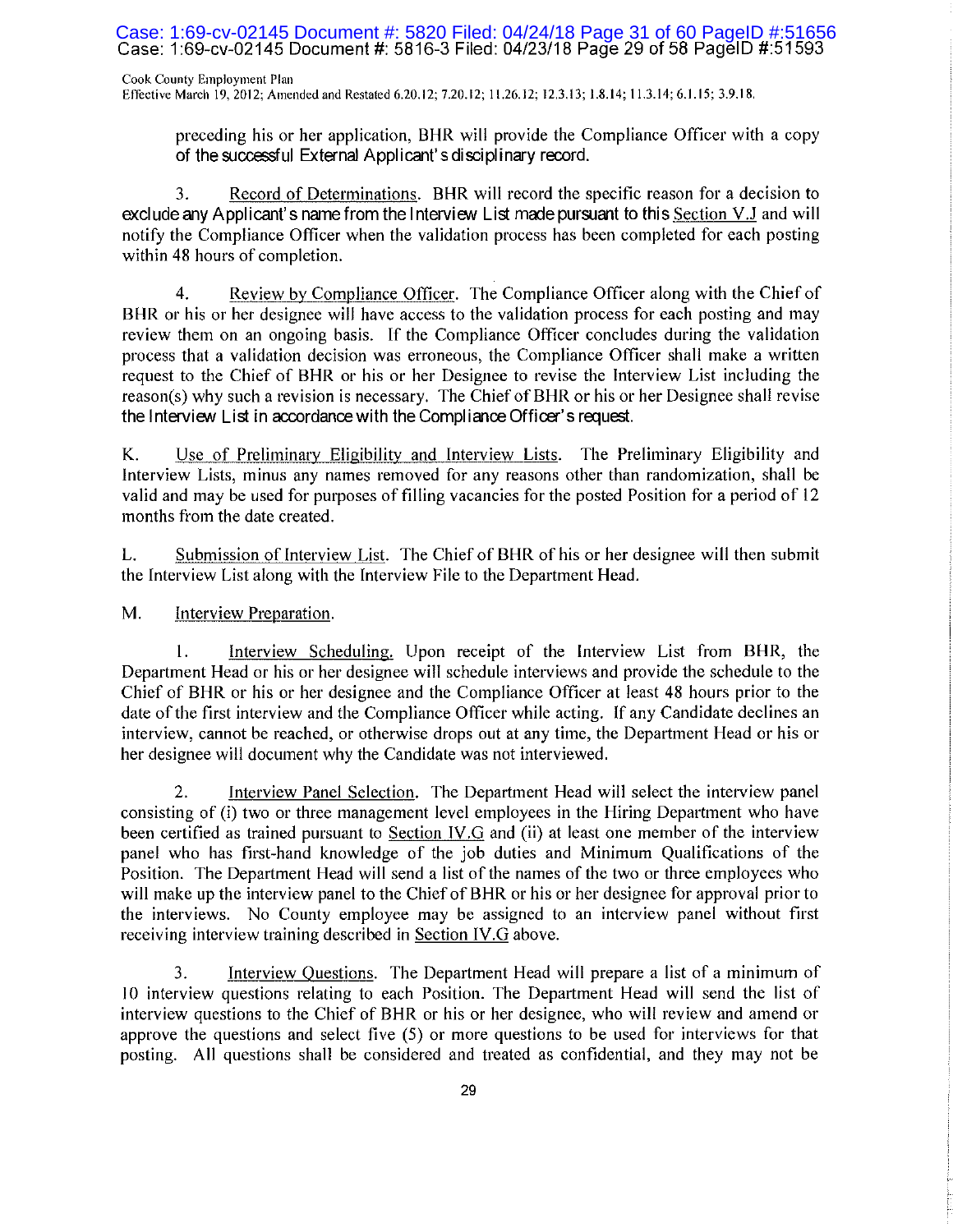Case: 1:69-cv-02145 Document #: 5820 Filed: 04/24/18 Page 32 of 60 PageID #:51657 Case: 1:69-cv-02145 Document #: 5816-3 Filed: 04/23/18 Page 30 of 58 PageID #:51594

Cook County Employment Plan Effective March 19, 2012; Amended and Restated 6.20.12; 7.20.12; 11.26.12; 12.3.13; 1.8.14; 11.3.14; 6.1.15; 3.9.18.

disclosed to anyone other than the Chief of BHR or his or her designee prior to the interviews. The questions must be based on the specific job duties of the Position and designed to assess the Candidate's job-related qualifications, skills and suitability for employment. The interview questions developed for a particular Position may be used for subsequent vacancies for that Position, provided appropriate precautions are taken to prevent advance dissemination of questions and answers to Candidates and provided the questions remain related to the duties of the Position.

Pre-Interview License and Certification Verification. All Candidates will be required to N. produce required documents (e.g., current driver's license, diploma, school transcript, certifications, etc.) listed on the Notice of Job Opportunity prior to the County's completion of the last interview for the Position, but preferably prior to commencement of the interview. Copies of such documents will be included in the Interview File. Candidates who do not produce the required documents prior to the end of the interview process for the Position will be considered ineligible for further consideration.

**O.** Interview of Candidates. The following will apply to the interview of Candidates:

1. Notification. At least 48 hours prior to any interview, the Compliance Administrator, while acting, the Chief of BHR or his or her designee and the Compliance Officer will be notified in writing of the time and place of each interview. The Compliance Administrator, while acting, the Chief of BHR or his or her designee and the Compliance Officer may be present to monitor any interview.

Conducting the Interview. The interview panel shall interview each Candidate on 2. the Interview List in accordance with the following:

The Chief of BHR, his or her designee or the employee in charge of personnel a. matters for the Department, if applicable, will facilitate the conducting of interviews by informing the interview panel and the Department Head of the Hiring Department of the interview process, being present while interviews are being conducted if the Chief of BHR or designee so desires, requesting that any applicable forms be completed, and picking up completed forms after the interviews.

In the event a Conflict of Interest is discovered prior to or during any interview,  $\mathbf{b}$ . the panel member shall, as soon as possible, notify the Chief of BHR or his or her designee or the employee in charge of personnel matters for the Department, if applicable, the Compliance Officer and the other members of the panel, that a Conflict of Interest exists and that a substitution is needed. The panel member will then leave the interview room and will not participate in the interview or the selection process for that Candidate. A substitute panel member approved by the Chief of BHR or his or her designee shall be contacted to replace the panel member. If no substitute is available, the interview will be rescheduled. The substitute panel member shall assume the panel member's duties (asking questions, completing the Interviewer Evaluation Form, etc.). If a Conflict of Interest is discovered after an interview, the Compliance Officer must be notified and he or she will make the determination of whether a second interview panel must be convened.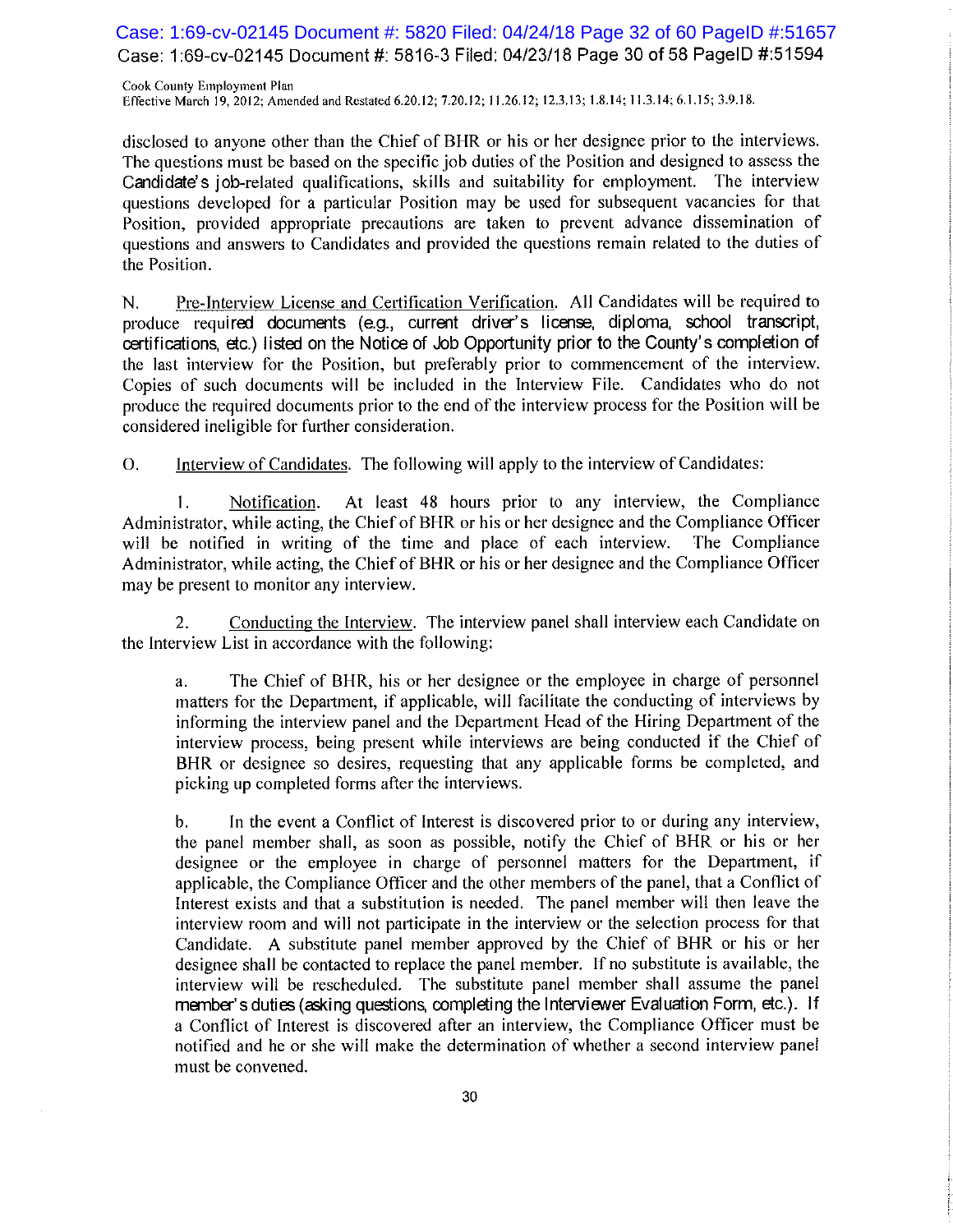Case: 1:69-cv-02145 Document #: 5820 Filed: 04/24/18 Page 33 of 60 PageID #:51658 Case: 1:69-cv-02145 Document #: 5816-3 Filed: 04/23/18 Page 31 of 58 PageID #:51595

Cook County Employment Plan Effective March 19, 2012; Amended and Restated 6.20.12; 7.20.12; 11.26.12; 12.3.13; 1.8.14; 11.3.14; 6.1.15; 3.9.18.

The interview questions selected in accordance with Section V.M.2 and Section  $C_{\star}$ V.O.2.e will be used to evaluate Candidates and complete the Interviewer Evaluation Form.

All Candidates interviewed for the same Position will be asked to respond to at  $\mathbf{d}$ . least five (5) of the same pre-approved interview questions. Additional and follow-up questions by the panel members are permitted and encouraged, provided they are related to a determination of the Candidate's suitability for the Position.

The interview shall include questions that establish, at a minimum, the e. Candidate's: (i) willingness and ability to do the job; (ii) availability for work hours and willingness to work at the location where the job is located; (iii) prior job performance; (iv) knowledge and understanding of the position; (v) applicable test scores; (vi) relative qualifications for the position as compared with other Candidates; and (vii) overall credibility. The questions asked will not violate any employment/labor laws or regulations, including those laws or regulations pertaining to employment discrimination. None of the above factors will be considered determinative or mandatory, and interviewers will determine what, if any, weight is to be given to each factor.

Interviewer Evaluation Form and Preparation of Interview Panel Ranking Form. 3. Each interviewer will independently and personally complete and sign an Interviewer Evaluation Form for each Candidate at the conclusion of the interview and will score each Candidate as 1 (unacceptable), 2 (marginally acceptable), 3 (acceptable), 4 (very good) or 5 (excellent) in each category listed on the Interviewer Evaluation Form. The basis of any score of 5 or 1 must be explained by the interviewer on his or her Interviewer Evaluation Form. No person may alter, add to or delete from any Interviewer Evaluation Form other than the interviewer who completes and signs it. The interviewers will submit the original completed Interviewer Evaluation Forms to the Chief of BHR or his or her designee and a copy to the employee in charge of personnel matters for the Hiring Department, if applicable. The Chief of BHR or his or her designee will tabulate the scores of the Candidates and rank them in order from the highest to lowest score on the Interview Panel Ranking Form. Any Candidate who receives a combined overall average score of less than 3 will not be eligible for further consideration.

Pre-Employment Testing. Additional pre-employment tests may be given to Candidates P. based on the specific requirements of the Position for which they are applying and as described in the Notice of Job Opportunity, provided all Candidates for any Position are subject to the same test. Each pre-employment test will be administered, scored, considered, and weighted on a consistent basis for each Candidate, and a passing score for such tests will be established in writing before any test is administered to a Candidate. Motor vehicle testing (if applicable) may occur on site. The names of Candidates who do not achieve a passing score will not be eligible for further consideration.

Candidate Selection Procedure. Following completion of interviews with all Candidates, O. the interview panel shall select Candidates for employment in accordance with the following:

Selection Meeting. Within three (3) business days following the last Candidate 1. interview, the interviewers will conduct a selection meeting at which all of the interviewers are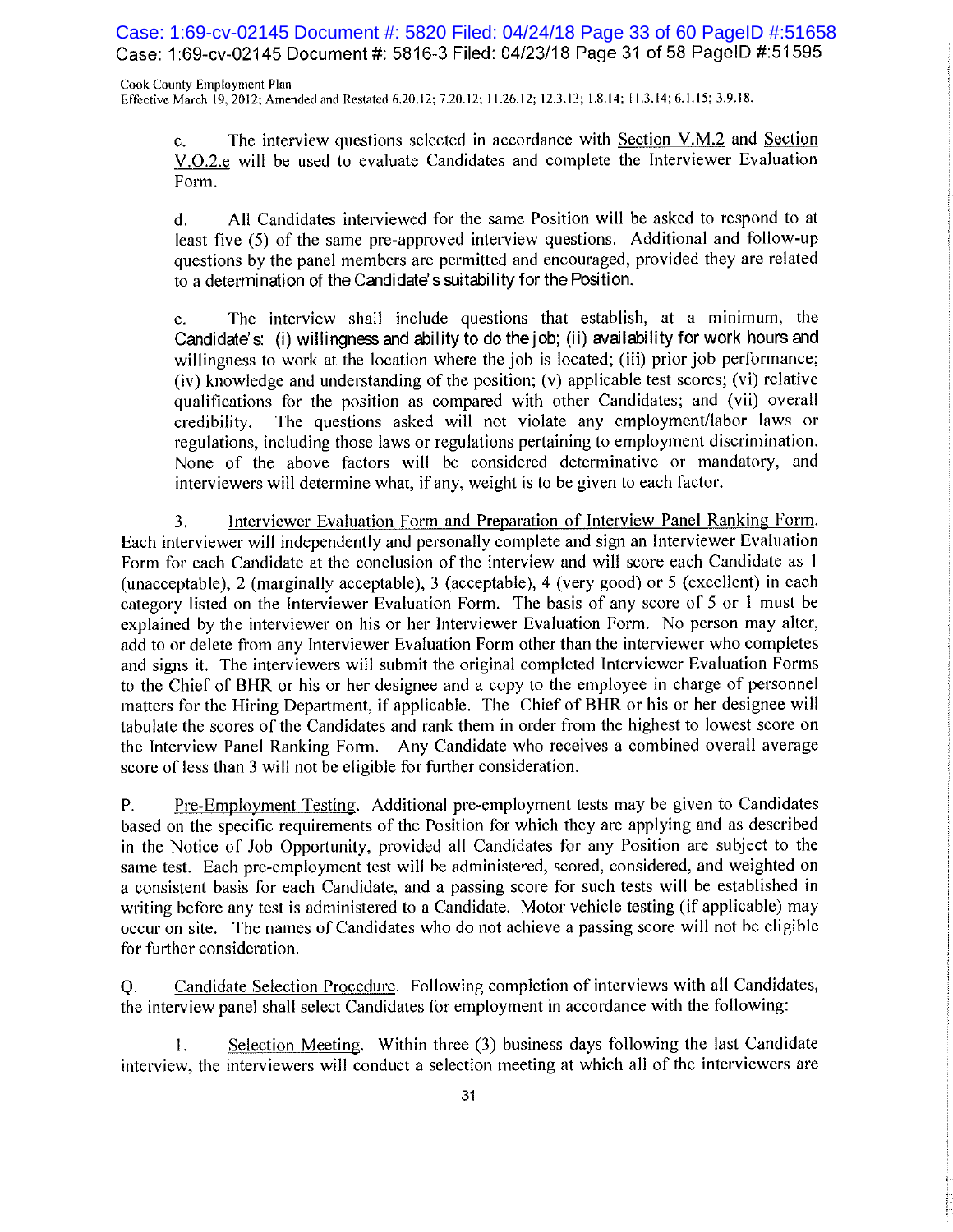## Case: 1:69-cv-02145 Document #: 5820 Filed: 04/24/18 Page 34 of 60 PageID #:51659 Case: 1:69-cv-02145 Document #: 5816-3 Filed: 04/23/18 Page 32 of 58 PageID #:51596

Cook County Employment Plan Effective March 19, 2012; Amended and Restated 6.20.12; 7.20.12; 11.26.12; 12.3.13; 1.8.14; 11.3.14; 6.1.15; 3.9.18.

present and at which each interviewer has an opportunity to freely and without fear of retaliation express his or her opinion regarding the Candidates. The interview panel will discuss the Candidates interviewed in the order they appear on the Interview Panel Ranking Form. The Chief of BHR or his or her designee will be available to the panel to provide advice and expertise. The Compliance Officer may also attend selection meetings.

The interview panel will select and rank Interview Panel Ranking Form. 2. Candidates on the Interview Panel Ranking Form in the order the Interview Panel recommends making an offer of employment. The panel will rank only those Candidates recommended for employment and deemed eligible for ranking.

Documentation of Selection Meeting. An interview panel member designated by 3. the Hiring Manager shall take notes at the selection meeting. The notes will include a description of why, how and by whom each Candidate was ranked. The notes will also indicate the objective basis or bases on which any Candidate was recommended for selection by the panel, as well as the basis or bases on which any Candidate was not recommended for employment and deemed ineligible for ranking. If the Interview Panel changes the ranking order on the Interview Panel Ranking Form during the Selection Meeting, the Interview Panel will provide a detailed explanation of the reasons supporting the change. The notes and the Interview Evaluation Forms and the Interview Panel Ranking Form will be included in the Interview File.

Final Selection. The Department Head shall review the panel's recommendation 4. and make the final selection. If the Candidate selected is other than the Candidate ranked highest by the interview panel in the case of a single vacancy, or a Candidate ranked among the top candidates equal to the number of vacancies to be filled by the interview panel in the case of multiple vacancies, the Department Head shall prepare a written explanation of the basis or bases on which he or she made the selection and send it to BHR, along with a NPCC.

5. Justification to Hire. Following final selection of a Candidate or Candidates, the Department Head or his or her designee shall prepare the Justification to Hire, which will be sent to the Chief of BHR or his or her designee along with the Interview Panel Ranking Form, the Interview Evaluation Forms, notes from the selection meeting, and any other documentation regarding the selection and ranking of the Candidates. In the event the Department Head's final selection is a Candidate or Candidates other than the one(s) described in  $V.O.A$ , copies of such documentation shall also be sent to the Compliance Officer and the Compliance Administrator, while acting.

Final Screening. BHR will conduct a final screening of the Candidate or Candidates R. selected by the Department Head pursuant to Section V.Q.4 as follows:

Review of Final Selection. The Chief of BHR or his or her designee will review 1. the material forwarded pursuant to Sections V.Q.3,  $\frac{4}{9}$  and  $\frac{5}{9}$  and verify the selection is in compliance with the requirements of this Employment Plan. In the event the Department Head's final selection is a Candidate or Candidates other than the one(s) described in <u>Section V.Q.4</u>, the Compliance Officer will be asked to review and verify that the selection is in compliance with the requirements of this Employment Plan as well. If either the Chief of BHR or his or her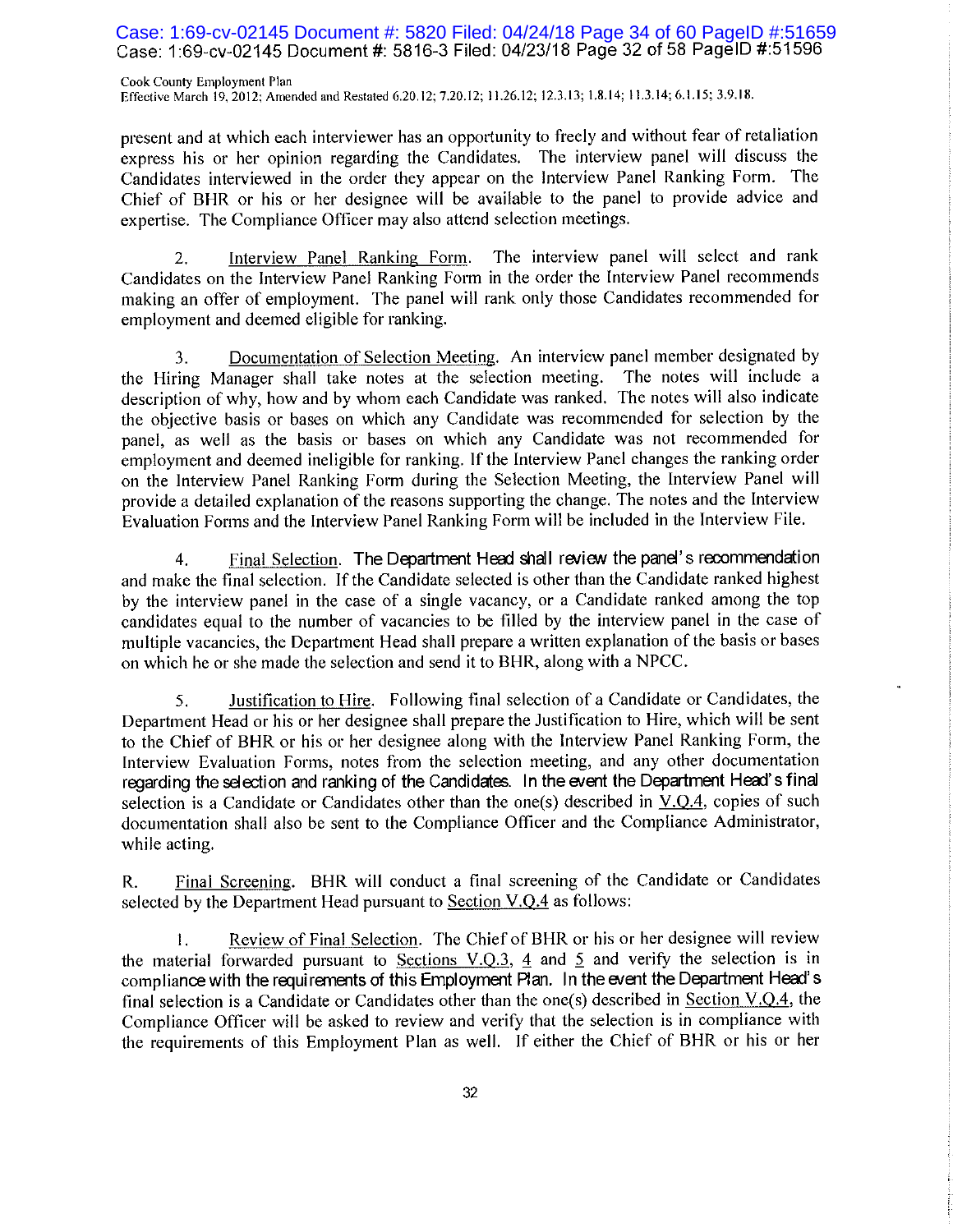Case: 1:69-cv-02145 Document #: 5820 Filed: 04/24/18 Page 35 of 60 PageID #:51660 Case: 1:69-cv-02145 Document #: 5816-3 Filed: 04/23/18 Page 33 of 58 PageID #:51597

Cook County Employment Plan Effective March 19, 2012; Amended and Restated 6.20.12; 7.20.12; 11.26.12; 12.3.13; 1.8.14; 11.3.14; 6.1.15; 3.9.18.

designee or the Compliance Officer determines that the selection was not in compliance, the selected Candidate or Candidates will not be offered employment.

Documentation Review. The Chief of BHR or his or her designee will review the  $2.$ Interview File to ensure it contains all required documentation relating to the posting before extending an offer of employment to any selected Candidate, and no offer will be extended prior to the receipt of all required documents and supporting materials from the Hiring Department.

Verification of Past Employment. The Chief of BHR or his or her designee shall 3. attempt to contact at least one professional reference (preferably the most recent employer) listed on the application of selected Candidates who are External Applicants in order to verify the accuracy of information contained on the application. Any Candidate who the Chief of BHR or his or her designee confirms has provided misleading, incomplete or incorrect information (excluding minor discrepancies) on his or her application or resume will not be considered eligible and will not be extended an offer of employment. The Chief of BHR or his or her designee will document for the file the basis of his or her finding of ineligibility and notify the Department Head and the Compliance Officer that the selected Candidate is not eligible.

Offers of Employment. BHR will extend employment offers in accordance with the S. following:

Extension of Offer. After receipt of the fully-executed Justification to Hire, the 1. Chief of BHR or his or her designee will extend a written offer of employment to the selected Candidate(s). All offers of employment will be made in writing. All offers of employment will be contingent upon the Candidate's satisfactory completion of all post-offer tests described in Section V.T below. If, due to critical need, a selected Candidate begins employment before the results of any post-offer test has been received, the Candidate will be advised that his or her continued employment is contingent on the receipt of satisfactory results of such tests, and that he or she will be subject to immediate termination if and when an unsatisfactory test result is received.

Unaccepted Offer. If a selected Candidate is found to be ineligible after the final  $2.$ screening or post-offer testing or does not accept the offer of employment, the next highest ranked Candidate on the Interview Panel Ranking Form, and if necessary the other Candidate(s) in ranked order, will be screened pursuant to Section V.R and offered employment, if eligible.

No Acceptance. If no Candidate on the Interview List prepared in accordance 3. with Section V.L is eligible or accepts the offer of employment, the County will continue validating any remaining Applicants on the randomized Preliminary Eligibility List pursuant to Section V.I and J until there is another pool of 10 Candidates for a single Vacancy or five (5) Candidates per Vacancy for multiple Vacancies. The County shall follow this process, if necessary, until all Applicants on the randomized Preliminary Eligiblity List have been validated. If none is eligible or accepts the offer of employment, the County will continue following the process in Section V.I and I until all Applicants have been validated. If none is eligible or accepts the offer of employment, the Position will be reposted.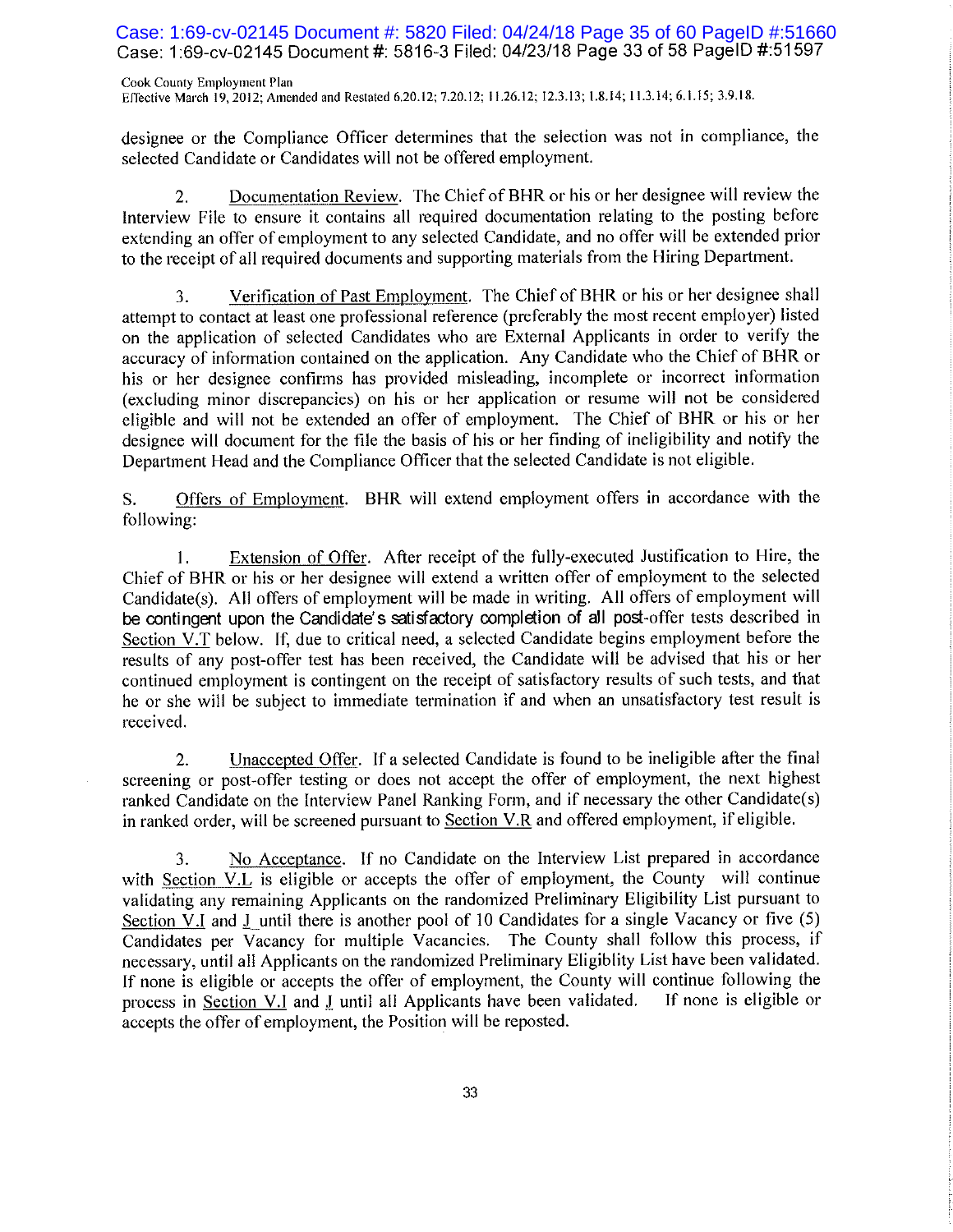Case: 1:69-cv-02145 Document #: 5820 Filed: 04/24/18 Page 36 of 60 PageID #:51661 Case: 1:69-cv-02145 Document #: 5816-3 Filed: 04/23/18 Page 34 of 58 PageID #:51598

Cook County Employment Plan Effective March 19, 2012; Amended and Restated 6.20.12; 7.20.12; 11.26.12; 12.3.13; 1.8.14; 11.3.14; 6.1.15; 3.9.18.

Post-Offer Testing. The following shall apply following acceptance of an offer of T. employment and preferably prior to the commencement of employment:

Drug Test. All selected Candidates for positions that require drug testing and who 1. are not then employed by the County, all Candidates for positions that require drug testing and who are employees of the County who have not undergone a drug test within the preceding twelve months and all Candidates selected to fill a Position requiring them to have a commercial driver's license will be required to submit to a drug test prior to the commencement of employment. Those whose drug tests indicate the use of a controlled substance other than a prescribed medication being taken as prescribed will not be considered eligible and the offer of employment will be withdrawn, or, if applicable, the individual will be terminated.

Medical Examination. All selected Candidates for Positions designated by the 2. County as requiring a pre-employment medical examination who are not then employed by the County will be required to submit to a medical exam by a licensed physician or nurse practitioner. Candidates whose medical exam indicates that they are not able to perform the essential functions of the offered Position (with or without reasonable accommodation) will not be considered eligible and the conditional offer of employment will be withdrawn, or, if applicable, the individual will be terminated.

Background Check. All selected Candidates who accept an offer of employment 3. will be required to submit to a criminal background check. If a criminal background check reveals that a selected Candidate has been convicted of a felony or misdemeanor that impacts or could impact his or her suitability for the Position, the matter will be referred to the Chief of BHR for an investigation and determination. The Chief of BHR shall investigate the facts and circumstances, consult with legal counsel, if appropriate, and make a written determination of whether the conviction disqualifies the individual for employment, which shall be sent to the Compliance Officer, the OIIG and the Compliance Administrator, while acting. Upon receipt of a determination of ineligibility, the offer of employment will be withdrawn or, if applicable, the individual will be terminated. If the background check reveals a selected Candidate has withheld or given materially inaccurate, incomplete or misleading information concerning his or her criminal record, the offer of employment will be withdrawn or, if applicable, the individual will be terminated.

Grant of Authority. The Chief of BHR or his or her designee will prepare and sign a U. Grant of Authority Form following acceptance of the Offer and completion of Post-Offer The Grant of Authority Form will include at least the name(s) of the selected Testing. Candidate(s) and the proposed salary.

#### $VI.$ EMPLOYEE CERTIFICATION.

All Employees involved in effecting a hiring shall complete and sign a NPCC on ATAS or in writing.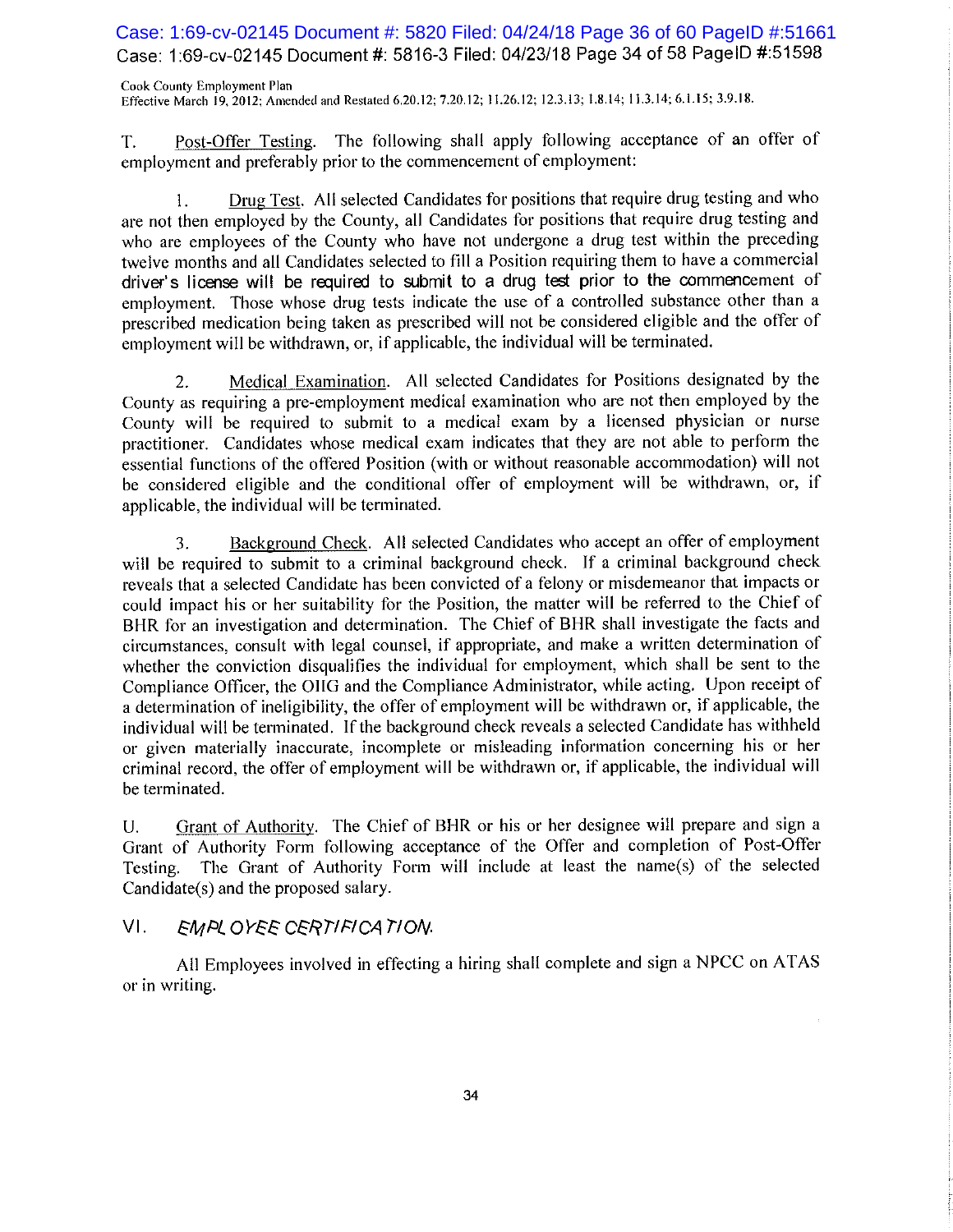Case: 1:69-cv-02145 Document #: 5820 Filed: 04/24/18 Page 37 of 60 PageID #:51662 Case: 1:69-cv-02145 Document #: 5816-3 Filed: 04/23/18 Page 35 of 58 PageID #:51599

Cook County Employment Plan Effective March 19, 2012; Amended and Restated 6.20.12; 7.20.12; 11.26.12; 12.3.13; 1.8.14; 11.3.14; 6.1.15; 3.9.18.

#### VII. EXCEPTIONS TO THE GENERAL HIRING PROCESS

The following limited exceptions apply to the General Hiring Process or portions thereof. No exception described in this Section VII shall be interpreted to permit any Employment Actions covering Non-Exempt Positions to be based on any Political Reasons or Factors.

Emergencies. The County is not required to comply with the General Hiring Process in A. the event of an Emergency and upon the prior written certification of the President. Such certification will include, but not be limited to, statements to the effect that: (1) there is a need for such hiring based on an Emergency (including a description of the specific emergency); (2) the approximate number of individuals required to be hired during the Emergency; and (3) the estimated duration of the Emergency (which may be no longer than 120 days). The County must file such certification with the Compliance Officer and the Compliance Administrator, while acting. Upon receipt of such certification, the County may hire employees to deal with the Emergency in a number which, when added to the number of other hires by the County based on an Emergency during the calendar year, at no time exceeds 100. No person may be hired on an emergency basis for more than 120 days in any calendar year. No individual hired as the result of an Emergency may be hired based on any Political Reasons or Factors, and a NPCC shall be completed as otherwise required by the General Hiring Process.

Settlements and Awards. The County may comply with any judgment, negotiated **B.** settlement of a claim, complaint or arbitral award that requires the County to take an Employment Action with respect to a specific individual or individuals which would otherwise be contrary to the requirements of this Employment Plan.

Layoffs. The County shall follow the Personnel Rules, any applicable CBA, and the  $C_{\cdot}$ Policy Manual with respect to Layoffs.

Recall and Reemployment. The County shall follow the Personnel Rules, any applicable D. CBA, and the Policy Manual with respect to Recalls and Reemployment.

Promotion and Demotion. The County shall follow the Personnel Rules, any applicable E. CBA, and the Policy Manual with respect to Promotions and Demotions.

Reclassifications and Upgrades. The County shall follow the Personnel Rules, any  $\mathbf{F}_{\star}$ applicable CBA, and the Policy Manual with respect to Reclassifications and Upgrades.

Transfers. The County shall follow the Personnel Rules, any applicable CBA, and the G. Policy Manual with respect to Transfers.

Transitional Assignments. The County is not required to comply with Section V when  $H<sub>r</sub>$ making a Transitional Assignment, provided the County complies with the following procedures:

Completion of NPCC. All individuals involved in effecting a Transitional 1. Assignment shall complete and sign a NPCC.

Request for Transitional Assignment. The Department Head shall submit a 2. written request to the Chief of BHR that a Transitional Assignment be made. Such request must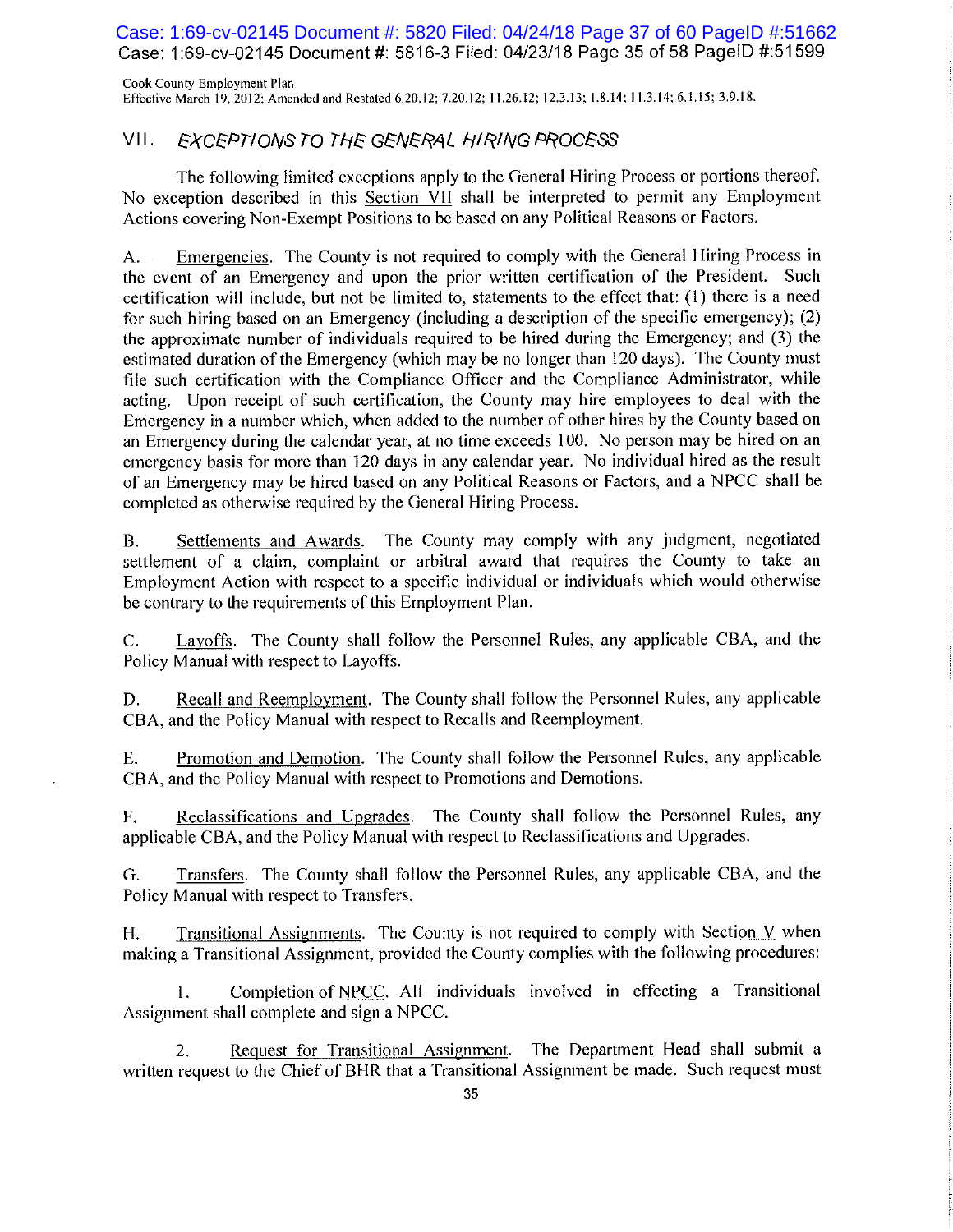Case: 1:69-cv-02145 Document #: 5820 Filed: 04/24/18 Page 38 of 60 PageID #:51663 Case: 1:69-cv-02145 Document #: 5816-3 Filed: 04/23/18 Page 36 of 58 PagelD #:51600

Cook County Employment Plan Effective March 19, 2012; Amended and Restated 6.20.12; 7.20.12; 11.26.12; 12.3.13; 1.8.14; 11.3.14; 6.1.15; 3.9.18.

include: (a) a description of the reason for such Transitional Assignment; (b) a copy of the written confirmation that there is an available appropriation for a Transitional Assignment from the Department of Budget and Management Services; (c) a RTH or Personnel Action Form; (d) a copy of the Job Description; and (e) confirmation of the dates and the duration of the Transitional Assignment (which may not exceed 30 days).

BHR Review and Approval. The Chief of BHR or his or her designee and the 3. Compliance Officer shall review the request and materials provided by the Department Head and approve on not approve the request. If approved, the Transitional Assignment will be processed for the period of time specified by the Department and BHR.

Reporting of Transitional Assignments. Copies of all requests, NPCCs, RTHs,  $\overline{4}$ . employment applications, and other documents involving a Transitional Assignment shall be sent to the Compliance Officer and the Compliance Administrator, while acting.

 $\mathbf{I}$ . **Statutory Appointments.** 

State or County statutory appointments shall be exempt from the General Hiring Process. Said appointments shall be at the discretion of the responsible party and subject to the statutory requirements.

Appointment of Cook County Public Defender. Illinois state statute, specifically 1. 55 ILCS 5/3-4004.1 and 55 ILCS 5/3-4004.2 establishes the appointment process of Public Defenders in counties with a population greater than 1,000,000.

Appointment of Cook County Medical Examiner. Pursuant to 55 ILCS 5/3-3044, 2. a 1972 Referendum and the Cook County Code of Ordinances, specifically Section 38-112, Cook County Ordinance establishes the appointment process of the Cook County Medical Examiner.

Appointment of Cook County Independent Inspector General. Pursuant to the 3. Cook County Code of Ordinances, specifically Section 2-282, the appointment of the Cook County Independent Inspector General is governed by County Ordinance.

J. Public Defender Direct Appointments.

All Positions in the Public Defender's Office are subject to this Employment Plan, including the General Hiring Process (as described in Section V) unless otherwise covered by this Section VII, Section VIII, or Section X.

Positions in the Public Defender's Office listed on the Public Defender Direct Appointment Positions will be filled through the following Direct Appointment Process:

Applicability of Specific Portions of the General Hiring Process. All provisions of 1. Section V shall apply to the recruiting, screening, interviewing and hiring of Public Defender Direct Appointments except as specifically provided in this Section VII.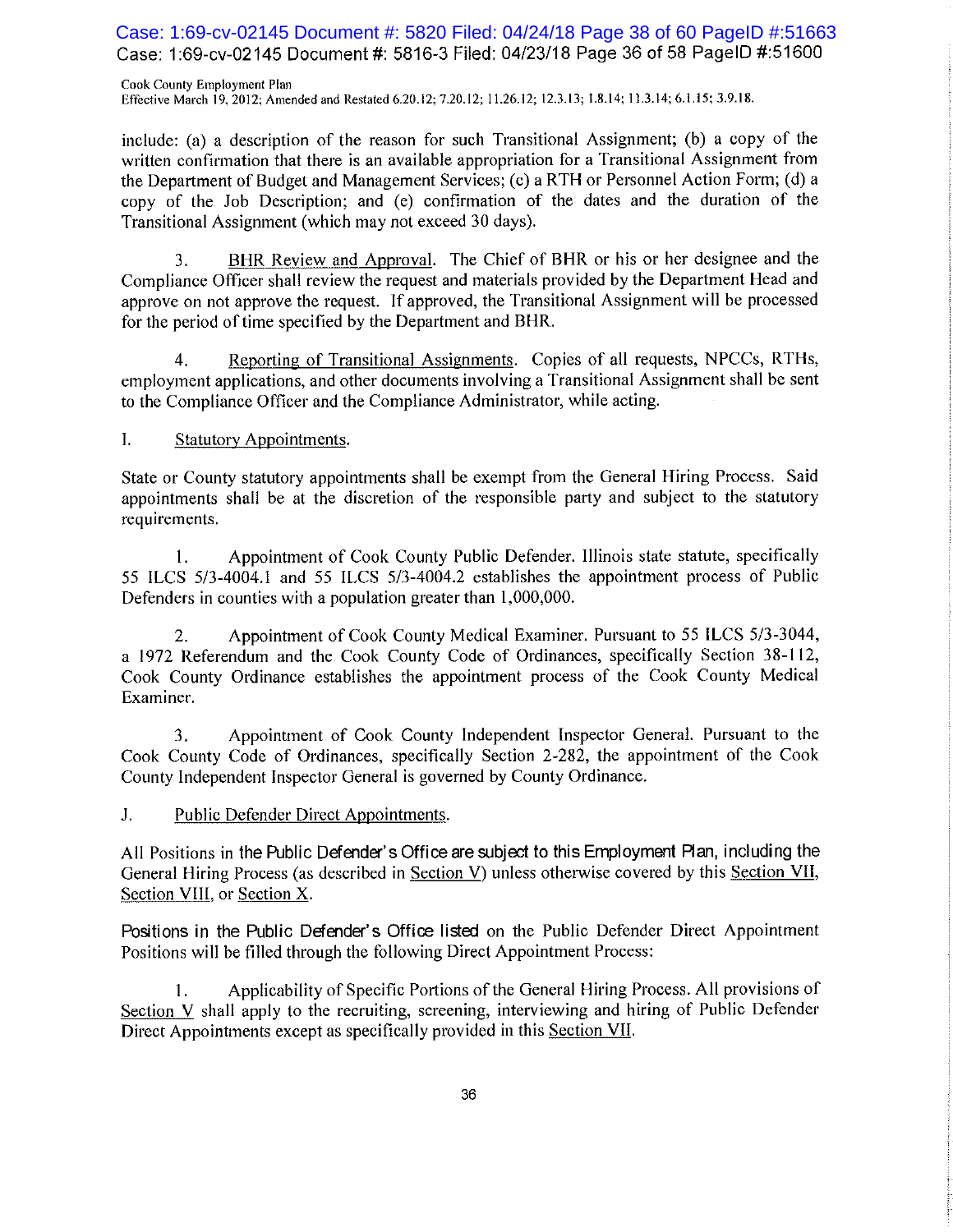Case: 1:69-cv-02145 Document #: 5820 Filed: 04/24/18 Page 39 of 60 PageID #:51664 Case: 1:69-cv-02145 Document #: 5816-3 Filed: 04/23/18 Page 37 of 58 PageID #:51601

Cook County Employment Plan Effective March 19, 2012; Amended and Restated 6.20.12; 7.20.12; 11.26.12; 12.3.13; 1.8.14; 11.3.14; 6.1.15; 3.9.18.

No Political Reasons or Factors. The purpose of the Public Defender's Office is  $2.$ to provide high quality representation for eligible persons and to improve the quality of defense services generally. Therefore, no Employment Action covering a Position in the Public Defender's Office may be based on any Political Reasons or Factors.

Positions Eligible for Public Defender Direct Appointment. Public Defender 3. Direct Appointment Positions are (1) not covered by collective bargaining agreements; (2) are not career service positions; (3) are at-will; (4) are Deputy level or higher; and (5) are not Shakman exempt. All persons selected for Public Defender Direct Appointment Positions must possess the Minimum Qualifications for the Public Defender Direct Appointment Position in which they are being placed. All current Public Defender Direct Appointment Positions are listed on Exhibit I, which may be changed only pursuant to Section XIV.

No Posting Required. Public Defender Direct Appointment Positions are exempt 4. from any posting requirements in this Employment Plan.

Submission of RTH and Job Description. The Public Defender must submit a 5. completed RTH and Job Description for the Public Defender Direct Appointment Position prepared in accordance with Section IV.I and pursuant to Section V.B.1 and 2 to the Chief of BHR or his or her designee. The RTH must be signed by the Public Defender or his or her designee. The Public Defender must receive written verification from the Budget Director and Chief of BHR or their designees that the Position is funded and vacant. The Chief of BHR or his or her designee shall provide a copy of the RTH to the Compliance Officer and the CA, while acting, pursuant to Section V.B.3.

Identification and Selection of Candidate. The Public Defender shall send a 6. written notification with the RTH and Job Description to the Chief of BHR or his/her designee. Such notification shall include the name and contact information of the Candidate he or she has selected to fill the Public Defender Direct Appointment Position and a NPCC signed by the Public Defender. The Chief of BHR or his or her designee shall submit a copy of the written notification with the RTH and Job Description to the Compliance Officer and the Compliance Administrator, while acting.

Pre-Employment Screening of Candidates. Candidates selected by the Public 7. Defender to fill Public Defender Direct Appointment Positions will be subject to preemployment screening as follows:

Job Description. Job Descriptions for all Public Defender Direct Appointment a. Positions shall be prepared in accordance with Section IV.I. Any revision of a Public Defender Direct Appointment Position Job Description shall be done pursuant to Section V.B.2, Each such Job Description shall meet the definition of Public Defender Direct Appointment Position contained in this Employment Plan. A copy of such Job Description shall be provided to the Compliance Officer and the Compliance Administrator, while acting, by the Chief of BHR.

Entry of Job Description on ATAS. When feasible, the County shall enter all  $<sub>b</sub>$ .</sub> Public Defender Direct Appointment Position Job Descriptions on ATAS, and the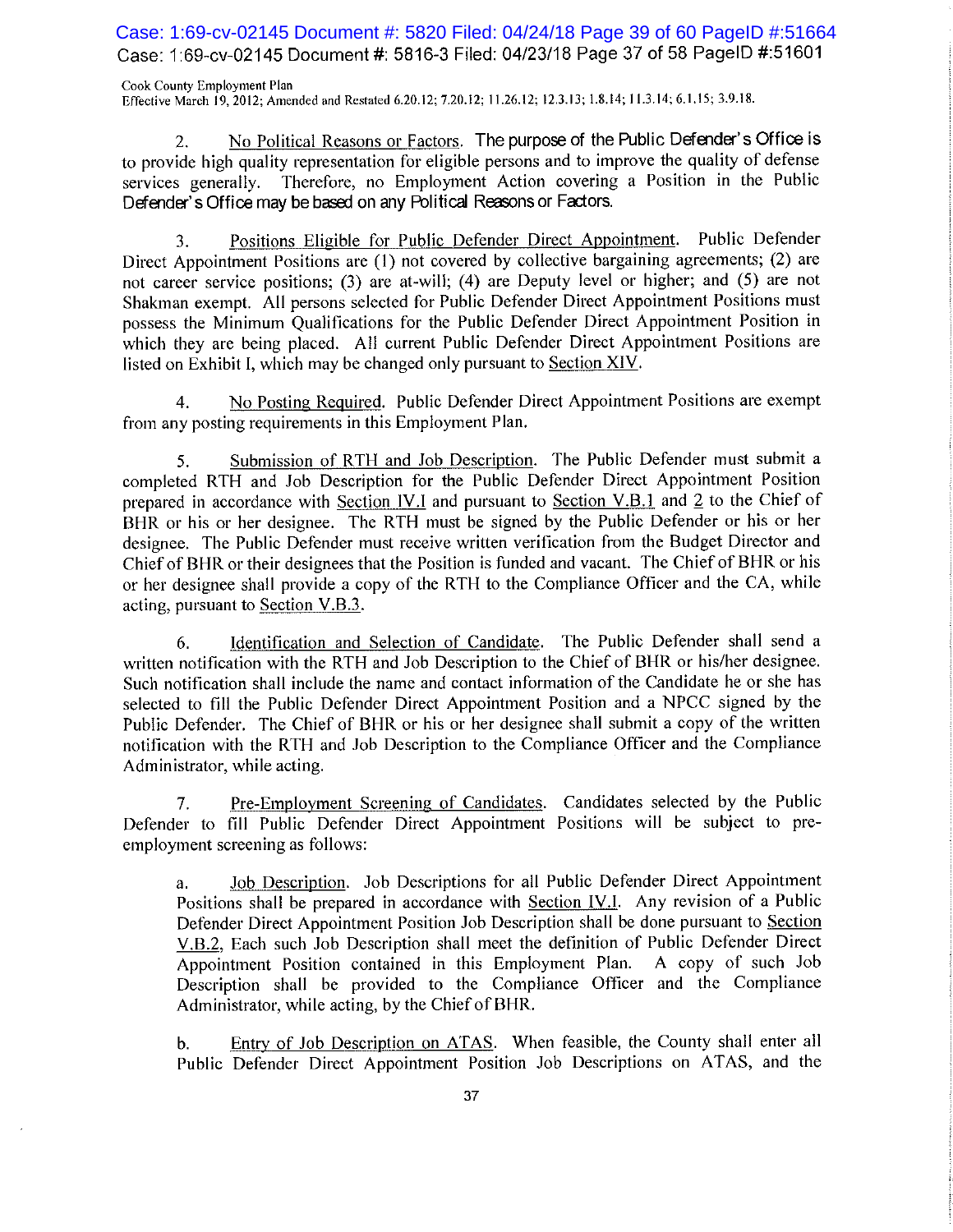Case: 1:69-cv-02145 Document #: 5820 Filed: 04/24/18 Page 40 of 60 PageID #:51665 Case: 1:69-cv-02145 Document #: 5816-3 Filed: 04/23/18 Page 38 of 58 PageID #:51602

Cook County Employment Plan Effective March 19, 2012; Amended and Restated 6.20.12; 7.20.12; 11.26.12; 12.3.13; 1.8.14; 11.3.14; 6.1.15; 3.9.18.

Content Librarian shall work with a representative of the Public Defender's Office to create a Notice of Job Opportunity for all Public Defender Direct Appointment Positions on ATAS as described in Sections  $V.D.2$  and 3. Such entry does not require public posting.

Submission, Screening and Verification of Application. The Candidate selected  $\mathbf{c}$ . by the Public Defender to fill the Public Defender Direct Appointment Position shall complete an employment application in paper format or, when, feasible an application on ATAS and submit it to the Chief of BHR or his or her designee along with any licenses or certifications required pursuant to the Job Description. Any application in paper format must contain all information requested and required on an ATAS application. The Chief of BHR or his or her designee shall validate the application and verify that the Candidate selected by the Public Defender (a) possesses the Minimum Qualifications of the Public Defender Direct Appointment Position; (b) has provided any licenses and certifications required; and (c) if he or she was or is an employee of the County, he or she was not terminated for cause by any County employer during the previous five years. If the Chief of BHR or his or her designee concludes that the selected Candidate does not meet any one of the three criteria, the Chief of BHR shall advise the Public Defender that the selected Candidate is not eligible for the Public Defender Direct Appointment Position, and he or she will not be offered employment. If the Chief of BHR or his or her designee determines that the Candidate selected by the Public Defender meets all three criteria and is eligible, he or she shall record such determination on ATAS or in the employment file, execute a NPCC and submit a copy of all information and the determination to the Compliance Officer and the Compliance Administrator, while acting.

Hiring. Upon verification of eligibility, BHR will take steps to complete the 8. hiring process and send written notice (including a copy of all the required documents) to the Compliance Officer and the Compliance Administrator, while acting.

9. NPCC. Individuals hired under this provision must sign a NPCC and those persons participating in the hiring must also sign a NPCC certifying that no Political Reasons or Factors were considered in the hire.

Changes to the Public Defender Direct Appointment Position List. The Public  $10.$ Defender may from time to time change the list of Public Defender Direct Appointment Positions by adding Public Defender Direct Appointment Positions, deleting Public Defender Direct Appointment Positions, or amending the titles of Public Defender Direct Appointment Positions contained on the Public Defender Direct Appointment Position List. Such changes will be made as follows:

Request to Change. The Public Defender or his or her designee shall send written a. notice of any proposed change to the Public Defender Direct Appointment Position List, along with supporting documentation, including but not limited to (i) the identity, Job Code and Position Identification Number of the Public Defender Direct Appointment Position (including a copy of the current Job Description) and (ii) a description of the basis on which the change is proposed, to OIIG and the Compliance Officer. Until the effective date of a court order terminating the SRO, a copy will also be sent to Plaintiffs'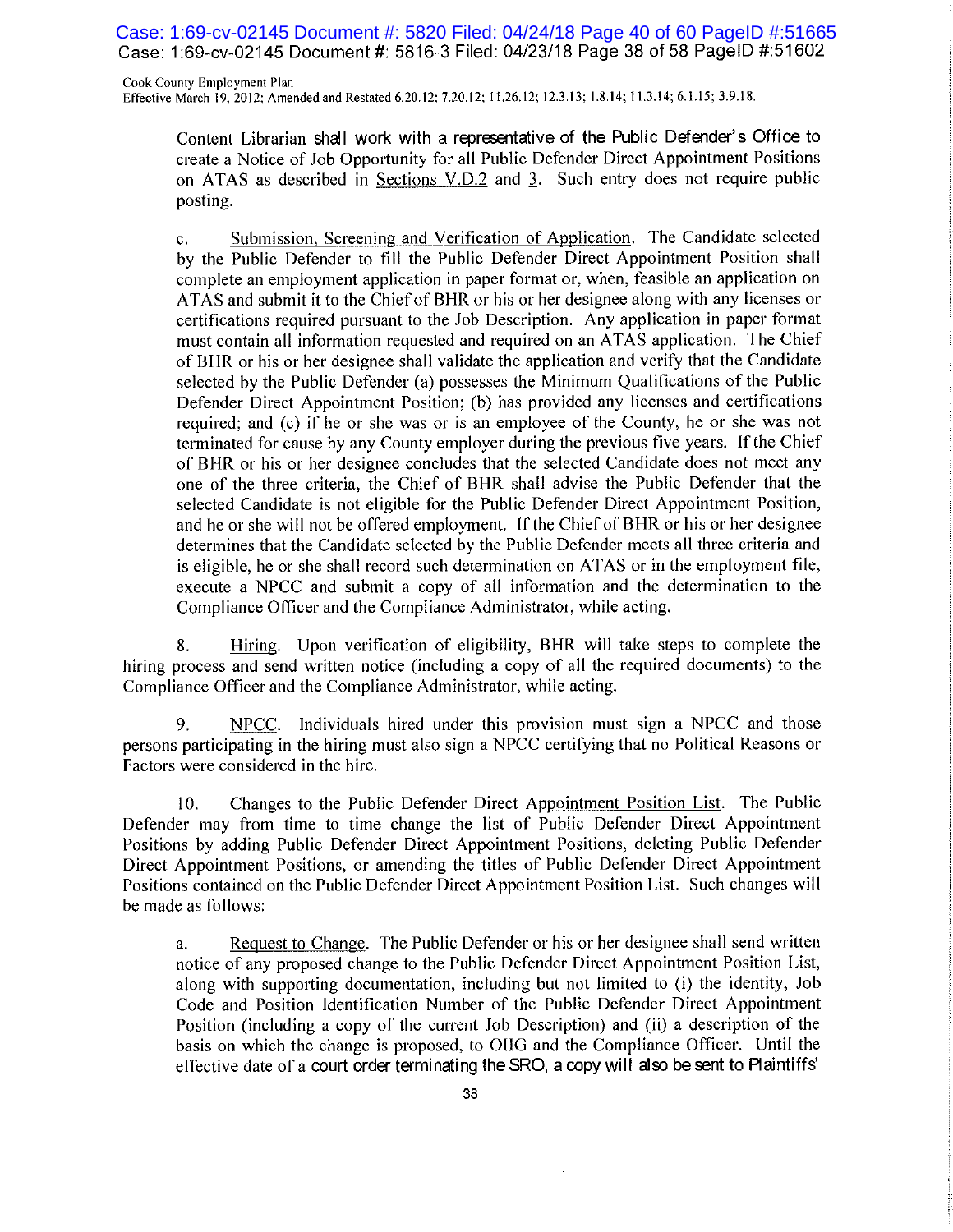Case: 1:69-cv-02145 Document #: 5820 Filed: 04/24/18 Page 41 of 60 PageID #:51666 Case: 1:69-cv-02145 Document #: 5816-3 Filed: 04/23/18 Page 39 of 58 PageID #:51603

Cook County Employment Plan Effective March 19, 2012; Amended and Restated 6.20.12; 7.20.12; 11.26.12; 12.3.13; 1.8.14; 11.3.14; 6.1.15; 3.9.18.

Counsel and the Compliance Administrator, while acting. OIIG shall provide a written approval or objection to the proposed change within 10 days of receipt. If OIIG provides an objection to the change, the Public Defender or his or her designee and OIIG will then meet to discuss the matter. If OIIG does not rescind his or her objection following such discussion, the proposed change will not be implemented unless otherwise approved by a court of competent jurisdiction.

Notice to Plaintiffs' Counsel. Until the effective date of a court order terminating  $\mathbf{b}$ . the SRO, if OIIG approves the proposed change, the Public Defender shall send confirmation of OHG approval to the Plaintiffs' Counsel. Proposed changes to the Public Defender Direct Appointment Position List will not be implemented until after five (5) business days of providing confirmation of OIIG approval to the Plaintiffs' Counsel. If Plaintiffs' Counsel sends a written objection of the proposed change to the Public Defender Direct Appointment Position List to the Chief of BHR, Public Defender and Compliance Officer within five (5) days of the Public Defender providing notice of OHG's approval of the change, the proposed change to the Public Defender Direct Appointment Position List will not be made and the matter shall be referred to the Compliance Administrator, while acting, for a recommendation and then to the court having jurisdiction in the Shakman Case for final resolution. Upon objection by the Plaintiffs' Counsel, the Public Defender Direct Appointment Position List will not be changed until final resolution by the court.

Removal of an Employee Holding a Public Defender Direct Appointment 11. Position. A County employee holding a Public Defender Direct Appointment Position may be terminated or subject to any action covered by this Plan for any reason or without reason, so long as it is not an illegal reason.

Maintenance of Public Defender Direct Appointment Position Status. 12. Any County employee who is appointed to a Public Defender Direct Appointment Position shall continue to be considered at-will and his or her status shall not change unless he or she applies for and is hired into a Non-Exempt Position through the General Hiring Process.

K. **Assistant Public Defenders.** 

The County and Public Defender may use the following procedure for hiring individuals to fill Assistant Public Defender positions. If the Public Defender elects not to follow these procedures, the County and Public Defender shall follow the procedures in Section V.

No Political Reasons or Factors. No Employment Action covering an Assistant  $\mathbf{I}$ . Public Defender Position may be based on any Political Reasons or Factors.

Recruiting Consultant. The Chief of BHR or the Hiring Department (with the 2. approval of the Chief of BHR) may retain a Recruiting Consultant pursuant to the County's Procurement Code for purposes of recruiting Applicants and Candidates for Assistant Public Defender Positions in accordance with the following: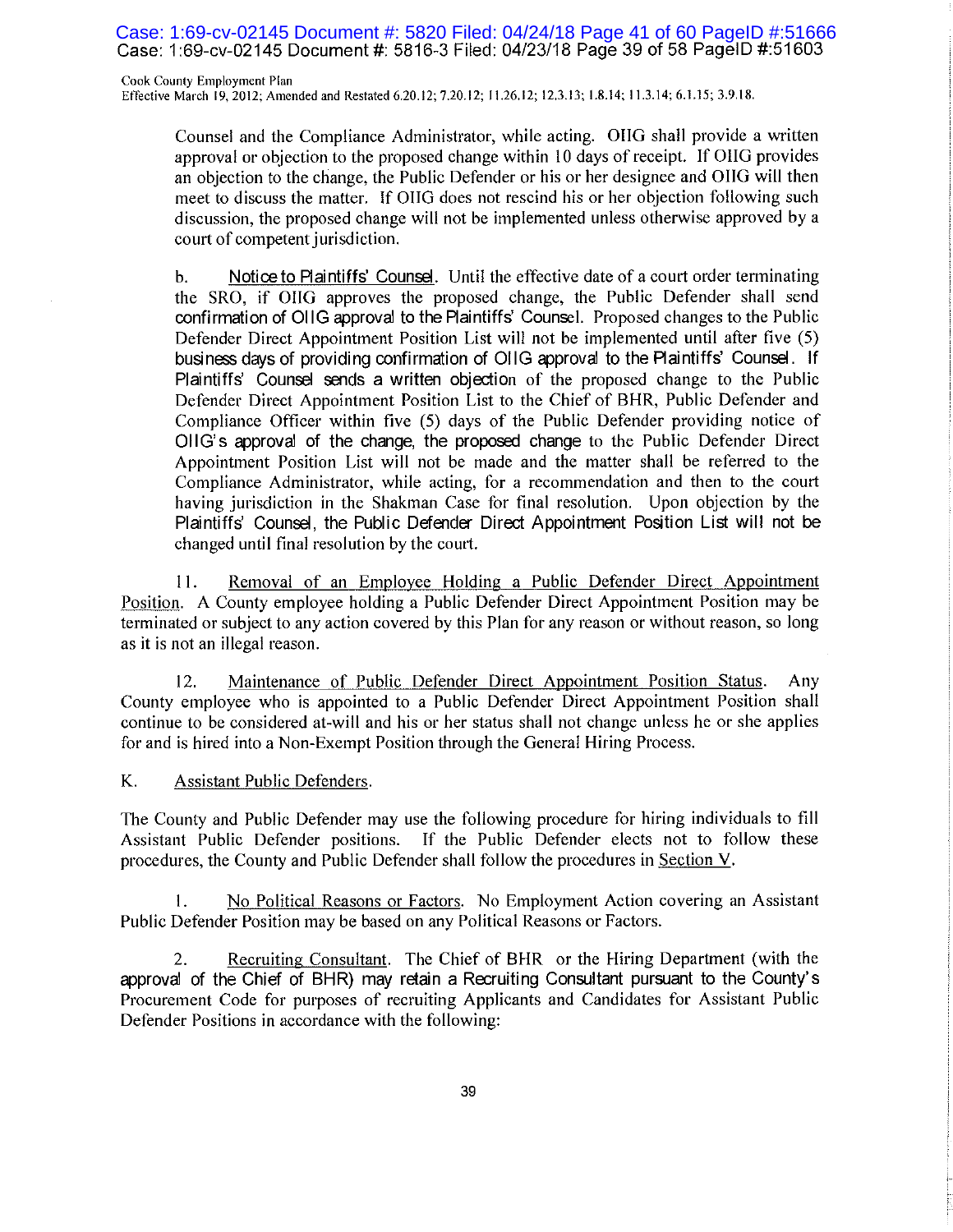Case: 1:69-cv-02145 Document #: 5820 Filed: 04/24/18 Page 42 of 60 PageID #:51667 Case: 1:69-cv-02145 Document #: 5816-3 Filed: 04/23/18 Page 40 of 58 PageID #:51604

Cook County Employment Plan Effective March 19, 2012; Amended and Restated 6.20.12; 7.20.12; 11.26.12; 12.3.13; 1.8.14; 11.3.14; 6.1.15; 3.9.18.

Certification. All Recruiting Consultants retained to recruit Applicants for a. Assistant Public Defender Positions and any individuals retained by such Recruiting Consultants who perform activities on behalf of the County or Hiring Department will be required to execute a NPCC as described in Section III.K. Additionally, the contracts between such Recruiting Consultants and the County shall contain a provision that prohibits participation in Unlawful Political Discrimination and requires the reporting of Political Contacts.

Recruiting Consultant Recruiting and Screening Activities.  $\mathbf{b}$ . Recruiting Consultants retained to recruit Applicants for Assistant Public Defender Positions may (a) assist the County in developing a current Job Description as described in Section V.B.2; (b) locate and identify potential Applicants for Assistant Public Defender Positions, provided all such potential Applicants shall be required to complete the ATAS application process described in Section V.F; (c) participate in recruitment events as described in Section V.A.3; (d) conduct the validation process and prepare the Validated Eligibility List as described in Section V.K, provided the Recruiting Consultant provides the Chief of BHR, the Compliance Officer and the Compliance Administrator, while acting, with a written report as described Section V.L; and (e) verify licenses and certifications as described in Section V.N.

Procedures Not Performed by Recruiting Consultant. The County shall  $\mathbf{c}$ . comply with all procedures described in Section VII.K.2 that are not performed by a Recruiting Consultant or in the event a Recruiting Consultant is not retained.

Requests to Hire. All hiring for Assistant Public Defender Positions will be 3. initiated by submission of a RTH in accordance with Section V.B.

Preparation of Notice of Job Opportunity. The Content Librarian will prepare the  $\overline{4}$ . Notice of Job Opportunity in accordance with Section V.D.

Posting of Notice of Job Opportunity. All Notices of Job Opportunity will be 5. posted in compliance with Section V.E.

Submission of Applications. All applications must be submitted to BHR through 6. ATAS. Any individual who does not complete the online application for the Assistant Public Defender Position through ATAS will not be considered eligible for the Assistant Public Defender, and his or her name will not be included on the Preliminary Eligibility List.

 $7<sub>1</sub>$ Application Screening. Each Applicant will be required to answer Disqualifying Ouestions and any applicable Prescreening Ouestions on ATAS. Applicants whose answers indicate they do not have all of the Minimum Qualifications will not be considered eligible for the Assistant Public Defender Position. The same Disqualifying Questions and Prescreening Questions will be asked of all Applicants applying for the same Assistant Public Defender Position.

Creation of Preliminary Eligibility List. After the final posting closing date, BHR 8. will create a Preliminary Eligibility List for each Assistant Public Defender Position posted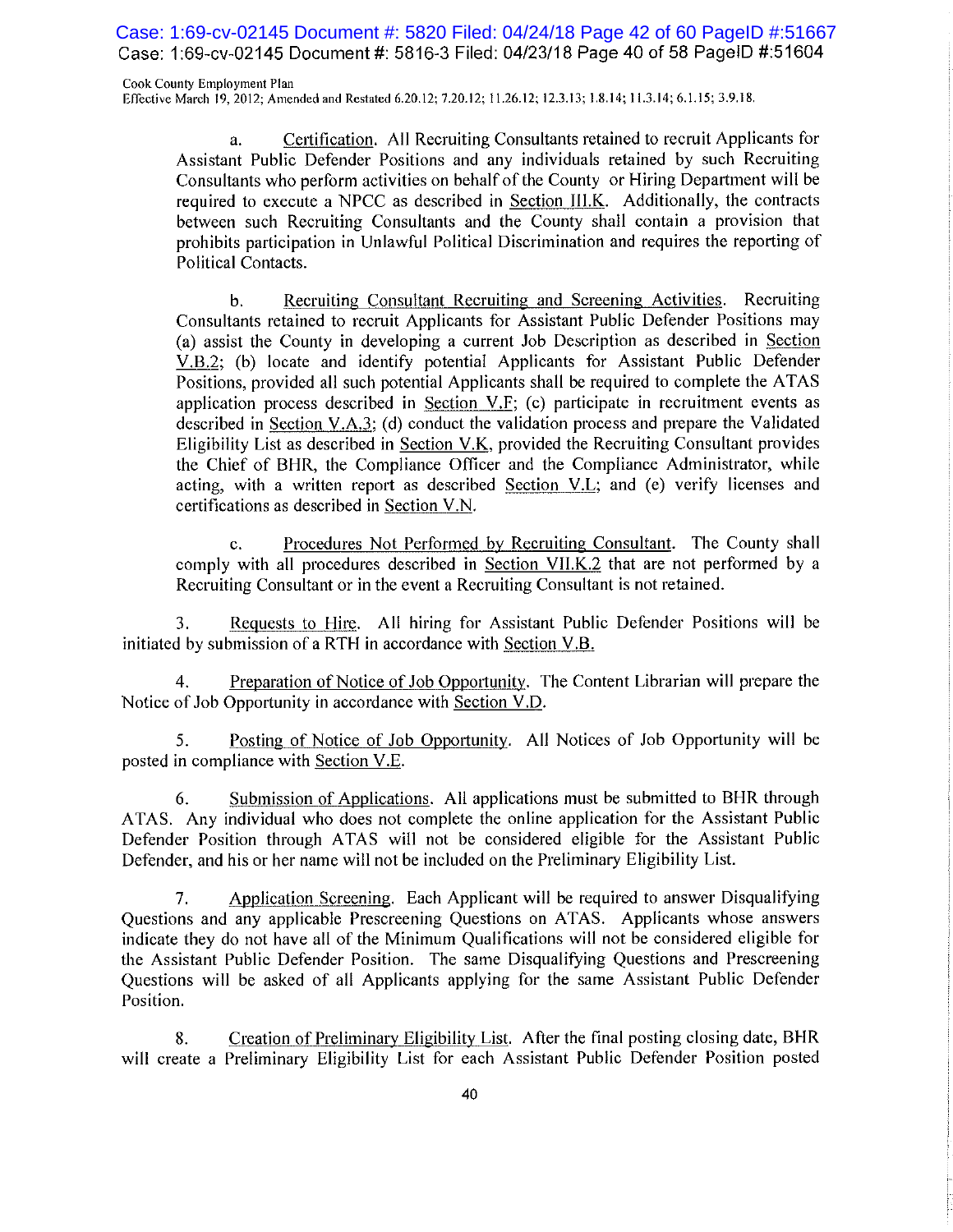### Case: 1:69-cv-02145 Document #: 5820 Filed: 04/24/18 Page 43 of 60 PageID #:51668 Case: 1:69-cv-02145 Document #: 5816-3 Filed: 04/23/18 Page 41 of 58 PageID #:51605

Cook County Employment Plan Effective March 19, 2012; Amended and Restated 6.20.12; 7.20.12; 11.26.12; 12.3.13; 1.8.14; 11.3.14; 6.1.15; 3.9.18.

containing the names of all Applicants who complete the application process on ATAS and whose responses indicate they possess all Minimum Qualifications for the Assistant Public Defender Position. BHR will validate the information contained on the online applications and resumes in accordance with Section V.J. All Applicants on the Preliminary Eligibility List shall be vetted and the population of Applicants on the Preliminary Eligibility List will not be reduced through any random selection of a small number of Applicants. The Preliminary and Validated Eligibility Lists, shall be valid and may be used for purposes of filling vacancies for the posted Assistant Public Defender Position for a period of 12 months from the date created.

9. Appointment of an Application Review Panel. The Public Defender or his or her designee shall appoint an Application Review Panel consisting of the Public Defender or his or her designee and at least two other Supervisors who have received interview training pursuant to Section IV.G. Supervisors may come from outside the Hiring Department.

 $10.$ Creation of Interview List. Upon receipt of the Validated Eligibility List and Job Description from BHR, the Application Review Panel shall review the applications and resumes of all Candidates listed on the Validated Eligibility List and select at least three (3) Candidates per vacancy to put on the Interview List based on the extent to which each Candidate meets the stated Preferred Qualifications, if any, and has the work-related experience, education, knowledge, skills and abilities needed for the Assistant Public Defender Position. If fewer than three Candidates are on the Validated Eligibility List, the Application Review Panel may request BHR to either repost the Assistant Public Defender Position or the Application Review Panel may place the Candidate(s) on the Interview List. The Compliance Officer and Compliance Administrator, while acting, will be notified at least 48-hours in advance of the Application Review Panel's review of applications and selection of Candidates for the Interview List.

#### 11. Interview Preparation.

Appointment of an Interview Panel. The Public Defender or his or her a. designee shall appoint an Interview Panel consisting of the Public Defender or his or her designee and at least two Supervisors who have received interview training pursuant to Section IV.G. The Supervisors may come from outside the Hiring Department. The Public Defender or his or her designee may choose the same panelists for the Interview Panel as he or she chose for the Application Review Panel.

Interview Scheduling. The Public Defender or his or her designee will b. schedule interviews of all Candidates listed on the Interview List and provide the schedule to the Chief of BHR or his or her designee, the Compliance Officer, and the Compliance Administrator, while acting, at least 48 hours in advance of the date of the first interview.

Interview Questions. All interview questions created and utilized by the  $\mathbf{C}$ . Hiring Department shall be considered and treated as confidential. The questions must be based on the specific job duties of the Assistant Public Defender Position and designed to assess the Candidate's job-related qualifications, skills and suitability for employment. The Public Defender of Cook County will not be required to submit the interview questions to the Chief of BHR for review and approval but will provide written notice of the interview questions to the Compliance Officer and the Compliance Administrator, while acting, at least five (5) business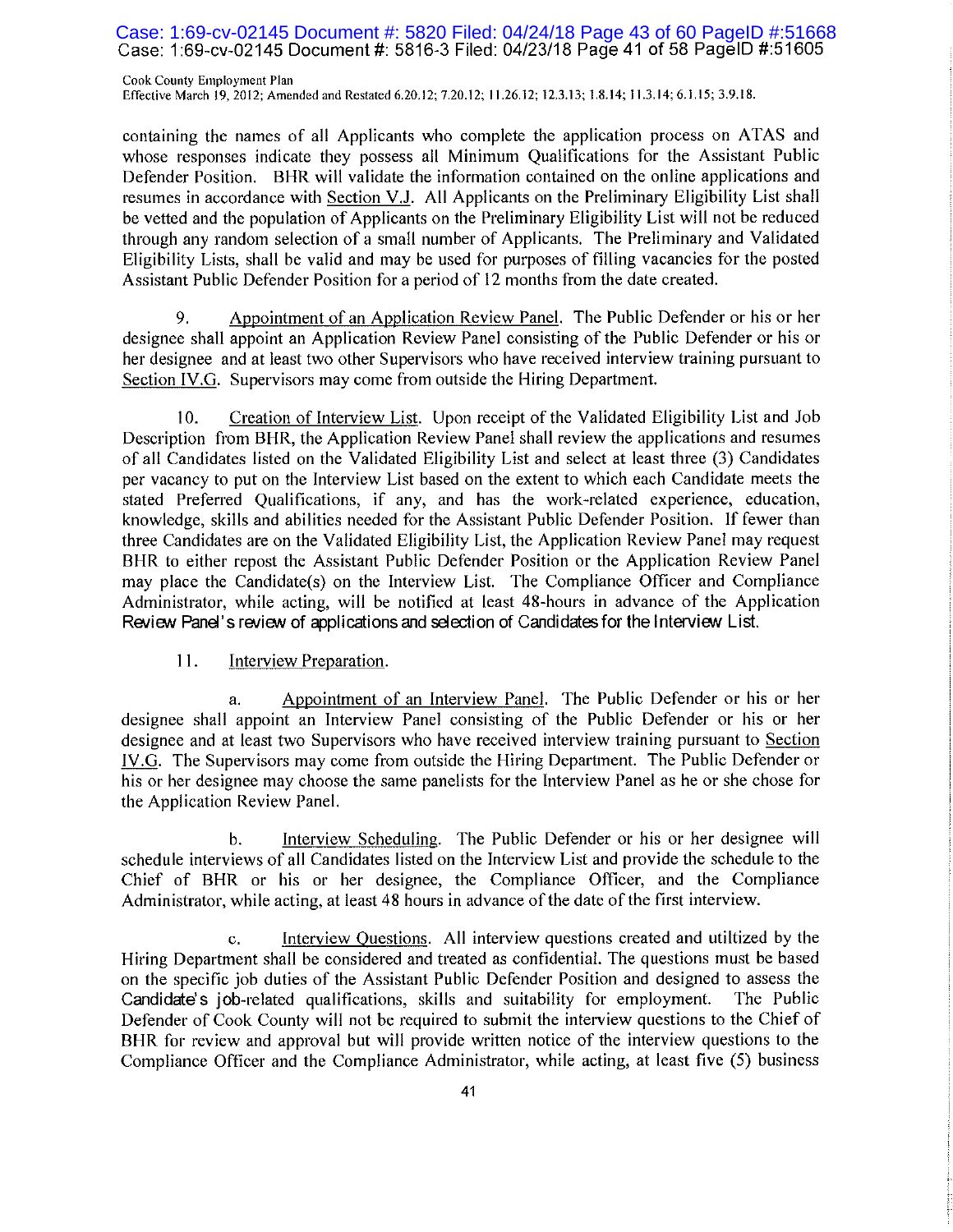Case: 1:69-cv-02145 Document #: 5820 Filed: 04/24/18 Page 44 of 60 PageID #:51669 Case: 1:69-cv-02145 Document #: 5816-3 Filed: 04/23/18 Page 42 of 58 PageID #:51606

Cook County Employment Plan Effective March 19, 2012; Amended and Restated 6.20.12; 7.20.12; 11.26.12; 12.3.13; 1.8.14; 11.3.14; 6.1.15; 3.9.18.

days in advance of conducting interviews for a posting. The interview questions developed for a particular Assistant Public Defender Position may be used for subsequent vacancies for that Assistant Public Defender Position, provided appropriate precautions are taken to prevent advance dissemination of answers and provided the questions remain related to the duties of the **Assistant Public Defender Position.** 

Pre-Interview License and Certification Verification. All Candidates will  $\mathbf{d}$ . be required to produce required documents (e.g. current driver's license, diploma, school transcript, certifications, etc.) listed on the Notice of Job Opportunity prior to the commencement of the interview. Copies of such documents will be included in the Interview File. Candidates who do not produce the required documents prior to the commencement of their interview will be considered ineligible for further consideration.

Interview of Candidates. The following will apply to the interview of Candidates:  $12.$ 

Notification. At least 48 hours prior to the date of every interview the a. Compliance Officer and the Compliance Administrator, while acting, will be notified in writing of the time and place of each interview. The Compliance Officer and the Compliance Administrator, while acting, may be present to monitor any interview.

Conducting the Interview. The Interview Panel shall interview each  $\mathbf{b}$ . Candidate on the Interview List in accordance with the following:

The Chief of BHR or his or her designee will facilitate the 1. conducting of interviews by informing the Interview Panel of the interview process, providing the Interview Panel with the Job Description and copies of the applications and resumes of all Candidates on the Interview List, requesting that any applicable forms be completed, and picking up completed forms after the interviews. The Chief of BHR or his or her designee may be present while the interviews are being conducted.

In the event a Conflict of Interest is discovered prior to or during  $\overline{2}$ . any interview, the panel member shall notify the Chief of BHR, the Compliance Officer and the other members of the panel prior to the interview or as soon as possible that a Conflict of Interest exists and that a substitution is needed. The panel member will then leave the interview room and will not participate in the interview or the selection process for that Candidate. The Public Defender or his or her designee will appoint a substitute panel member to replace the panel member. If no substitute is available, the interview will be rescheduled. The substitute panel member shall assume the panel member's duties (asking questions, completing the Interviewer Evaluation Form, etc.). If a Conflict of Interest is discovered after an interview, the Compliance Officer must be notified and he or she will make the determination of whether a second interview panel must be convened.

All Candidates interviewed for the same Assistant Public Defender  $3.$ Position will be asked to respond to at least five of the same interview questions. Additional and follow-up questions by the panel members are permitted and encouraged, provided they are related to a determination of the Candidate's suitability for the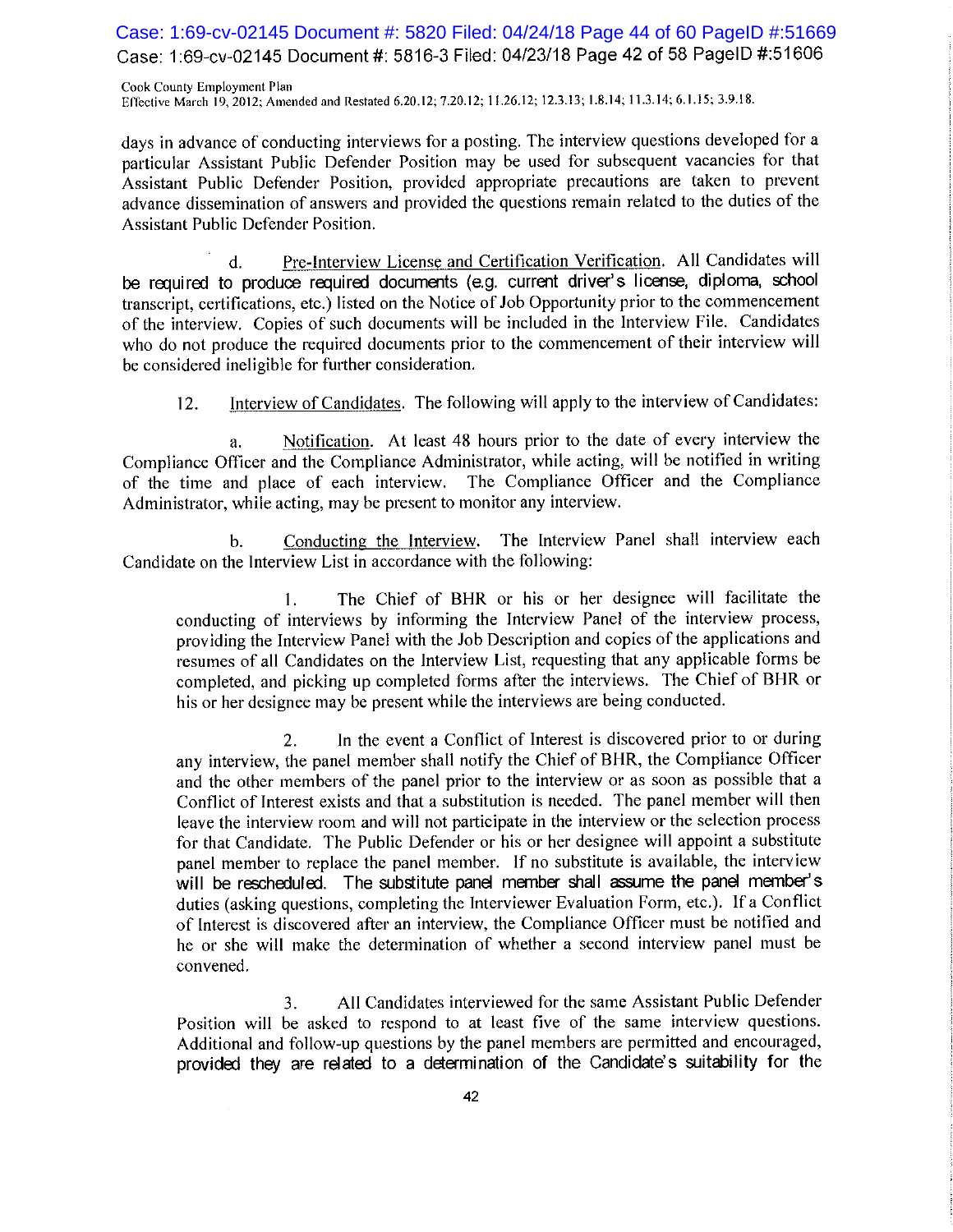Case: 1:69-cv-02145 Document #: 5820 Filed: 04/24/18 Page 45 of 60 PageID #:51670 Case: 1:69-cv-02145 Document #: 5816-3 Filed: 04/23/18 Page 43 of 58 PageID #:51607

Cook County Employment Plan Effective March 19, 2012; Amended and Restated 6.20.12; 7.20.12; 11.26.12; 12.3.13; 1.8.14; 11.3.14; 6.1.15; 3.9.18.

Assistant Public Defender Position. All responses provided by a Candidate, including responses to follow-up questions, are to be considered by Interviewers.

 $\overline{4}$ . The interview shall include questions that establish, at a minimum, the Candidate's; (i) willingness and ability to do the job; (ii) availability for work hours and willingness to work at the location where the job is located; (iii) prior job performance; (iv) knowledge and understanding of the Assistant Public Defender Position: (v) experience; (vi) relative qualifications for the Assistant Public Defender Position as compared with other Candidates; and (vii) overall credibility. The questions asked will not violate any employment/labor laws or regulations, including those laws or regulations pertaining to employment discrimination. None of the above factors will be considered determinative or mandatory, and interviewers will determine what, if any, weight is to be given to each factor.

Interviewer Evaluation Form. Each interviewer will independently and c. personally complete and sign an Interviewer Evaluation Form for each Candidate at the conclusion of the interview. The interviewer will rate each Candidate in each area contained on the Interviewer Evaluation Form in accordance with the scoring chart on the Form. No person may alter, add to or delete from any Interviewer Evaluation Form other than the interviewer who completes and signs it. The interviewers will submit the completed Interviewer Evaluation Forms to BHR.

Candidate Selection Procedure. Following completion of interviews with all  $12.$ Candidates, the interview panel shall select Candidates for employment in accordance with the following:

Interview Panel Meeting. Within ten business days following the last a. Candidate interview, the interviewers will conduct a meeting at which all of the interviewers are present and at which each interviewer has an opportunity to freely and without fear of retaliation express his or her opinion regarding the Candidates. The Interview Panel will discuss the Candidates interviewed and identify Candidates they recommend for hire and rank them on the Interview Panel Ranking Form. The Chief of BHR or his or her designee will be available to the Interview Panel to provide advice and expertise. The Interview Panel will select a member to take notes at the Interview Panel meeting. The notes will indicate the objective basis or bases on which any Candidate was recommended for hire. The notes will be included in the Interview File. The Chief of BHR or his or her designee, the Compliance Officer and the Compliance Administrator, while acting, may also attend Interview Panel meetings.

Second Interview. After the Interview Panel meeting, the Public Defender b. or his or her designee may conduct second interviews of any or all of the Candidates previously interviewed and included on the Interview Panel Ranking Form. Prior to conducting any second interviews, the Public Defender or his or her designee may appoint a Supervisor to participate in the second interviews. The Supervisor appointed for the second interviews must participate in all second interviews with the Public Defender or his or her designee. The Public Defender or his or her designee and Supervisor, if appointed, shall complete Interviewer Evaluation Forms for each Candidate given a second round interview and an Interview Panel Ranking Form.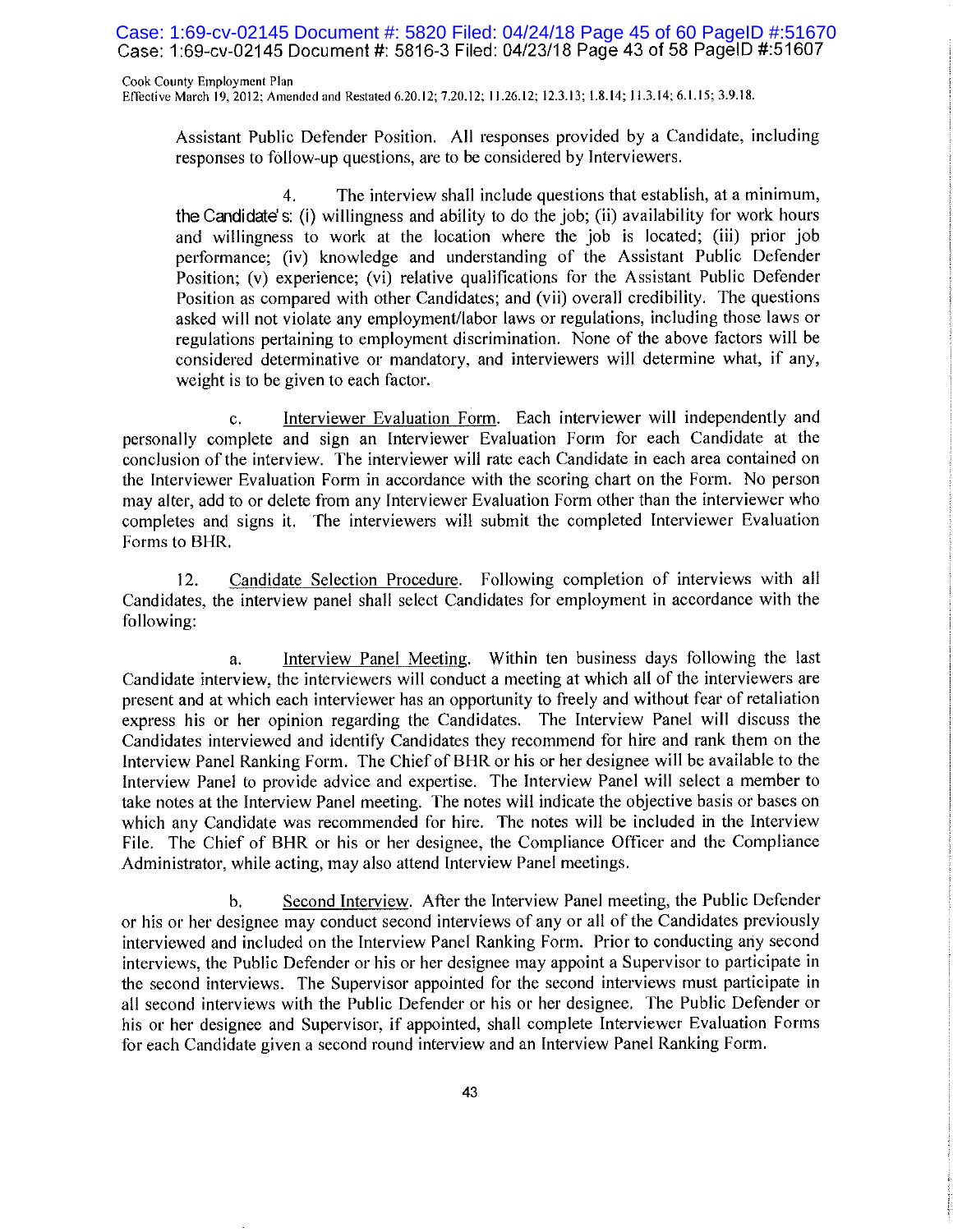## Case: 1:69-cv-02145 Document #: 5820 Filed: 04/24/18 Page 46 of 60 PageID #:51671 Case: 1:69-cv-02145 Document #: 5816-3 Filed: 04/23/18 Page 44 of 58 PageID #:51608

Cook County Employment Plan Effective March 19, 2012; Amended and Restated 6.20.12; 7.20.12; 11.26.12; 12.3.13; 1.8.14; 11.3.14; 6.1.15; 3.9.18.

Final Ranked Candidate List and Final Selection. Following the Public  $\mathbf{c}$ . Defender or his or her designee's review of the Interview Panel notes, Interviewer Evaluation Forms, Interview Panel Ranking Form and Interview File, as well as any second interview Interview Evaluation Forms and Interview Ranking Form, the Public Defender or his or her designee shall create a Final Ranked Candidate List, and select the successful Candidate(s) for the Assistant Public Defender Position(s). The Public Defender or his or her designee may choose to reject some or all of the Interview Panel's recommendations in creating the Final Ranked Candidate List.

Future Vacancies. The Public Defender or his or her designee may select d. Candidates from the Final Ranked Candidate List for subsequent vacancies for the same Position for a period of 12 months from the date the Final Ranked Candidate List was created.

Justification to Hire. In accordance with Section  $V.Q.5$ , the Public e. Defender or his or her designee shall prepare the Justification to Hire which shall include a justification for selecting the successful Candidate and detailing how the selected Candidate's experience meets the criteria for the Assistant Public Defender Position. The Justification to Hire will be made part of the Interview File and will be sent to the Chief of BHR or his or her designee along with the Interview Panel meeting notes and recommendations, the Interview Evaluation Forms, and any other documentation regarding the selection of the Candidate. Copies of such documentation shall also be may available to the Compliance Officer and the Compliance Administrator, while acting.

Final Screening. BHR will conduct a final screening of the Candidate selected for 13. each open Assistant Public Defender Position in accordance with Section V.R.

 $14.$ Offers of Employment. The Public Defender will extend employment offers in accordance with Section V.S and shall provide a copy of the Offer of Employment letter to the Chief of BHR.

Post-Offer Testing. Post-Offer Testing will be conducted following acceptance of 15. an offer of employment and preferably prior to the commencement of employment in accordance with Section V.T.

## VIII. ACTIVELY RECRUITED POSITION HIRING PROCESS

The County may use the following procedure for hiring individuals to fill Actively Recruited Positions. If the County elects not to follow these procedures, the County shall follow the procedures in Section V.

No Political Reasons or Factors. No Employment Action covering an Actively Recruited  $A<sub>r</sub>$ Position may be based on any Political Reasons or Factors.

Recruiting Consultant. The Chief of BHR or the Hiring Department (with the approval **B.** of the Chief of BHR) may retain a Recruiting Consultant pursuant to the County's Procurement Code for purposes of recruiting Applicants and Candidates for Actively Recruited Positions in accordance with the following: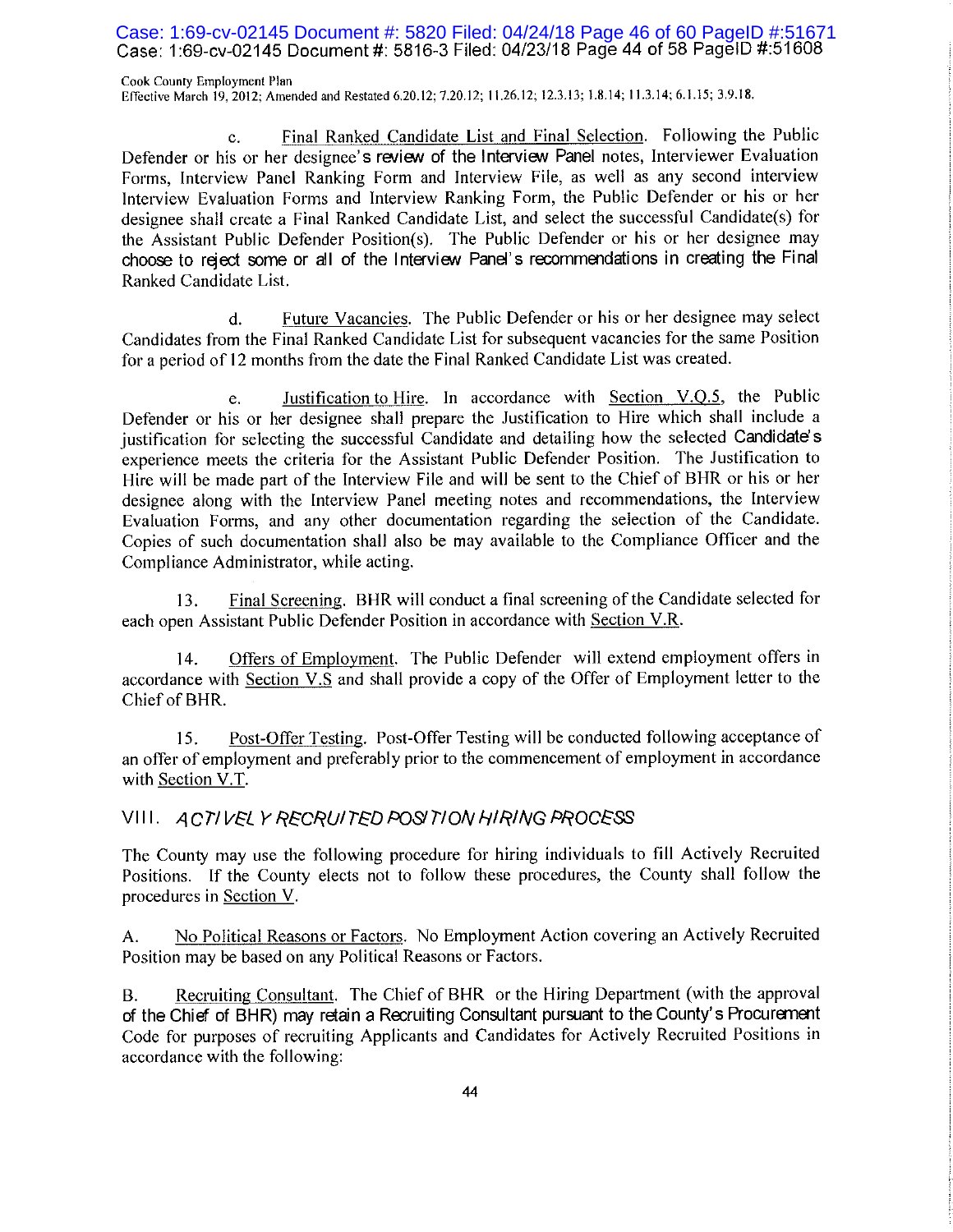Case: 1:69-cv-02145 Document #: 5820 Filed: 04/24/18 Page 47 of 60 PageID #:51672 Case: 1:69-cv-02145 Document #: 5816-3 Filed: 04/23/18 Page 45 of 58 PageID #:51609

Cook County Employment Plan Effective March 19, 2012; Amended and Restated 6.20.12; 7.20.12; 11.26.12; 12.3.13; 1.8.14; 11.3.14; 6.1.15; 3.9.18.

All Recruiting Consultants retained to recruit Applicants for Certification. 1. Actively Recruited Positions and any individuals retained by such Recruiting Consultants who perform activities on behalf of the County will be required to execute a NPCC as described in Section III.K. Additionally, the contracts between such Recruiting Consultants and the County shall contain a provision that prohibits participation in Unlawful Political Discrimination and requires the reporting of Political Contacts.

Recruiting 2. Recruiting Consultant Recruiting and Screening Activities. Consultants retained to recruit Applicants for Actively Recruited Positions may (a) assist the County in developing a current Job Description as described in <u>Section V.B.2</u>; (b) locate and identify potential Applicants for Actively Recruited Positions, provided all such potential Applicants shall be required to complete the ATAS application process described in Section V.F; (c) participate in recruitment events as described in Section V.A.3; (d) conduct the validation process and prepare the Validated Eligibility List as described in Section V.K, provided the Recruiting Consultant provides the Chief of BHR, the Compliance Officer and the Compliance Administrator, while acting, with a written report as described Section V.L; and (e) verify licenses and certifications as described in Section V.N.

Procedures Not Performed by Recruiting Consultant. The County shall comply 3. with all procedures described in Section VIII.A.2 that are not performed by a Recruiting Consultant or in the event a Recruiting Consultant is not retained.

 $C_{\cdot}$ Requests to Hire. All hiring for Actively Recruited Positions will be initiated by submission of a RTH in accordance with Section V.B.

Preparation of Notice of Job Opportunity. The Content Librarian will prepare the Notice D. of Job Opportunity in accordance with Section V.D.

Posting of Notice of Job Opportunity. All Notices of Job Opportunity will be posted in Ε. compliance with Section V.E.

Submission of Applications. All applications must be submitted to BHR through ATAS. F. Any individual who does not complete the online application for the Actively Recruited Position through ATAS will not be considered eligible for the Actively Recruited Position, and his or her name will not be included on the Preliminary Eligibility List.

Each Applicant will be required to answer Disqualifying G. Application Screening. Questions and any applicable Prescreening Questions on ATAS. Applicants whose answers indicate they do not have all of the Minimum Qualifications will not be considered eligible for the Actively Recruited Position. The same Disqualifying Questions and Prescreening Questions will be asked of all Applicants applying for the same Actively Recruited Position.

H. Creation of Preliminary Eligibility List. After the final posting closing date, BHR will create a Preliminary Eligibility List for each Actively Recruited Position posted containing the names of all Applicants who complete the application process on ATAS and whose responses indicate they possess all Minimum Qualifications for the Actively Recruited Position. BHR will validate the information contained on the online applications and resumes in accordance with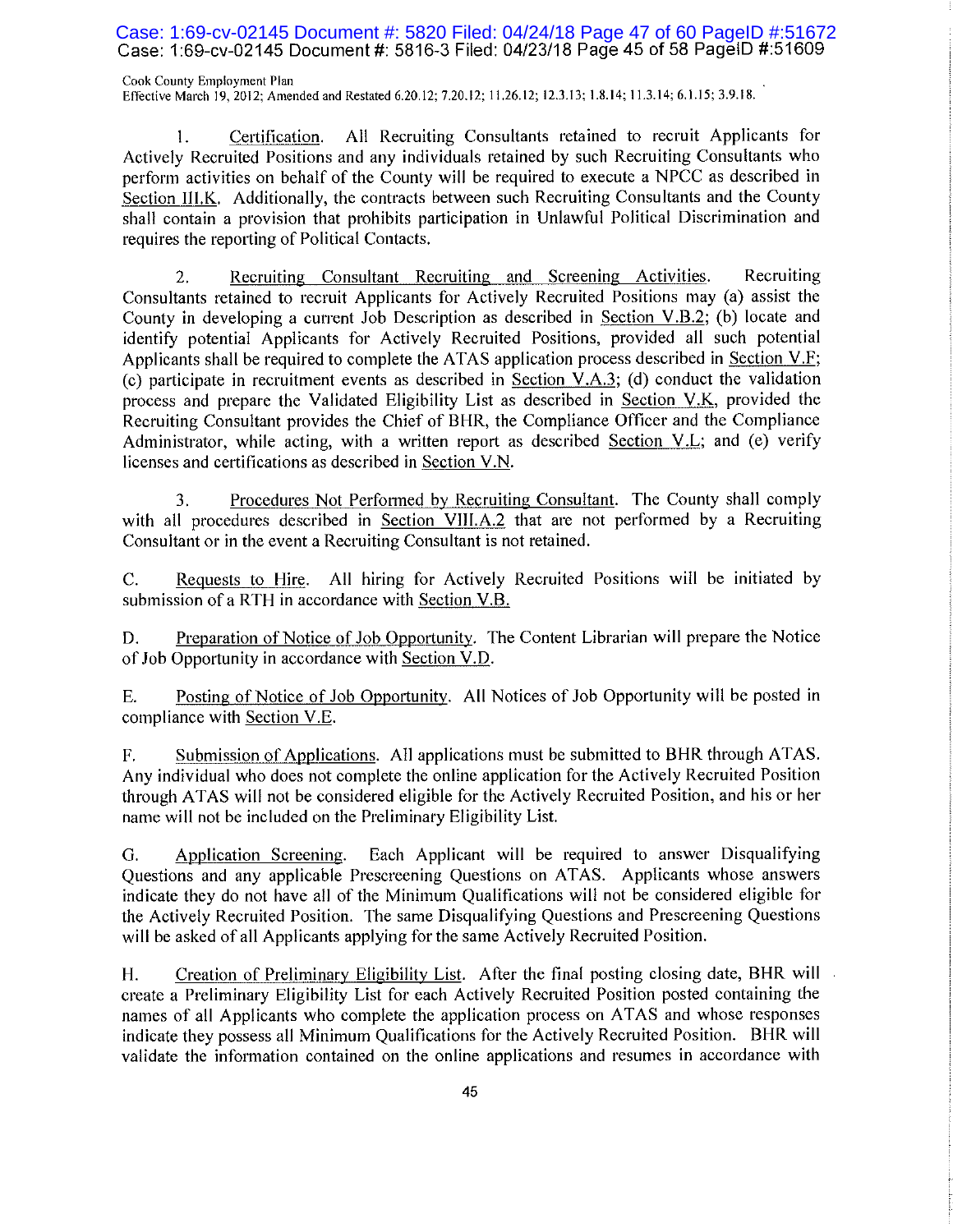## Case: 1:69-cv-02145 Document #: 5820 Filed: 04/24/18 Page 48 of 60 PageID #:51673 Case: 1:69-cv-02145 Document #: 5816-3 Filed: 04/23/18 Page 46 of 58 PageID #:51610

Cook County Employment Plan Effective March 19, 2012; Amended and Restated 6.20.12; 7.20.12; 11.26.12; 12.3.13; 1.8.14; 11.3.14; 6.1.15; 3.9.18.

Section V.J. All Applicants on the Preliminary Eligibility List shall be vetted and the population of Applicants on the Preliminary Eligibility List will not be reduced through any random selection of a small number of Applicants. The Preliminary and Validated Eligibility Lists, shall be valid and may be used for purposes of filling vacancies for the posted Actively Recruited Position for a period of 12 months from the date created.

Appointment of an Application Review Panel. The Department Head shall appoint an  $\mathbf{I}$ . Application Review Panel consisting of the Department Head or his or her designee and at least two other Supervisors who have received interview training pursuant to Section IV.G. Supervisors may come from outside the Hiring Department.

Creation of Interview List. Upon receipt of the Validated Eligibility List and Job J. Description from BHR, the Application Review Panel shall review the applications and resumes of all Candidates listed on the Validated Eligibility List and select at least three (3) Candidates to put on the Interview List based on the extent to which each Candidate meets the stated Preferred Qualifications, if any, and has the work-related experience, education, knowledge, skills and abilities needed for the Actively Recruited Position. If fewer than three Candidates are on the Validated Eligibility List, the Application Review Panel may request BHR to either repost the Actively Recruited Position or the Application Review Panel may place the Candidate(s) on the Interview List. The Compliance Officer and Compliance Administrator, while acting, will be notified at least 48-hours in advance of the Application Review Panel's review of applications and selection of Candidates for the Interview List.

#### K. Interview Preparation.

Appointment of an Interview Panel. The Department Head shall appoint an 1. Interview Panel consisting of the Department Head or his or her designee and at least two Supervisors who have received interview training pursuant to Section IV.G. The Supervisors may come from outside the Hiring Department. The Department Head may choose the same panelists for the Interview Panel as he or she chose for the Application Review Panel.

Interview Scheduling. The Department Head or his or her designee will schedule  $2.$ interviews of all Candidates listed on the Interview List and provide the schedule to the Chief of BHR or his or her designee, the Compliance Officer, and the Compliance Administrator, while acting, at least 48 hours in advance of the date of the first interview.

3. Interview Questions. The Department Head will create a minimum of 10 interview questions relating to each Actively Recruited Position and send the interview questions to the Chief of BHR or his or her designee, who will review and amend or approve the questions. The Department Head shall select five (5) or more of the BHR approved questions to be used for interviews for that posting. The Public Defender of Cook County will not be required to submit the interview questions to the Chief of BHR for review and approval but will provide written notice of the 10 interview questions created and the five (5) selected to the Compliance Officer and the Compliance Administrator, while acting, at least five (5) business days in advance of conducting interviews for a posting. All interview questions shall be considered and treated as confidential. The questions must be based on the specific job duties of the Actively Recruited Position and designed to assess the Candidate's job-related qualifications, skills and suitability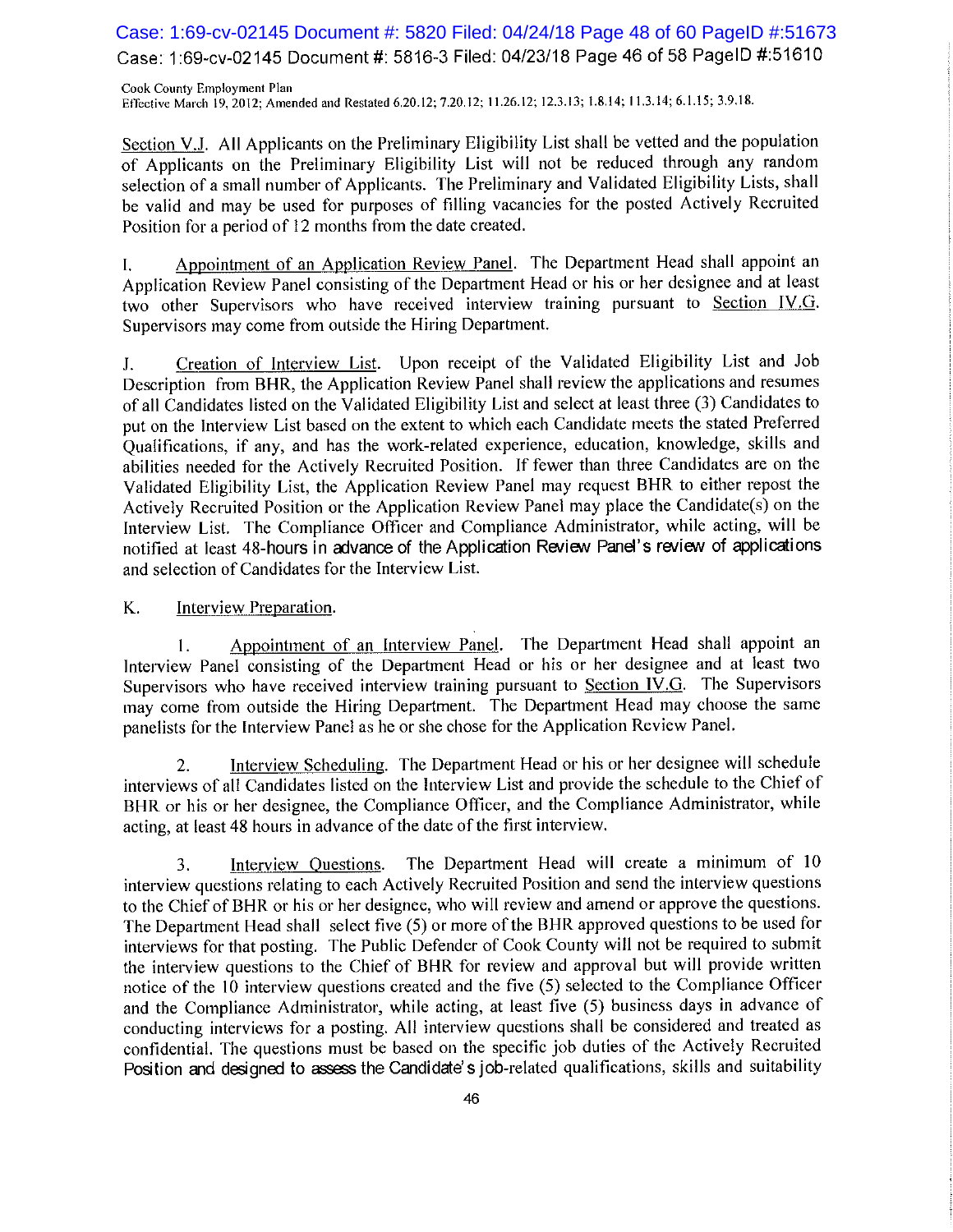## Case: 1:69-cv-02145 Document #: 5820 Filed: 04/24/18 Page 49 of 60 PageID #:5167<br>Case: 1:69-cv-02145 Document #: 5816-3 Filed: 04/23/18 Page 47 of 58 PageID #:51611

Cook County Employment Plan Effective March 19, 2012; Amended and Restated 6.20.12; 7.20.12; 11.26.12; 12.3.13; 1.8.14; 11.3.14; 6.1.15; 3.9.18.

for employment. The interview questions developed for a particular Actively Recruited Position may be used for subsequent vacancies for that Actively Recruited Position, provided appropriate precautions are taken to prevent advance dissemination of answers and provided the questions remain related to the duties of the Actively Recruited Position.

Pre-Interview License and Certification Verification. All Candidates will be required to L. produce required documents (e.g. current driver's license, diploma, school transcript, certifications, etc.) listed on the Notice of Job Opportunity prior to the commencement of the interview. Copies of such documents will be included in the Interview File. Candidates who do not produce the required documents prior to the commencement of their interview will be considered ineligible for further consideration.

M. Interview of Candidates. The following will apply to the interview of Candidates:

1. Notification. At least 48 hours prior to the date of every interview the Compliance Officer and the Compliance Administrator, while acting, will be notified in writing of the time and place of each interview. The Compliance Officer and the Compliance Administrator, while acting, may be present to monitor any interview.

2. Conducting the Interview. The Interview Panel shall interview each Candidate on the Interview List in accordance with the following:

a. The Chief of BHR or his or her designee will facilitate the conducting of interviews by informing the Interview Panel of the interview process, providing the Interview Panel with the Job Description and copies of the applications and resumes of all Candidates on the Interview List, requesting that any applicable forms be completed, and picking up completed forms after the interviews. The Chief of BHR or his or her designee may be present while interviews are being conducted.

b. In the event a Conflict of Interest is discovered prior to or during any interview, the panel member shall notify the Chief of BHR, the Compliance Officer and the other members of the panel prior to the interview or as soon as possible that a Conflict of Interest exists and that a substitution is needed. The panel member will then leave the interview room and will not participate in the interview or the selection process for that Candidate. The Department Head or his or her designee will appoint a substitute panel member to replace the panel member. If no substitute is available, the interview will be rescheduled. The substitute panel member shall assume the panel member's duties (asking questions, completing the Interviewer Evaluation Form, etc.). If a Conflict of Interest is discovered after an interview, the Compliance Officer must be notified and he or she will make the determination of whether a second interview panel must be convened.

c. All Candidates interviewed for the same Actively Recruited Position will be asked to respond to at least five of the same pre-approved interview questions. Additional and follow-up questions by the panel members are permitted and encouraged, provided they are related to a determination of the Candidate's suitability for the Actively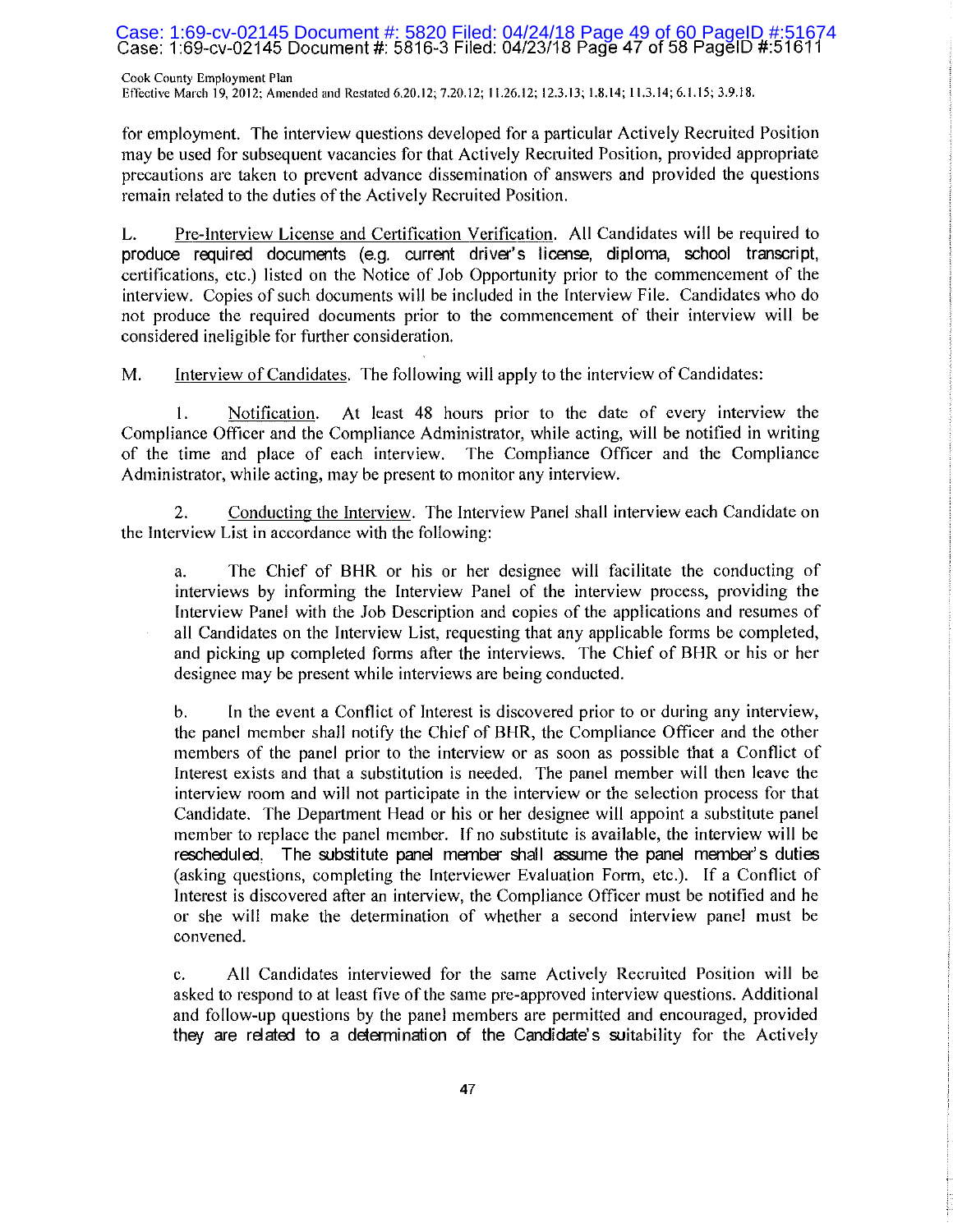Case: 1:69-cv-02145 Document #: 5820 Filed: 04/24/18 Page 50 of 60 PageID #:51675 Case: 1:69-cv-02145 Document #: 5816-3 Filed: 04/23/18 Page 48 of 58 PageID #:51612

Cook County Employment Plan Effective March 19, 2012; Amended and Restated 6.20.12; 7.20.12; 11.26.12; 12.3.13; 1.8.14; 11.3.14; 6.1.15; 3.9.18.

Recruited Position. All responses provided by a Candidate, including responses to follow-up questions, are to be considered by Interviewers.

The interview shall include questions that establish, at a minimum, the  $\mathsf{d}$ . Candidate's: (i) willingness and ability to do the job; (ii) availability for work hours and willingness to work at the location where the job is located; (iii) prior job performance; (iv) knowledge and understanding of the Actively Recruited Position; (v) experience; (vi) relative qualifications for the Actively Recruited Position as compared with other Candidates; and (vii) overall credibility. The questions asked will not violate any employment/labor laws or regulations, including those laws or regulations pertaining to employment discrimination. None of the above factors will be considered determinative or mandatory, and interviewers will determine what, if any, weight is to be given to each factor.

3. Interviewer Evaluation Form. Each interviewer will independently and personally complete and sign an Interviewer Evaluation Form for each Candidate at the conclusion of the interview. The interviewer will rate each Candidate in each area contained on the Interviewer Evaluation Form in accordance with the scoring chart on the Form. No person may alter, add to or delete from any Interviewer Evaluation Form other than the interviewer who completes and signs it. The interviewers will submit the completed Interviewer Evaluation Forms to BHR.

Candidate Selection Procedure. Following completion of interviews with all Candidates, N. the interview panel shall select Candidates for employment in accordance with the following:

Interview Panel Meeting. Within three business days following the last Candidate  $1<sub>1</sub>$ interview, the interviewers will conduct a meeting at which all of the interviewers are present and at which each interviewer has an opportunity to freely and without fear of retaliation express his or her opinion regarding the Candidates. The Interview Panel will discuss the Candidates interviewed and identify Candidates they recommend for hire and rank them on the Interview Panel Ranking Form. The Chief of BHR or his or her designee will be available to the Interview Panel to provide advice and expertise. The Interview Panel will select a member to take notes at the Interview Panel meeting. The notes will indicate the objective basis or bases on which any Candidate was recommended for hire. The notes will be included in the Interview File. The Chief of BHR or his or her designee, the Compliance Officer and the Compliance Administrator, while acting, may also attend Interview Panel meetings.

Second Interview. After the Interview Panel meeting, the Department Head may 2. conduct second interviews of any or all of the Candidates previously interviewed and included on the Interview Panel Ranking Form. Prior to conducting any second interviews, the Department Head may appoint a Supervisor to participate in the second interviews. The Supervisor appointed for the second interviews must participate in all second interviews with the The Department Head and Supervisor, if appointed, shall complete Department Head. Interviewer Evaluation Forms for each Candidate given a second round interview and an Interview Panel Ranking Form.

Final Ranked Candidate List and Final Selection. Following the Department 3. Head's review of the Interview Panel notes, Interviewer Evaluation Forms, Interview Panel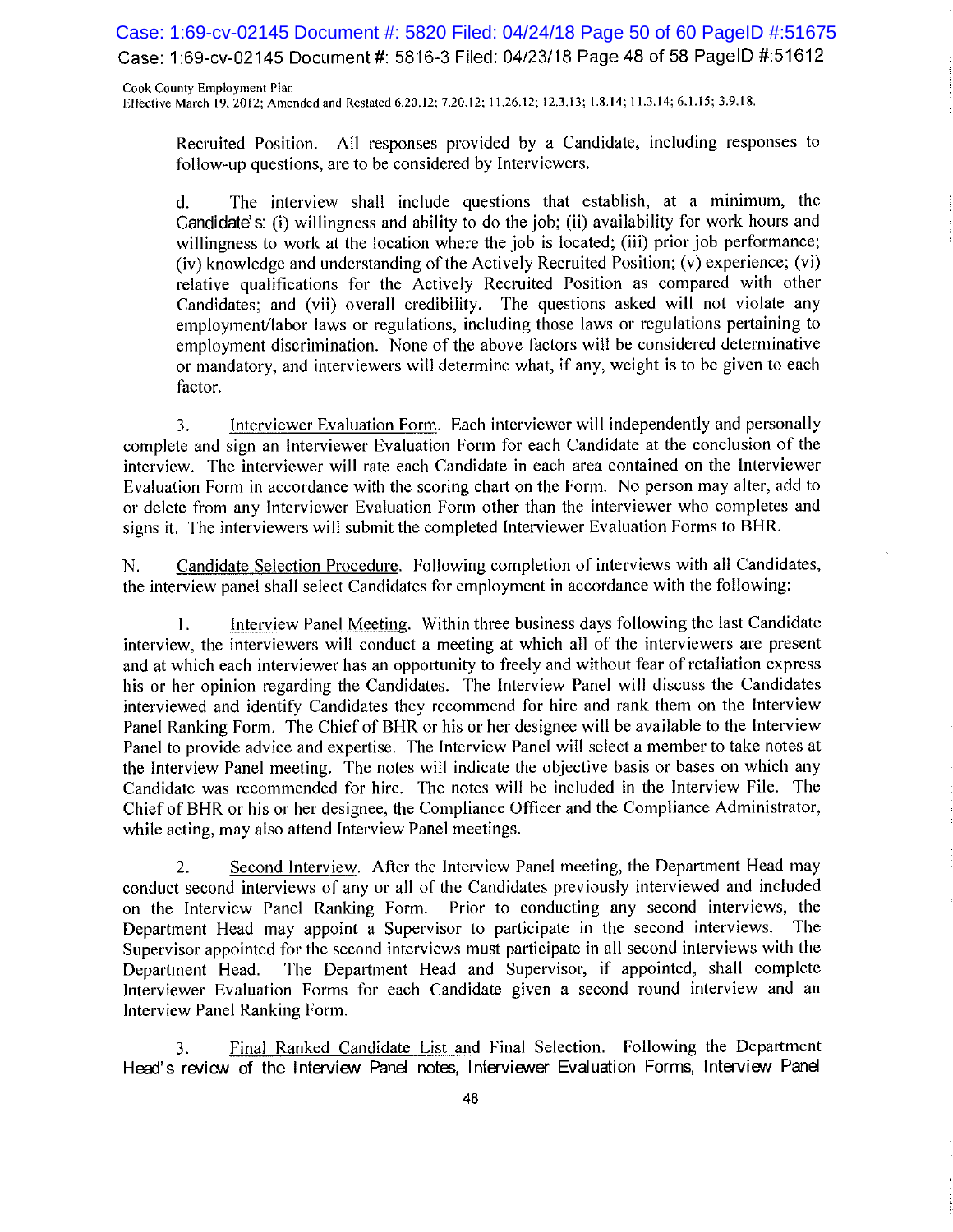Case: 1:69-cv-02145 Document #: 5820 Filed: 04/24/18 Page 51 of 60 PageID #:51676 Case: 1:69-cv-02145 Document #: 5816-3 Filed: 04/23/18 Page 49 of 58 PageID #:51613

Cook County Employment Plan Effective March 19, 2012; Amended and Restated 6.20.12; 7.20.12; 11.26.12; 12.3.13; 1.8.14; 11.3.14; 6.1.15; 3.9.18.

Ranking Form and Interview File, as well as any second interview Interview Evaluation Forms and Interview Ranking Form, the Department Head shall create a Final Ranked Candidate List, and select the successful Candidate(s) for the Actively Recruited Position(s). The Department Head may choose to reject some or all of the Interview Panel's recommendations in creating the Final Ranked Candidate List.

Future Vacancies. The Department Head may select Candidates from the Final 4. Ranked Candidate List for subsequent vacancies for the same Position for a period of 12 months from the date the Final Ranked Candidate List was created.

Justification to Hire. In accordance with Section V.O.5, the Department Head or 5. his or her designee shall prepare the Justification to Hire which shall include a justification for selecting the successful Candidate and detailing how the selected Candidate's experience meets the criteria for the Actively Recruited Position. The Justification to Hire will be made part of the Interview File and will be sent to the Chief of BHR or his or her designee along with the Interview Panel meeting notes and recommendations, the Interview Evaluation Forms, and any other documentation regarding the selection of the Candidate. Copies of such documentation shall also be may available to the Compliance Officer and the Compliance Administrator, while acting.

Final Screening. BHR will conduct a final screening of the Candidate selected for each O. open Actively Recruited Position in accordance with Section V.R.

Offers of Employment. BHR will extend employment offers in accordance with Section Ρ. Offers of Employment for Candidates for Activiely Recruited Positions Under the  $V.S.$ Jursidetion of the Public Defender shall be in accordance with Section V.S; however the Public Defender shall provide the Offer of Employment letter and copy the Chief of BHR.

Post-Offer Testing. Post-Offer Testing will be conducted following acceptance of an Q. offer of employment and preferably prior to the commencement of employment in accordance with Section V.T.

Changes to and Posting of Actively Recruited Positions Lists. Changes to the Actively  $R_{\star}$ Recruited Positions Under the Jurisdiction of the President List shall be made using the same procedures provided for in Section XII.C governing changes to Exempt Positions. Changes to the Actively Recruited Positions Under the Jurisdiction of the Public Defender List shall be made using the same procedures provided for in Section VII.J.10 governing changes to Public Defender Direct Appointments.

Union Membership. Except for Actively Recruited Positions requiring an M.D., D.O. or S. J.D., if an Actively Recruited Position becomes covered under a CBA, the Actively Recruited Position will be automatically removed from the Actively Recruited Positions List, and any vacancy for such Actively Recruited Position will be subject to Section V.

#### IХ. VOLUNTEERS

Volunteers in Offices under the Jurisdiction of the President (Reserved) A.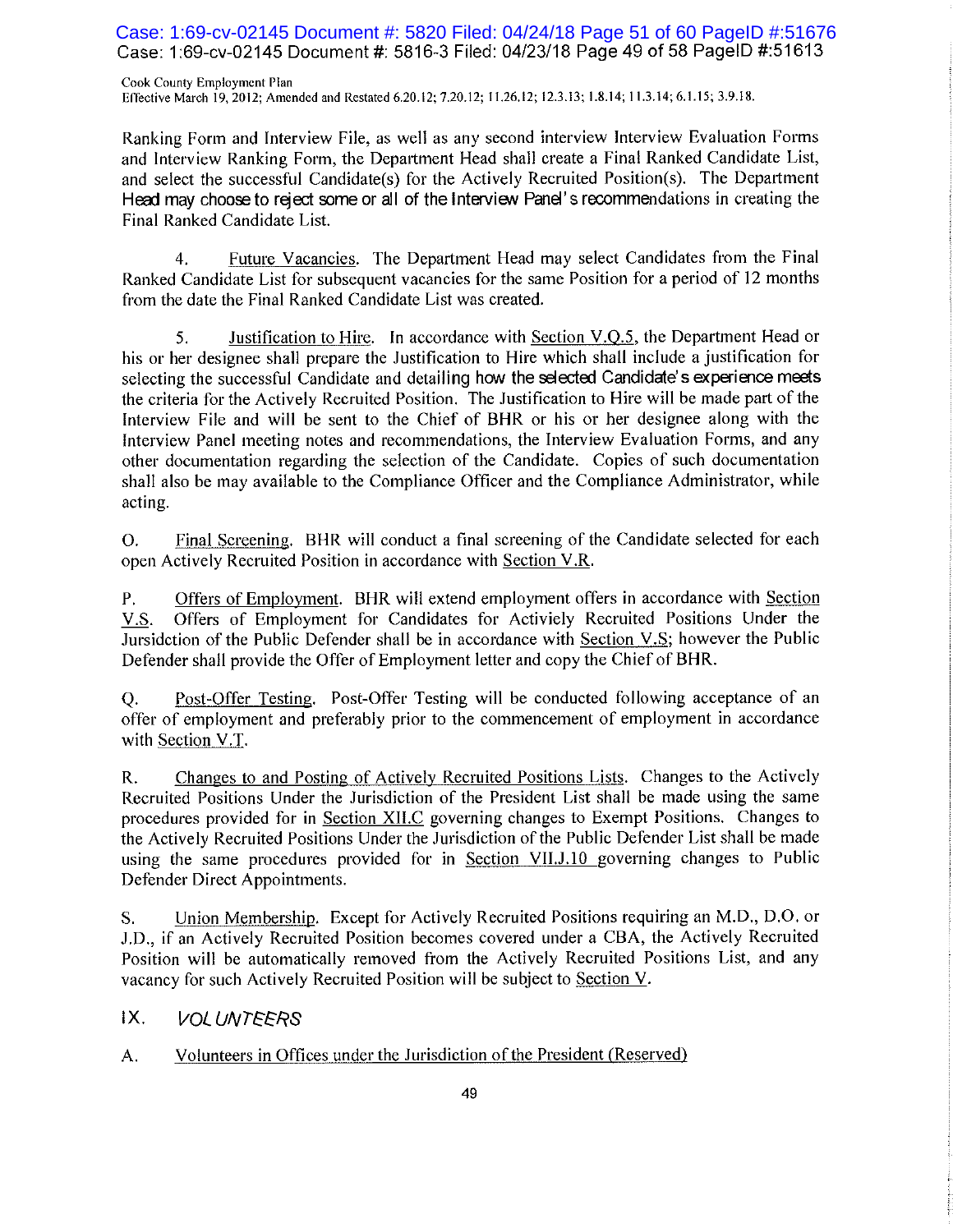Case: 1:69-cv-02145 Document #: 5820 Filed: 04/24/18 Page 52 of 60 PageID #:51677 Case: 1:69-cv-02145 Document #: 5816-3 Filed: 04/23/18 Page 50 of 58 PageID #:51614

Cook County Employment Plan Effective March 19, 2012; Amended and Restated 6.20.12; 7.20.12; 11.26.12; 12.3.13; 1.8.14; 11.3.14; 6.1.15; 3.9.18.

Volunteers in the Office of the Public Defender. The Public Defender's Office accepts В. individuals to serve as Volunteers in the Office of the Public Defender. The following principles apply to general selection of Volunteers in the Office of the Public Defender.

Notice and Process: The Office of the Public Defender will post Volunteer  $1.$ opportunities on ATAS; said postings may be posted directly by the Office of the Public Defender or the Bureau of Human Resources at the Request of the Office of the Public Defender. Applicants for Volunteer opportunities at the Public Defender's Office must complete and submit an application on ATAS and upload to their ATAS application: (1) a resume, and (2) a high school, college or law school transcript (official or unofficial), a letter of academic goodstanding at an accredited high school, college, university or law school, or evidence of graduation from an accredited law school.

Application Eligibility Criteria: Individuals eligible to serve as Volunteers in the  $2.$ Office of the Public Defender must be either: (1) students, age 17 and older, currently enrolled in a high school, accredited two or four year college, university or law school, or (2) individuals who have graduated from law school but who are not members of the Illinois bar (including retired or voluntarily inactive members of the bar).

3. Verification of Application, Eligibility and Selection: Applicants' eligibility will be verified and documented using ATAS. All eligible Volunteers will be accepted as a Volunteer unless the Office of the Public Defender determines that the individual (1) has a conflict of interest or (2) has volunteered in the past and has been determined to have been unproductive, disruptive, or otherwise unsuitable based on his or her performance as a former Volunteer pursuant to Section  $B(3)(b)$  below.

Conflict of Interest. An Applicant will be disqualified for having a  $\mathbf{a}$ . conflict of interest if that Applicant is applying to volunteer during a period of time when that Applicant will be concurrently working or volunteering for any State's Attorney's Office, any law enforcement office, or any criminal court judge. If that Applicant had worked or volunteered for any of these entities within the five year period preceding his or her application, that Applicant will not be disqualified for having a conflict of interest; provided that the Public Defender's Office is able to place that Volunteer in an office where that Volunteer will not be working on any matter related to his or her previous employment or volunteer work for such entities.

Disqualifying Past Work Performance. If a Volunteer's work performance  $\mathbf b$ . was unproductive, disruptive, or otherwise unsatisfactory such that the Public Defender would not accept the Volunteer for a future Volunteer opportunity, the Public Defender's Office will provide a written explanation supporting that determination. The Public Defender's Office will provide a copy of that document to the Compliance Officer and Compliance Administrator, while acting, within two (2) weeks of the end of the Volunteer's assignment with the Public Defender's Office.

Assignment of Volunteers. All Applicants deemed eligible pursuant to this 4. Section 2 will be given an orientation interview to discuss the Applicant's interest, assignment, potential duties, time commitment, dress code, class credit (if any), and any questions the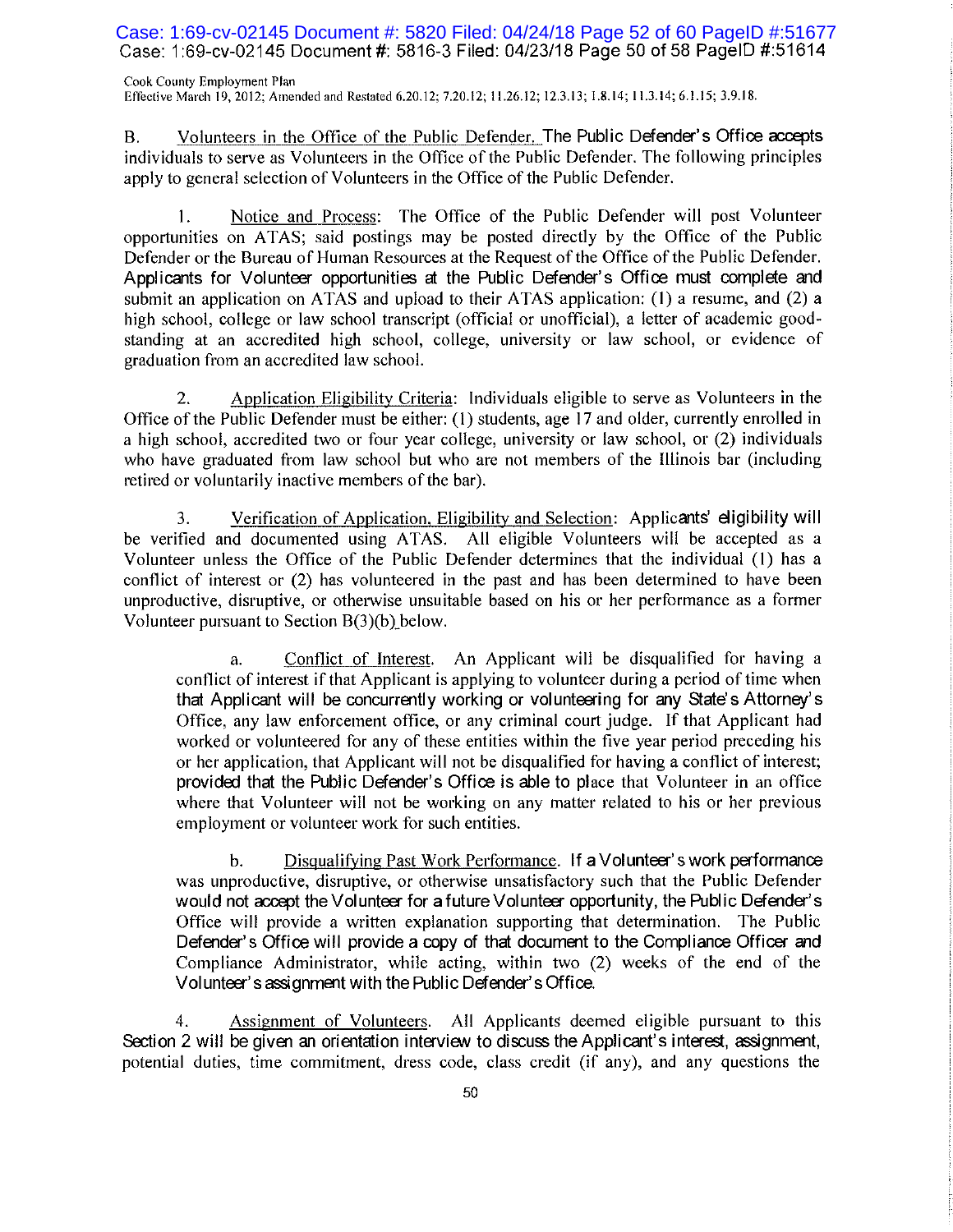## Case: 1:69-cv-02145 Document #: 5820 Filed: 04/24/18 Page 53 of 60 PageID #:51678 Case: 1:69-cv-02145 Document #: 5816-3 Filed: 04/23/18 Page 51 of 58 PageID #:51615

Cook County Employment Plan Effective March 19, 2012; Amended and Restated 6.20.12; 7.20.12; 11.26.12; 12.3.13; 1.8.14; 11.3.14; 6.1.15; 3.9.18.

Applicant may have. If the Applicant accepts an offer to act as a Volunteer, the Administrative Office of the Public Defender's Office will notify the Applicant of the assignment location and provide the name of the division chief to which the Volunteer should report. Assignments will be available based on the needs of the office and will be filled, if feasible, according to the preferences of the Applicant, if any. All Volunteers must execute a Volunteer Agreement, Client Relationship Form and 711 License Forms, if applicable, prior to beginning as a Volunteer with the Public Defender's Office. If, while assigned a Volunteer position, a Volunteer engages in conduct which is unproductive, disruptive or otherwise unsatisfactory, his or her volunteer period may be immediately discontinued.

The Compliance Officer and Compliance 5. Records and Documentation. Administrator, while acting, will have access to ATAS and a verified eligibility list. The Compliance Officer and Compliance Administrator, while acting, will also be provided with documentation verifying (1) the names of all individuals submitting a completed application for a Volunteer opportunity. (2) the Public Defender's Office's determination of eligibility or ineligibility of each Applicant accepted as a Volunteer, (3) the location of each Volunteer's assignment, and (4) the specific basis for determining ineligibility of any Applicant, including whether that determination was due to a conflict or past unacceptable conduct as a Volunteer. The Compliance Officer and Compliance Administrator, while acting, shall be authorized to audit the Public Defender's Volunteer Program including all records and documentation regarding Volunteers, at any time.

Experience Gained as a Volunteer. Should a Volunteer later apply for a paid 6. Position at the Public Defender's Office, the Public Defender's Office may consider that former Volunteer's experience gained as a Volunteer when evaluating between otherwise qualified candidates, as long as the process outlined in this section was followed for that Volunteer.

#### $X_{-}$ EXECUTIVE ASSISTANT HIRING PROCESS

In order to assist certain members of the County's senior management team in retaining direct-report administrative assistants who possess the experience, skills and competence needed by them to perform their jobs effectively, the County may use the following procedure for hiring individuals to fill Executive Assistant Positions.

No Political Reasons or Factors. No Employment Action covering an Executive A. Assistant may be based on any Political Reasons or Factors.

Applicability of Specific Portions of the General Hiring Process. All provisions of **B.** Section V shall apply to the recruiting, screening, interviewing and hiring of Executive Assistants except as specifically provided in this Section  $X$ .

Submission of RTH. The Executive Assistant Supervisor must submit a RTH to the  $C_{\cdot}$ Chief of BHR or his/her designee. The RTH must be signed by the Executive Assistant Supervisor. If the Executive Assistant Supervisor is not a Department Head, the Department Head of the Department in which the Executive Assistant Supervisor works must also sign the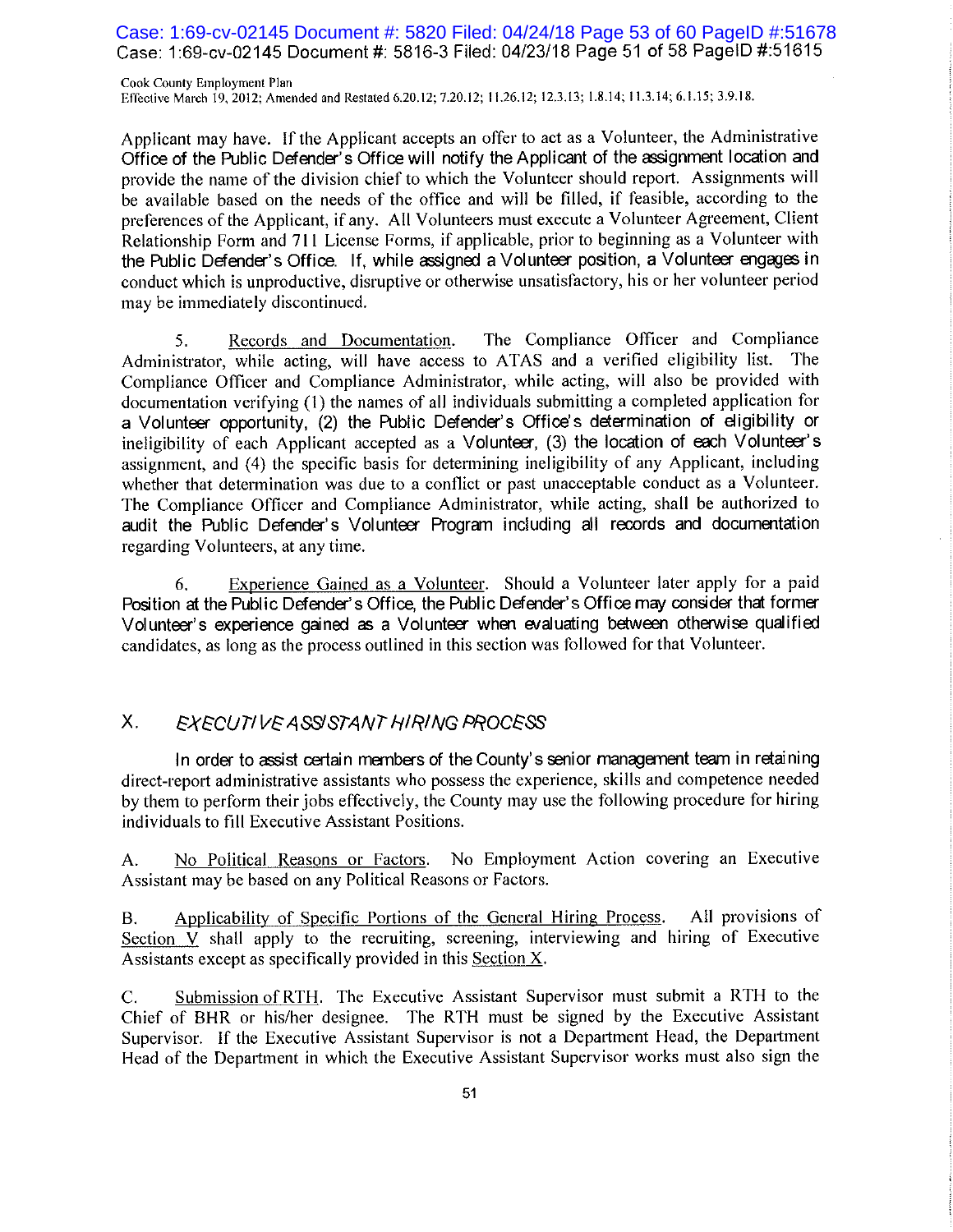Case: 1:69-cv-02145 Document #: 5820 Filed: 04/24/18 Page 54 of 60 PageID #:51679 Case: 1:69-cv-02145 Document #: 5816-3 Filed: 04/23/18 Page 52 of 58 PageID #:51616

Cook County Employment Plan Effective March 19, 2012; Amended and Restated 6.20.12; 7.20.12; 11.26.12; 12.3.13; 1.8.14; 11.3.14; 6.1.15; 3.9.18.

RTH. The Executive Assistant Supervisor or Department Head must receive written approval to fill the Position from the Budget Director and Chief of BHR or their designees. The Chief of BHR or his/her designee shall provide a copy of the RTH to the Compliance Officer and the CA, while acting, pursuant to Section V.B.1.

D. Identification and Selection of Candidate. The Executive Assistant Supervisor shall send a written notification with the RTH to the Chief of BHR or his/her designee. The Chief of BHR or his/her designee shall submit a copy of the written notification with the RTH to the Compliance Officer and the Compliance Administrator, while acting. Such notification shall include: (1) the name of the individual he or she has selected to perform services as his or her Executive Assistant; (2) a description of the basis on which the Executive Assistant Supervisor has selected the individual (e.g., past knowledge of his or her employment history, past working relationship, etc.); (3) copies of any licenses or certification required; (4) a NPCC signed by the Executive Assistant Supervisor; and (5) if the Executive Assistant Supervisor is not a Department Head, a NPCC signed by the Department Head of the Department in which the Executive Assistant Supervisor works.

The following hiring process will apply for Executive Assistant Hiring Process. E. Positions in order to document that all persons employed in Executive Assistant Positions possess the Minimum Qualifications for an Executive Assistant Position in which they are being placed:

Job Description. The Chief of BHR or his or her designee and the Executive 1. Assistant Supervisor shall create a current and accurate Job Description for each Executive Assistant Position as described in Section V.B.2. Each such Job Description shall meet the definition of Executive Assistant contained in this Employment Plan and be approved by the Chief of BHR. A copy of the Job Description shall be provided to the Compliance Officer.

Entry of Job Description on ATAS. When feasible, the County, shall enter the 2. Executive Assistant Job Description on ATAS and the Content Librarian shall create a Notice of Job Opportunity for all Executive Assistant Positions on ATAS as described in Sections V.D.2 and 3; entry on ATAS of the Position does not require public posting.

Submission, Screening and Verification of Application. The individual selected 3. by the Executive Assistant Supervisor to fill the Executive Assistant Position shall complete an employment application in paper format or, when feasible, an application on ATAS. The Chief of BHR or his or her designee shall validate the application as described in Sections V.J and V.N, and verify that the individual selected by the Executive Assistant Supervisor: (a) possesses the Minimum Qualifications and, if applicable, Preferred Qualifications of the Executive Assistant Position; (b) has provided any licenses and certifications required; and (c) if he or she was or is an employee of the County, he or she was not terminated for cause by any County employer during the previous five (5) years. If the Chief of BHR or his or her designee concludes that the selected individual does not meet any one of the three (3) criteria, the Chief of BHR shall advise the Executive Assistant Supervisor that the selected individual is not eligible for the Executive Assistant Position, and he or she will not be offered employment as an Executive Assistant. If the Chief of BHR or his or her designee determines that the individual selected by the Executive Assistant Supervisor is eligible, he or she shall record such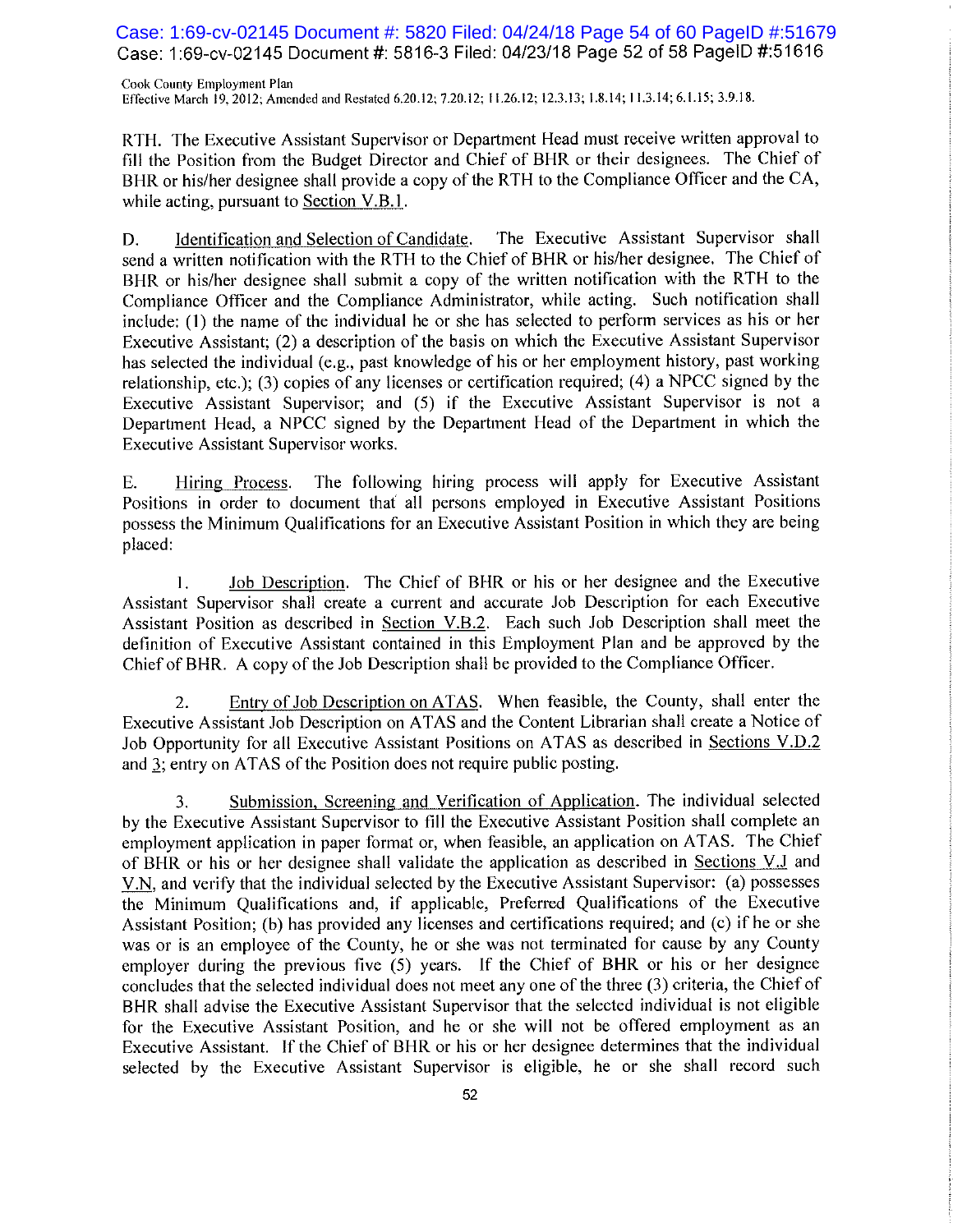Case: 1:69-cv-02145 Document #: 5820 Filed: 04/24/18 Page 55 of 60 PageID #:51680 Case: 1:69-cv-02145 Document #: 5816-3 Filed: 04/23/18 Page 53 of 58 PageID #:51617

Cook County Employment Plan Effective March 19, 2012; Amended and Restated 6.20.12; 7.20.12; 11.26.12; 12.3.13; 1.8.14; 11.3.14; 6.1.15; 3.9.18.

determination on ATAS or in the employment file, execute a NPCC and submit a copy of all information and the determination to the Compliance Officer and the Compliance Administrator, while acting.

 $F_{\tau}$ Hiring. Upon completion of the verification and testing described in Section X.E., BHR will take steps to complete the hiring process and send written notice (including a copy of all the required documents) to the Compliance Officer and the Compliance Administrator, while acting.

#### $XL$ **INTERN/EXTERN HIRING PROCESS**

Cook County will follow the General Hiring process for all Internships/Externships regardless of whether the Intern/Extern will receive compensation (monetary or otherwise) from Cook County for his/her employment except when the Intern/Extern is provided directly by an academic institution or other non-political organization with a bona fide internship program and Cook County has no discretion or input in recommending or selecting the Intern/Extern; in which case, Cook County will follow the placement procedures of the academic institution or other non-political organization with a bona fide internship program. In situations where Cook County receives an Intern/Extern from an academic institution or other non-political organization with a bona fide internship program prior to the hiring, Cook County will obtain an NPCC from the academic institution or other non-political organization with a bona fide internship program. Cook County shall not require as a basis for employment that any Applicant has, at any point, performed an Internship/Externship with Cook County.

#### XII. EXEMPT POSITION HIRING PROCESS

A. Hiring Process. In order to document that all persons employed in Exempt Positions possess the Minimum Qualifications for the Exempt Position in which they are being placed, the following process will apply to the hiring of all individuals in Exempt Positions:

Creation of Job Description. The Chief of BHR shall create a current and accurate Job Description containing Minimum Qualifications for each Exempt Position as described in Section V.B.2, and BHR shall post all Exempt Job Descriptions on the County's website.

 $2.$ Entry of Job Description on ATAS. When feasible, the County shall enter the Exempt Job Descriptions on ATAS, and the Content Librarian shall create a Notice of Job Opportunity for all Exempt Positions on ATAS as described in Sections V.D.2 and 3 and as approved by the Chief of BHR; entry on ATAS of the Exempt Position does not require public posting.

3. Submission and Screening of Application. The individual selected to fill the Exempt Position shall complete an employment application on ATAS when feasible, but until then, in paper form. The Chief of BHR shall review the application and confirm that the individual possesses the Minimum Qualifications and, if applicable, any licenses or certifications required for the Exempt Position. If the individual does not possess the Minimum Qualifications or any applicable required license of certification, he or she shall not be placed in the Exempt Position.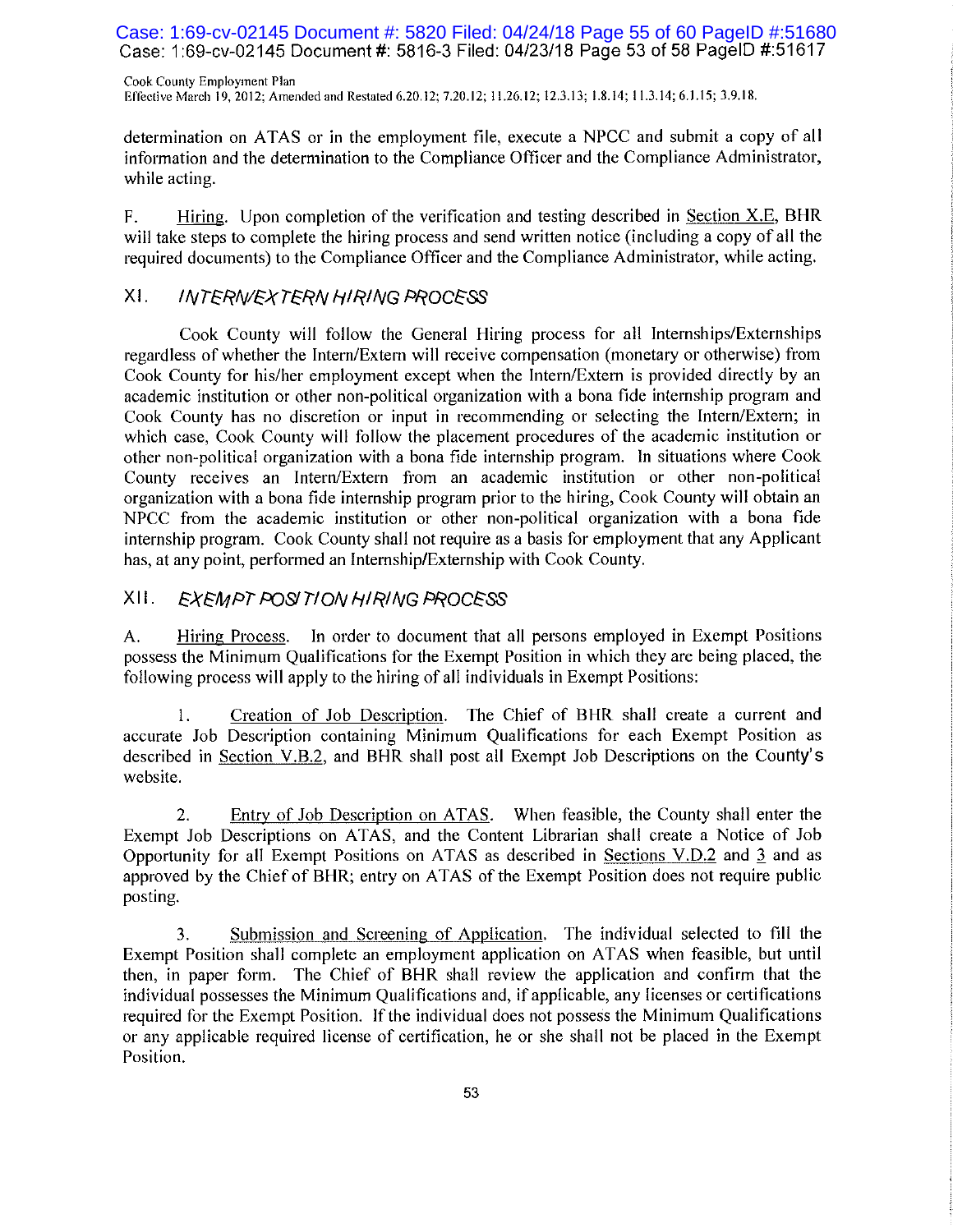Case: 1:69-cv-02145 Document #: 5820 Filed: 04/24/18 Page 56 of 60 PageID #:51681 Case: 1:69-cv-02145 Document #: 5816-3 Filed: 04/23/18 Page 54 of 58 PageID #:51618

Cook County Employment Plan Effective March 19, 2012; Amended and Restated 6.20.12; 7.20.12; 11.26.12; 12.3.13; 1.8.14; 11.3.14; 6.1.15; 3.9.18.

Interim Process. Until it is feasible for the County to enter Exempt Positions on 4. ATAS, the County will post Job Descriptions for all of its Exempt Positions on the County's website within 90 days of the County filing this Employment Plan with the court in the Shakman Case. After screening pursuant to Section XII.A.3, the Chief of BHR shall certify in writing that any individual selected to fill an Exempt Position meets the Minimum Qualifications and, if applicable, possesses any licenses or certifications required for the Exempt Position. Such certification shall be completed within five (5) business days of an individual becoming a County employee in an Exempt Position and a copy of such certification shall be provided to the Compliance Officer, the OIIG, and the Compliance Administrator, while acting.

Confirmation of Exempt Position. Prior to the hiring of an Exempt Applicant, the 5. Chief of BHR shall obtain written confirmation from the Compliance Officer that the Position Identification Number and the Position Title for the Exempt Position are contained on the Exempt List.

No Other Specific Selection Process Required. Except as specifically provided in this В. Section XII, the President and BHR are not required to follow any other selection process in filling an Exempt Position and may consider any factor in making his or her and its decision, so long as it is not an illegal factor.

 $C_{\cdot}$ Changes to Exempt List. The President may from time to time change the Exempt List by adding Exempt Positions, deleting Exempt Positions, or amending the titles of Exempt Positions contained on the Exempt List. Such changes will be made as follows:

Request to Change by President. The President or his or her designee shall send 1. written notice of any proposed change to the Exempt List, along with supporting documentation, including but not limited to (a) the identity, Job Code and Position Identification Number of the Exempt Position (including a copy of the current Job Description) and (b) a description of the basis on which the change is proposed to OIIG and the Compliance Officer. Until the effective date of a court order terminating the SRO, a copy will also be sent to Plaintiffs' Counsel and the Compliance Administrator, while acting. OHG shall provide a written approval or objection to the proposed change within 10 days of receipt. If OHG provides an objection to the change, the President or his or her designee and OIIG will then meet to discuss the matter. If OIIG does not rescind his or her objection following such discussion, the proposed change will not be implemented unless otherwise approved by a court of competent jurisdiction.

Request to Change by OIIG. The OIIG shall send written notice of any proposed 2. change to the Exempt List due to the position description not meeting proper Exempt designation or if the person in the position is not consistently performing the duties of the Exempt Position in a meaningful manner as provided in the Exempt Position description. The OIIG shall include in his request supporting documentation, which shall include but not be limited to (a) the identity, Job Code and Position Identification Number of the Exempt Position (including a copy of the current Job Description) and (b) a description of the basis on which the change is proposed to the President and the Compliance Officer. The President or her designee shall review the request by the OHG and shall provide a written approval or objection to the proposed change within 10 days of receipt. If the President or the President's designee objects to the change, the parites shall meet to discuss the objection and the President shall be permitted to seek modifications to the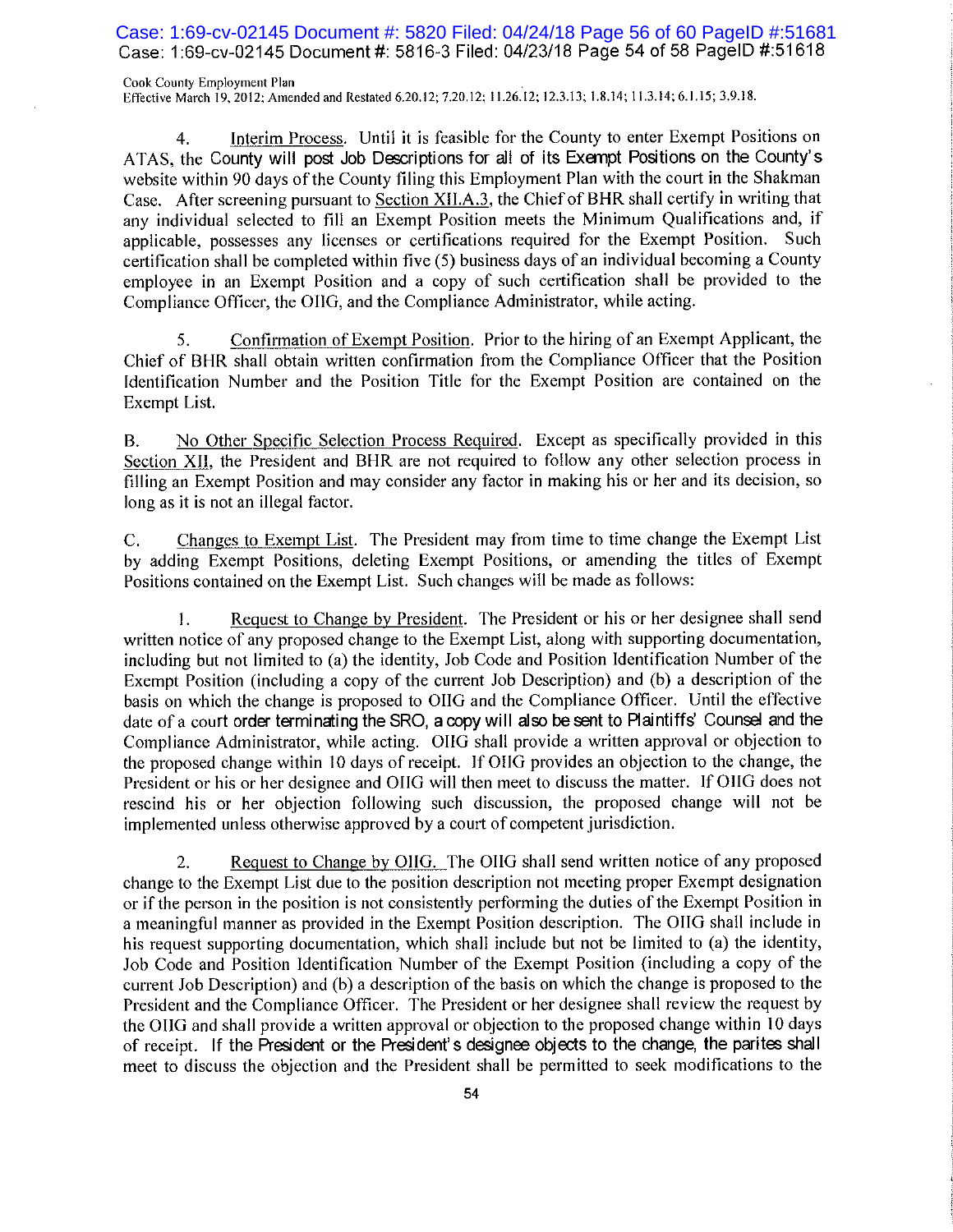## Case: 1:69-cv-02145 Document #: 5820 Filed: 04/24/18 Page 57 of 60 PageID #:51682 Case: 1:69-cv-02145 Document #: 5816-3 Filed: 04/23/18 Page 55 of 58 PageID #:51619

Cook County Employment Plan Effective March 19, 2012; Amended and Restated 6.20.12; 7.20.12; 11.26.12; 12.3.13; 1.8.14; 11.3.14; 6.1.15; 3.9.18.

Exempt Job Description pursuant to Section V.B.2 and Section XII.C. and/or ensure that the person in the Exempt Position is performing the duties as provided in the Exempt Job Description. If the President does not rescind his or her objection following such discussion, the proposed change by the OHG will not be implemented unless the OHG files an action in a court of competent jurisdiction challenging the exempt status of the Position. The County bears the burden of demonstrating that party affiliation is an appropriate requirement for the effective performance of the Position. Both the OHG's proposal and the President's objection shall be publicly posted on the Bureau of Human Resources' website.

Notice to Plaintiffs' Counsel. Until the effective date of a court order terminating 3. the SRO, if OIIG approves the proposed change, the President shall send confirmation of OIIG approval to the Plaintiffs' Counsel. Proposed changes to the Exempt List will not be implemented until after five (5) business days of providing confirmation of OIIG approval to the Plaintiffs' Counsel. If Plaintiffs' Counsel sends a written objection of the proposed change to the Exempt List to the Chief of BHR, President and Compliance Officer within five (5) days of the County providing notice of OIIG's approval of the Exempt change, the Position will not be placed on the Exempt List and the matter shall be referred to the Compliance Administrator, while acting, for a recommendation and then to the court having jurisdiction in the Shakman Case for final resolution. Upon objection by the Plaintiffs' Counsel, the Exempt List will not be changed until final resolution by the court.

D. Posting of Exempt List. The County will post the then-current Exempt List at BHR Headquarters and on the County website (on which the County's Annual Appropriation Ordinance is accessible). The postings will include: (i) the name of the Department to which the Exempt Position is assigned; (ii) the job title and Position Identification Number; (iii) the name of the incumbent; and (iv) the grade level. A copy of the County's then current year's Annual Appropriation Ordinance will also be posted on the County website. The County will repost and update the Exempt List within 10 days of the occurrence of any applicable change made pursuant to this Section XII.C.

Removal. A County employee holding an Exempt Position or who was hired in an Ε. Exempt Position pursuant to Section XII but whose position is no longer on the Exempt List pursuant Section XII.C may be terminated or subject to any action covered by this Plan for any reason or without reason, so long as it is not an illegal reason.

Maintenance of Exempt Position Status. Any County employee who is appointed to an F. Exempt Position shall continue to be considered exempt, if the Exempt Position is removed from the Exempt List or if subsequently placed into a Non-Exempt Position outside the General Hiring Process.,

## XIII. MISCELLANEOUSPOLICIES

Reclassifications/Promotions. Reclassifications, including Promotions, of Employees A. shall be decided based on the operational and business needs and goals of the County in accordance with the Personnel Rules, any applicable CBA and the Policy Manual. Reclassifications, including Promotions, of employees will not be based on Political Reasons or Factors.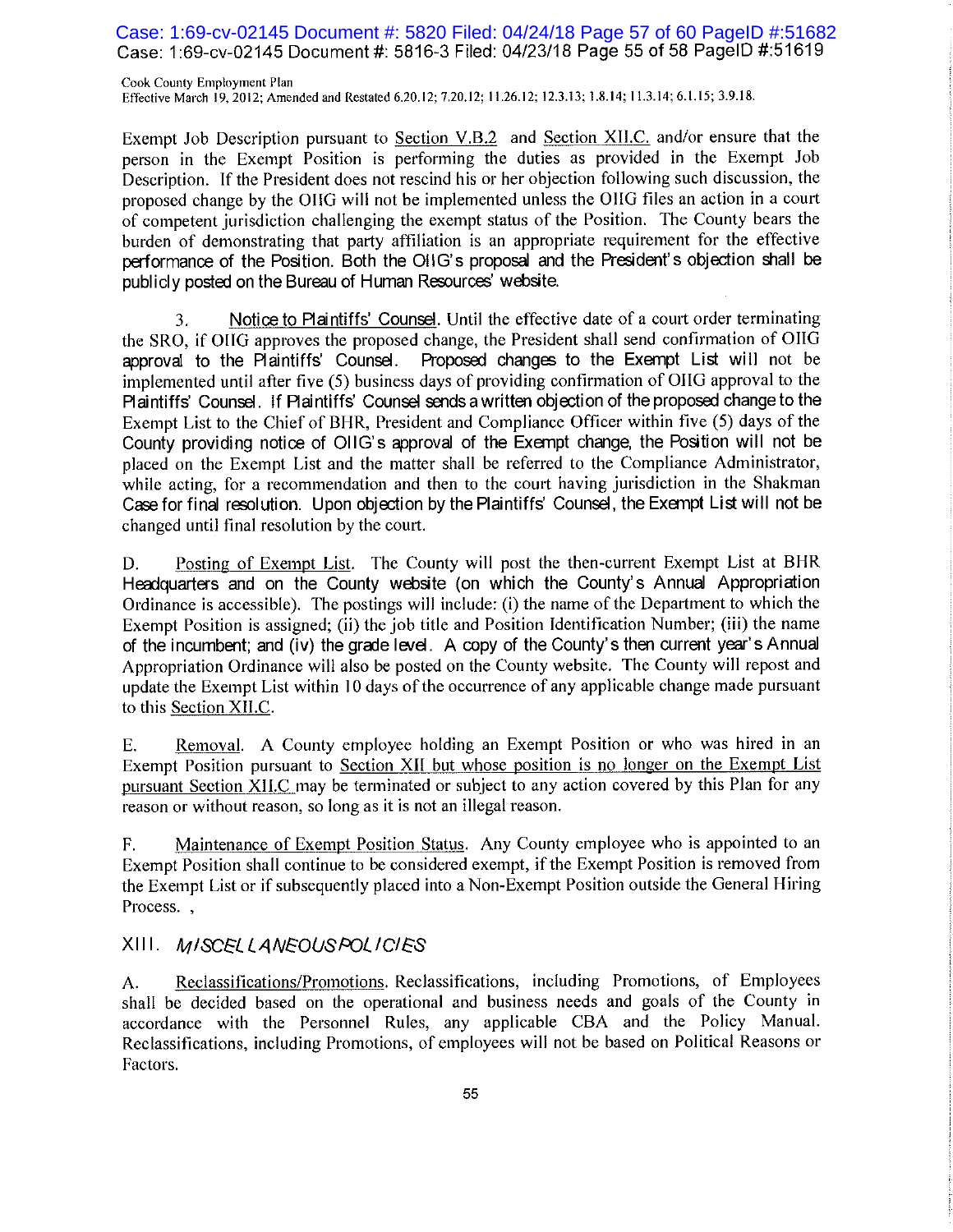Case: 1:69-cv-02145 Document #: 5820 Filed: 04/24/18 Page 58 of 60 PageID #:51683 Case: 1:69-cv-02145 Document #: 5816-3 Filed: 04/23/18 Page 56 of 58 PageID #:51620

Cook County Employment Plan Effective March 19, 2012; Amended and Restated 6.20.12; 7.20.12; 11.26.12; 12.3.13; 1.8.14; 11.3.14; 6.1.15; 3.9.18.

Temporary Assignments. A Temporary Assignment may not exceed 120 days in a **B.** calendar year. Changes in Assignments and work locations of employees will not be made based on Political Reasons or Factors.

 $C_{\cdot}$ Transfers. Transfers of Employees shall be decided based on the operational and business needs and goals of the County in accordance with the Personnel Rules, any applicable CBA and the Policy Manual. Transfers of employees will not be based on Political Reasons or Factors.

D. Training. Training of employees shall be conducted in accordance with the Personnel Rules, any applicable CBA and the Policy Manual, and no training will be provided or denied to employees based on Political Reasons or Factors.

Compensatory Time and Overtime. Compensatory Time and Overtime will be awarded E. and earned in accordance with the Personnel Rules, any applicable CBA, the Policy Manual and applicable law. Compensatory Time and Overtime for employees will not be awarded or withheld based on Political Reasons or Factors.

Discipline. Discipline will be administered in accordance with the Personnel Rules, any F. applicable CBA and the Policy Manual. Discipline of employees will not be based on any Political Reasons or Factors.

G. Desk Audits. Desk Audits will be performed in accordance with the Personnel Rules, any applicable CBA and the Policy Manual. Desk audits of employees will be conducted in a uniform manner and will not be based on Political Reasons or Factors.

Demotions. Demotions will be given in accordance with the Personnel Rules, any H. applicable CBA, the Policy Manual and applicable law. Demotions of Employees will not be based on Political Reasons or Factors.

Layoffs/Recall. Layoffs and Recall of Employees shall be conducted in accordance with L. the Personnel Rules, any applicable CBA, the Policy Manual and applicable law. Layoffs and Recall of Employees will not be based on Political Reasons or Factors.

J. Third Party Providers. Any third party vendor selected for the purposes described within this Employment Plan shall be required by contract to follow all applicable laws, rules, and regulations applicable to services or products provided by such third party vendor to the County.

## XIV. EMPLOYMENT PLANAMENDMENTS

The Chief of BHR may from time to time amend the Employment Plan following written notice of any proposed changes to the Employment Plan to the Compliance Officer and OIIG. The OHG and Compliance Officer shall be given an opportunity to review and comment on the proposed amendment prior to implementation. If the Compliance Officer or OIIG objects to the change, they must do so in writing within five (5) business days and submit the same to the Chief of BHR. The President or his or her designee, the Chief of BHR, the Compliance Officer and OIIG will then meet to discuss the matter. The decision of the President on any proposed change to the Employment Plan will be final. Proposed changes to the Employment Plan will not be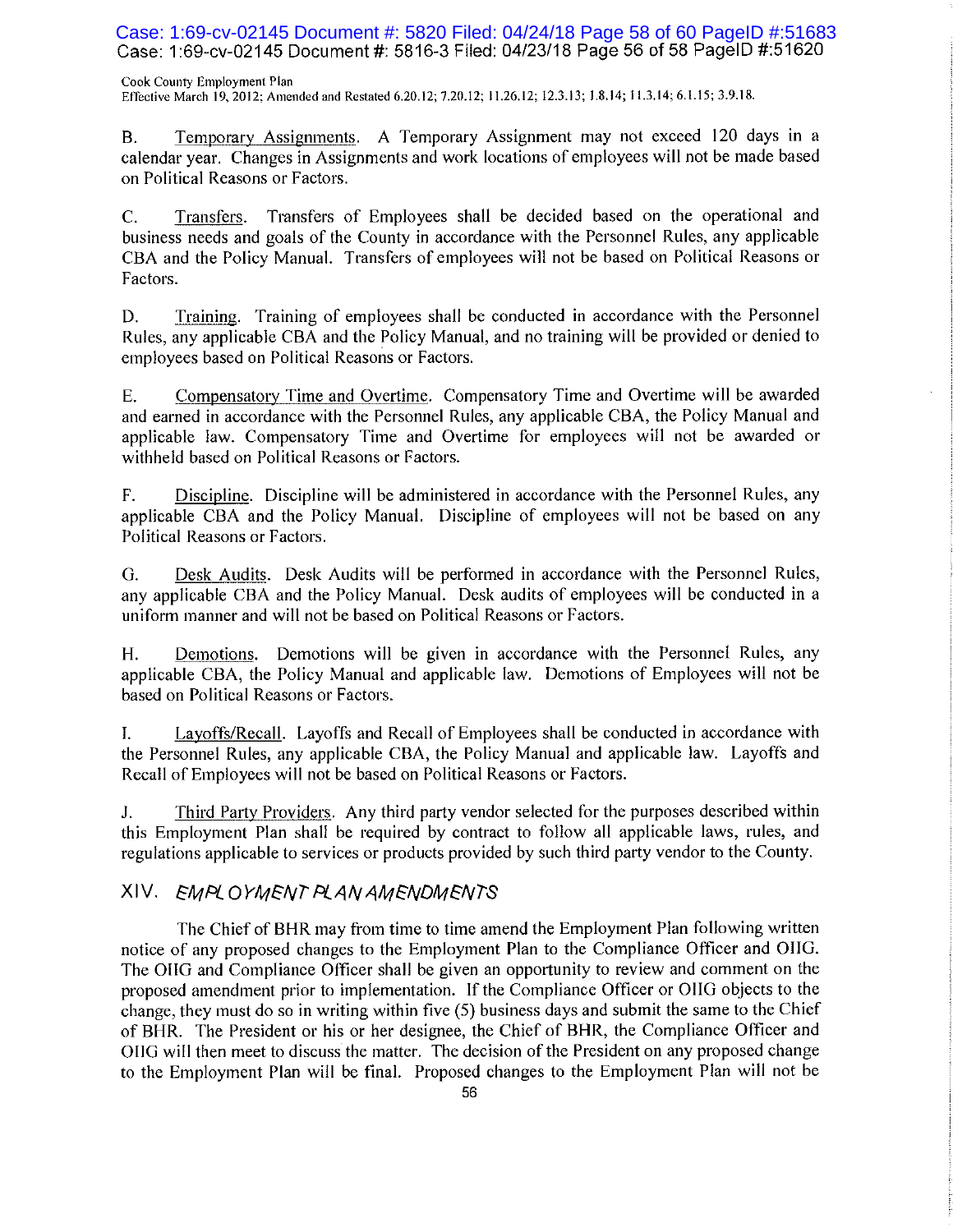## Case: 1:69-cv-02145 Document #: 5820 Filed: 04/24/18 Page 59 of 60 PageID #:51684<br>Case: 1:69-cv-02145 Document #: 5816-3 Filed: 04/23/18 Page 57 of 58 PageID #:51621

Cook County Employment Plan Effective March 19, 2012; Amended and Restated 6.20.12; 7.20.12; 11.26.12; 12.3.13; 1.8.14; 11.3.14; 6.1.15; 3.9.18.

implemented until after 10 business days from either the date the Compliance Officer and OIIG were provided notice of the proposed changes or the date the President makes his or her decision resolving any objections to the proposed changes, whichever is later.

Until the effective date of a court order terminating the SRO, after following the procedures described above, the Chief of BHR will send any proposed changes to the Employment Plan to the Compliance Administrator and Plaintiffs' Counsel. If the Compliance Administrator or Plaintiffs' Counsel sends a written objection to the proposed change to the Employment Plan to the Chief of BHR within five (5) business days of the County providing notice of the change, the County, the Compliance Administrator and Plaintiffs' Counsel will meet to discuss the proposed change in a good faith effort to reach agreement. If the County and Plaintiffs' Counsel are unable to reach agreement, the County may file a motion to amend the Employment Plan with the court in the Shakman case. Until the effective date of a court order terminating the SRO, all changes to the Employment Plan must be filed and approved by the court in the Shakman case prior to being implemented by the County.

#### XV. CONCLUSION

The County is committed to continuing its practices of being an equal opportunity employer, hiring qualified candidates and the prohibition of Unlawful Political Discrimination with respect to all Employment Actions. This Employment Plan is intended to create transparent and workable new processes and procedures that meet the business needs of the County and comply with legal requirements. It is not possible to anticipate and address every situation that may give rise to Unlawful Political Contact or Unlawful Political Discrimination, and the County is prepared to comply with the spirit of the law to meet those situations in the future.